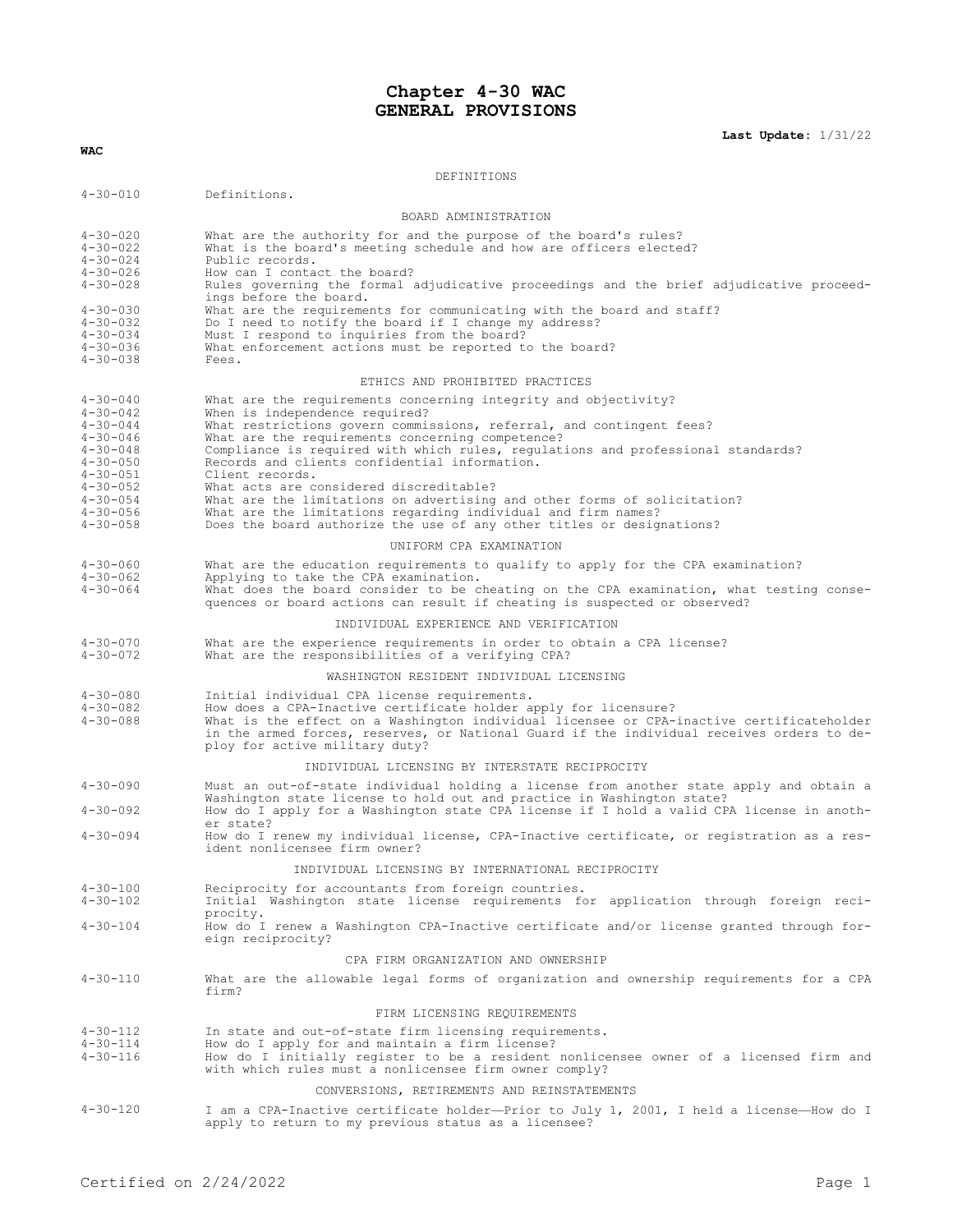- 4-30-122 If I retire my license or CPA-Inactive certificate, how do I apply to renew my license or a CPA-Inactive certificate out of retirement?
- 4-30-124 How do I reinstate a lapsed individual license, CPA-Inactive certificate, or registration as a resident nonlicensee firm owner?
- 4-30-126 How do I reinstate a revoked or suspended license, CPA-Inactive certificate, or registration as a resident nonlicensee firm owner?

#### CONTINUING COMPETENCY

| $4 - 30 - 130$ | Quality assurance review (QAR) requirements for licensed CPA firms.                                                                                                                                                            |  |  |  |  |
|----------------|--------------------------------------------------------------------------------------------------------------------------------------------------------------------------------------------------------------------------------|--|--|--|--|
| 4-30-132       | Qualifying continuing professional education (CPE) activities.                                                                                                                                                                 |  |  |  |  |
| $4 - 30 - 133$ | Reporting periods, carry-forward/back, and limitations on continuing professional educa-                                                                                                                                       |  |  |  |  |
|                | tion (CPE) credit.                                                                                                                                                                                                             |  |  |  |  |
| 1 20 121       | A called the contract of the state of the state of the state of the state of the state of the state of the state of the state of the state of the state of the state of the state of the state of the state of the state of th |  |  |  |  |

- 4-30-134 Continuing professional education (CPE) requirements.
- 4-30-136 Reporting continuing professional education (CPE) to the board. Continuing professional education (CPE) documentation requirements.

# INVESTIGATIONS, DISCIPLINE AND ENFORCEMENT

4-30-140 Disciplinary authority and process. 4-30-142 What are the bases for the board to impose discipline?

#### **DEFINITIONS**

**WAC 4-30-010 Definitions.** For purposes of these rules the following terms have the meanings indicated unless a different meaning is otherwise clearly provided in these rules:

**"Act"** means the Public Accountancy Act codified as chapter 18.04 RCW.

**"Active individual participant"** means an individual whose primary occupation is at the firm or affiliated entity's business. An individual whose primary source of income from the business entity is provided as a result of passive investment is not an active individual participant.

**"Affiliated entity"** means any entity, entities or persons that directly or indirectly through one or more relationships influences or controls, is influenced or controlled by, or is under common influence or control with other entities or persons. This definition includes, but is not limited to, parents, subsidiaries, investors or investees, coinvestors, dual employment or management in joint ventures or brother-sister entities.

**"Applicant"** means an individual who has applied:

(a) To take the national uniform CPA examination;

(b) For an initial individual license, an initial firm license, or initial registration as a resident nonlicensee owner;

(c) To renew an individual license, a CPA-Inactive certificate, a CPA firm license, or registration as a resident nonlicensee firm owner;

(d) To reinstate an individual license, a CPA-Inactive certificate, registration as a resident nonlicensee firm owner, or practice privileges.

**"Attest"** means providing the following services:

(a) Any audit or other engagement to be performed in accordance with the statements on auditing standards;

(b) Any review of a financial statement to be provided in accordance with the statements on standards for accounting and review services;

(c) Any engagement to be performed in accordance with the statements on standards for attestation engagements; and

(d) Any engagement to be performed in accordance with the public company accounting oversight board auditing standards.

**"Audit," "review,"** and **"compilation"** are terms reserved for use by licensees, as defined in this section.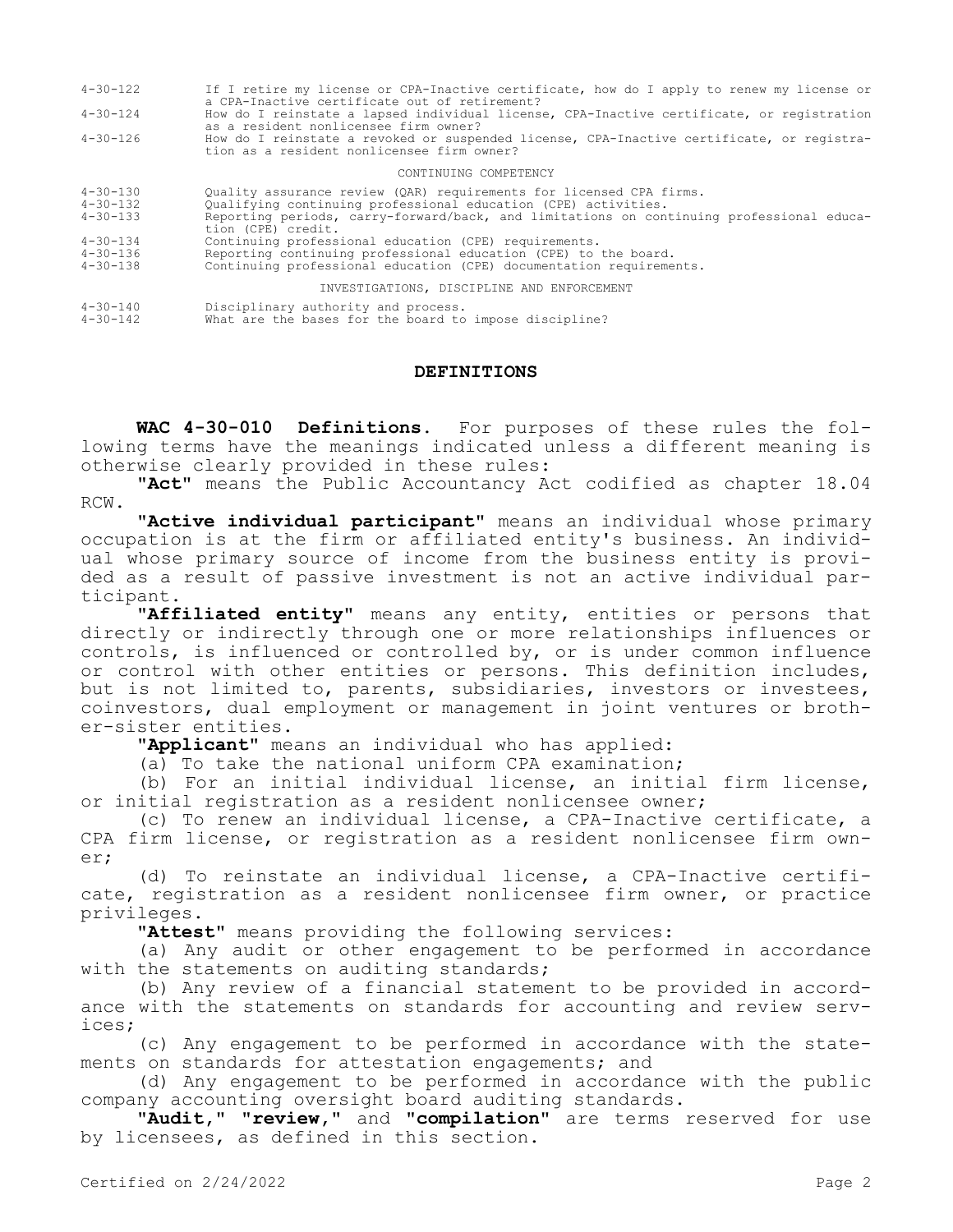**"Authorized person"** means a person who is designated or has held out as the client's representative, such as a general partner, tax matters partner, majority shareholder, spouse, agent, or apparent agent.

**"Board"** means the board of accountancy created by RCW 18.04.035.

**"Breach of fiduciary responsibilities/duties"** means when a person who has a fiduciary responsibility or duty acts in a manner adverse or contrary to the interests of the person to whom they owe the fiduciary responsibility or duty. Such actions would include profiting from their relationship without the express informed consent of the beneficiary of the fiduciary relationship, or engaging in activities that represent a conflict of interest with the beneficiary of the fiduciary relationship.

**"Certificate"** means a certificate as a CPA-Inactive issued in the state of Washington prior to July 1, 2001, as authorized by the act, unless otherwise defined in rule.

**"Certificate holder"** means the holder of a valid CPA-Inactive certificate where the individual is not a licensee and is prohibited from practicing public accounting.

**"Client"** means the person or entity that retains a licensee, as defined in this section, a CPA-Inactive certificate holder, a nonlicensee firm owner of a licensed firm, or an entity affiliated with a licensed firm to perform professional services through other than an employer/employee relationship.

**"Commissions and referral fees"** are compensation arrangements where the primary contractual relationship for the product or service is not between the client and licensee, as defined in this section, CPA-Inactive certificate holder, nonlicensee firm owner of a licensed firm, or a person affiliated with a licensed firm; and

(a) Such persons are not primarily responsible to the client for the performance or reliability of the product or service; or

(b) Such persons add no significant value to the product or service; or

(c) A third party instead of the client pays the persons for the products or services.

**"Compilation"** means providing a service to be performed in accordance with statements on standards for accounting and review services that is presenting in the form of financial statements, information that is the representation of management (owners) without undertaking to express any assurance on the statements.

**"Contingent fees"** are fees established for the performance of any service pursuant to an arrangement in which no fee will be charged unless a specified finding or result is attained, or in which the amount of the fee is otherwise dependent upon the finding or result of such service.

**"CPA"** or **"certified public accountant"** means an individual holding a license to practice public accounting under chapter 18.04 RCW or recognized by the board in the state of Washington, including an individual exercising practice privileges pursuant to RCW 18.04.350(2).

**"CPA-Inactive"** means an individual holding a CPA-Inactive certificate recognized in the state of Washington. An individual holding a CPA-Inactive certificate is prohibited from practicing public accounting and may only use the CPA-Inactive title if they are not offering accounting, tax, tax consulting, management advisory, or similar services to the public.

**"CPE"** means continuing professional education.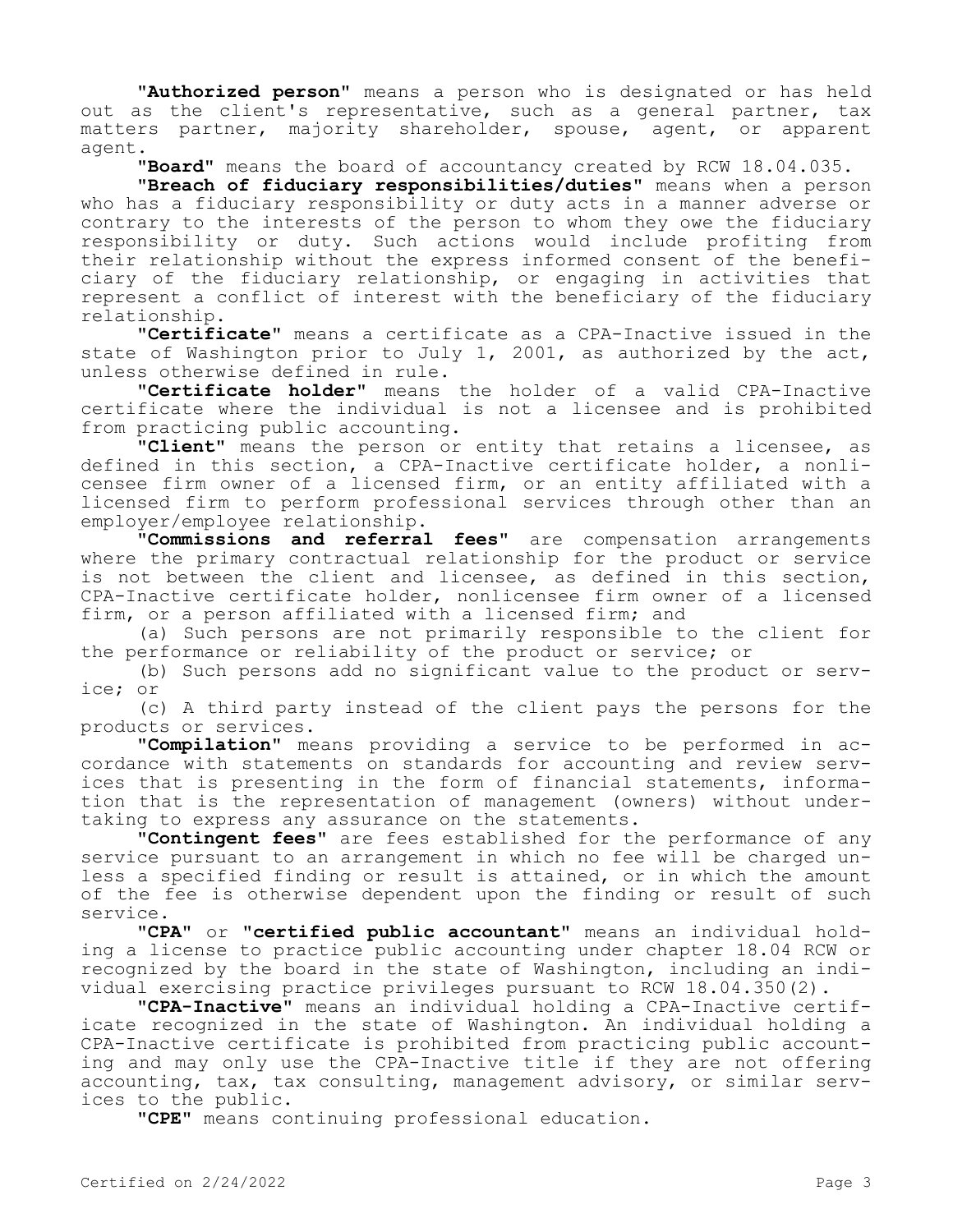**"Fiduciary responsibility/duty"** means a relationship wherein one person agrees to act solely in another person's interests. Persons having such a relationship are fiduciaries and the persons to whom they owe the responsibility are principals. A person acting in a fiduciary capacity is held to a high standard of honesty and disclosure in regard to a principal. Examples of fiduciary relationships include those between broker and client, trustee and beneficiary, executors or administrators and the heirs of a decedent's estate, and an officer or director and the owners of the entity.

**"Firm"** means a sole proprietorship, a corporation, or a partnership. "Firm" also means a limited liability company or partnership formed under chapters 25.15 and 18.100 RCW and a professional service corporation formed under chapters 23B.02 and 18.100 RCW.

**"Firm mobility"** means an out-of-state firm that is not licensed by the board and meets the (1)(a)(iii)(A) through (D) exercising practice privileges in this state.

**"Generally accepted accounting principles"** (GAAP) is an accounting term that encompasses the conventions, rules, and procedures necessary to define accepted accounting practice at a particular time. It includes not only broad guidelines of general application, but also detailed practices and procedures. Those conventions, rules, and procedures provide a standard by which to measure financial presentations.

**"Generally accepted auditing standards"** (GAAS) are guidelines and procedures, promulgated by the AICPA, for conducting individual audits of historical financial statements.

**"Holding out"** means any representation to the public by the use of restricted titles as set forth in RCW 18.04.345 by a person that the person holds a license or practice privileges under the act and that the person offers to perform any professional services to the public. "Holding out" shall not affect or limit a person not required to hold a license under the act from engaging in practices identified in RCW 18.04.350.

**"Inactive"** means the individual held a valid certificate on June 30, 2001, has not met the current requirements of licensure and has been granted CPA-Inactive certificate holder status through the renewal process established by the board. A CPA-Inactive may not practice public accounting nor may the individual use the CPA-Inactive title if they are offering accounting, tax, tax consulting, management advisory, or similar services to the public.

**"Individual"** means a living, human being.

**"Independence"** means an absence of relationships that impair a licensee's impartiality and objectivity in rendering professional services for which a report expressing assurance is prescribed by professional standards.

**"Interactive self-study program"** means a CPE program that provides feedback throughout the course.

**"IRS"** means Internal Revenue Service.

**"License"** means a license to practice public accounting issued to an individual or a firm under the act or the act of another state.

**"Licensee"** means an individual or firm holding a valid license to practice public accounting issued under the act, including out-ofstate individuals exercising practice privileges in this state under RCW 18.04.350(2) and out-of-state firms permitted to offer or render certain professional services in this state under the conditions prescribed in RCW 18.04.195 (1)(a) and (b).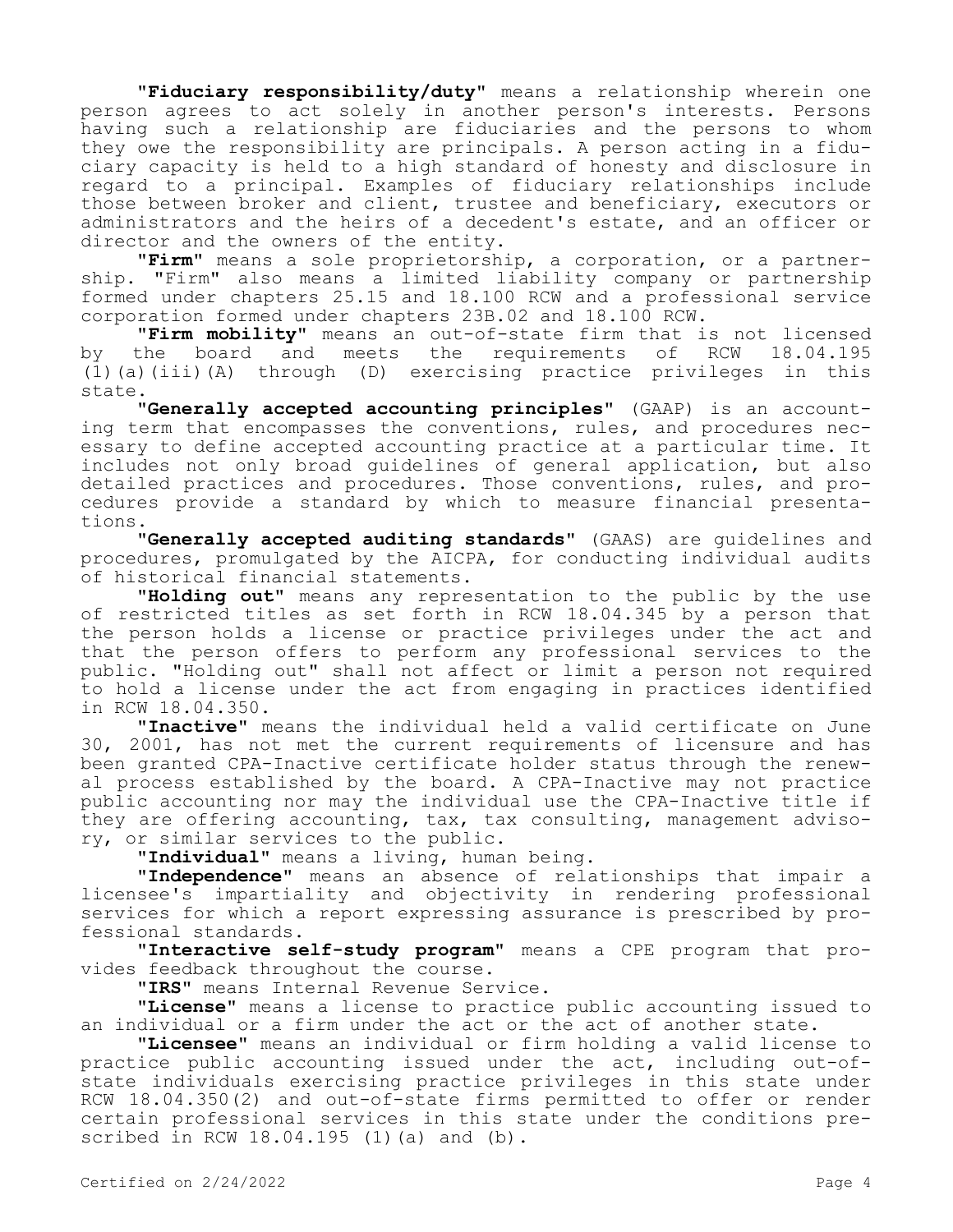**"Manager"** means a manager of a limited liability company licensed as a firm under the act.

**"Nano learning"** is a stand-alone continuing professional education (CPE) course that is a minimum of ten minutes (0.2 CPE credit hours) consisting of electronic self-study with a stated learning objective and a minimum of two final assessment questions.

**"NASBA"** means the National Association of State Boards of Accountancy.

**"Nonlicensee firm owner"** means an individual, not licensed in any state to practice public accounting, who holds an ownership interest in a firm permitted to practice public accounting in this state.

**"PCAOB"** means Public Company Accounting Oversight Board.

**"Peer review"** means a study, appraisal, or review of one or more aspects of the attest or compilation work of a licensee or licensed diposets of the active of complements in the practice of public accounting, by a person or persons who hold licenses and who are not affiliated with the person or firm being reviewed, including a peer review, or any internal review or inspection intended to comply with quality control policies and procedures, but not including the "quality assurance review" under this section.

**"Person"** means any individual, nongovernmental organization, or business entity regardless of legal form, including a sole proprietorship, firm, partnership, corporation, limited liability company, association, or not-for-profit organization, and including the sole proprietor, partners, members, and, as applied to corporations, the officers.

**"Practice privileges"** are the rights granted by chapter 18.04 RCW to a person who:

(a) Has a principal place of business outside of Washington state;

(b) Is licensed to practice public accounting in another substantially equivalent state;

(c) Meets the statutory criteria for the exercise of privileges as set forth in RCW 18.04.350(2) for individuals or RCW 18.04.195 (1)(b) for firms;

(d) Exercises the right to practice public accounting in this state individually or on behalf of a firm;

(e) Is subject to the personal and subject matter jurisdiction and disciplinary authority of the board in this state;

(f) Must comply with the act and all board rules applicable to Washington state licensees to retain the privilege; and

(g) Consents to the appointment of the issuing state board of another state as agent for the service of process in any action or proceeding by this state's board against the certificate holder or licensee.

**"Principal place of business"** means the office location designated by the licensee for purposes of substantial equivalency and reciprocity.

**"Public practice"** or the **"practice of public accounting"** means performing or offering to perform by a person or firm holding itself out to the public as a licensee, or as an individual exercising practice privileges, for a client or potential client, one or more kinds of services involving the use of accounting or auditing skills, including the issuance of "reports," or one or more kinds of management advisory, or consulting services, or the preparation of tax returns, or the furnishing of advice on tax matters. The "practice of public accounting" shall not include practices that are permitted under the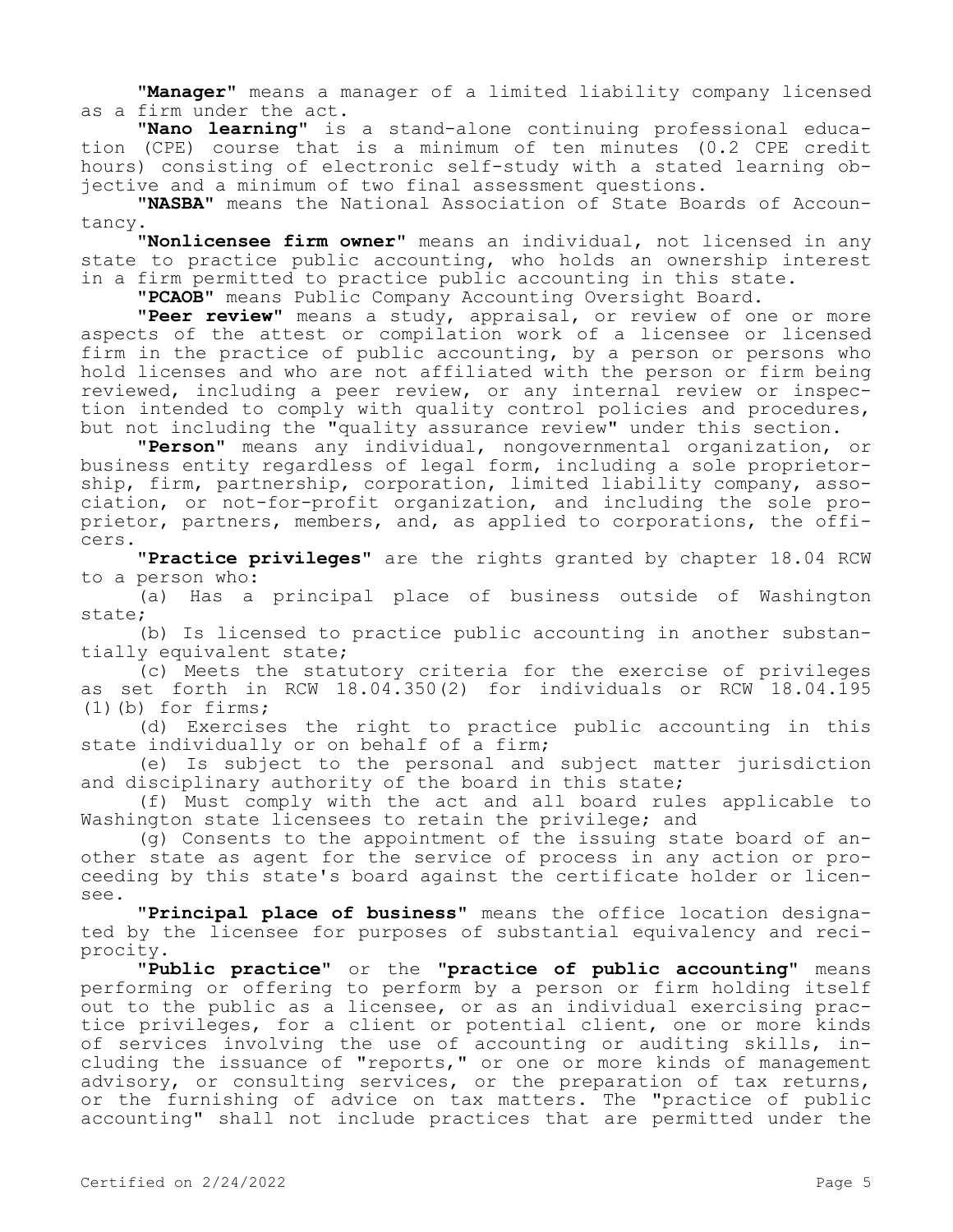provisions of RCW 18.04.350(10) by persons or firms not required to be licensed under the act.

**"Quality assurance review or QAR"** is the process, established by and conducted at the direction of the board, to study, appraise, or review one or more aspects of the audit, compilation, review, and other professional services for which a report expressing assurance is prescribed by professional standards of a licensee or licensed firm in the practice of public accounting, by a person or persons who hold licenses and who are not affiliated with the person or firm being reviewed.

**"Reciprocity"** means board recognition of licenses, permits, certificates or other public accounting credentials of another jurisdiction that the board will rely upon in full or partial satisfaction of licensing requirements.

**"Referral fees"** see definition of "commissions and referral fees" in this section.

**"Report,"** when used with reference to any attest or compilation service, means an opinion, report, or other form of language that states or implies assurance as to the reliability of the attested information or compiled financial statements and that also includes or is accompanied by any statement or implication that the person or firm issuing it has special knowledge or competence in the practice of public accounting. Such a statement or implication of special knowledge or competence may arise from use by the issuer of the report of names or titles indicating that the person or firm is involved in the practice of public accounting, or from the language of the report itself. "Report" includes any form of language which disclaims an opinion when such form of language is conventionally understood to imply any positive assurance as to the reliability of the attested information or compiled financial statements referred to and/or special competence of the part of the person or firm issuing such language; and it includes any other form of language that is conventionally understood to imply such assurance and/or such special knowledge or competence. "Report" does not include services referenced in RCW 18.04.350 (10) or (11) provided by persons not holding a license under this chapter as provided in RCW 18.04.350(14).

**"Representing oneself"** means having a license, practice privilege, certificate or registration that entitles the holder to use the title "CPA," "CPA-Inactive," or be a nonlicensee firm owner.

**"Rules of professional conduct"** means rules adopted by the board to govern the conduct of licensees, as defined in this section, while representing themselves to others as licensees. These rules also govern the conduct of CPA-Inactive certificate holders, nonlicensee firm owners, and persons exercising practice privileges pursuant to RCW 18.04.350(2).

**"SEC"** means the Securities and Exchange Commission.

**"Sole proprietorship"** means a legal form of organization owned by one person meeting the requirements of RCW 18.04.195.

**"State"** includes the states and territories of the United States, including the District of Columbia, Puerto Rico, Guam, and the United States Virgin Islands, and the Commonwealth of the Northern Mariana Islands at such time as the board determines that the Commonwealth of the Northern Mariana Islands is issuing licenses under the substantially equivalent standards of RCW 18.04.350 (2)(a).

**"Statements on auditing standards (SAS)"** are interpretations of the generally accepted auditing standards and are issued by the Audit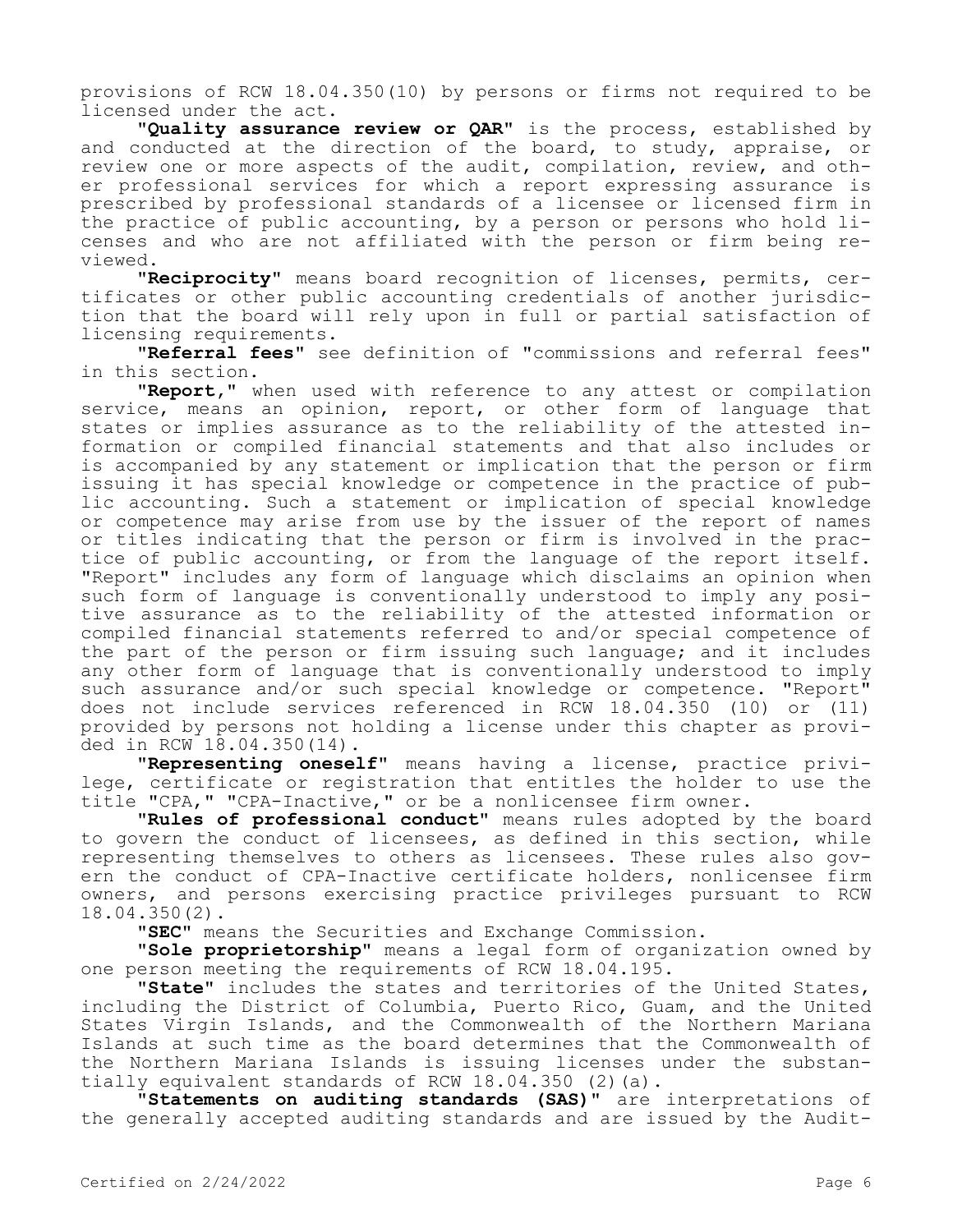ing Standards Board of the AICPA. Licensees are required to adhere to these standards in the performance of audits of financial statements.

**"Statements on standards for accounting and review services (SSARS)"** are standards, promulgated by the AICPA, to give guidance to licensees who are associated with the financial statements of nonpublic companies and issue compilation or review reports.

**"Statements on standards for attestation engagements (SSAE)"** are guidelines, promulgated by the AICPA, for use by licensees in attesting to assertions involving matters other than historical financial statements and for which no other standards exist.

[Statutory Authority: RCW 18.04.055. WSR 19-16-074, § 4-30-010, filed 7/31/19, effective 1/1/20. Statutory Authority: RCW 18.04.055 and 2017 c 304. WSR 18-04-071, § 4-30-010, filed 2/2/18, effective 3/5/18. Statutory Authority: RCW 18.04.055. WSR 16-17-036, § 4-30-010, filed 8/9/16, effective 9/9/16. Statutory Authority: 18.04.055, 18.04.025, 18.04.350. WSR 10-24-009, amended and recodified as § 4-30-010, filed 11/18/10, effective 12/19/10. Statutory Authority: RCW 18.04.055, 18.04.025. WSR 08-18-016, § 4-25-410, filed 8/25/08, effective 9/25/08. Statutory Authority: RCW 18.04.055. WSR 05-01-137,<br>4-25-410, filed 12/16/04, effective 1/31/05; WSR 03-24-033, 4-25-410, filed 12/16/04, effective 1/31/05; WSR 03-24-033, § 4-25-410, filed 11/25/03, effective 12/31/03. Statutory Authority: RCW 18.04.055(16). WSR 02-04-064, § 4-25-410, filed 1/31/02, effective 3/15/02. Statutory Authority: RCW 18.04.055(11). WSR 01-11-124, § 4-25-410, filed 5/22/01, effective 6/30/01; WSR 98-12-020, § 4-25-410, filed 5/27/98, effective 6/27/98; WSR 94-23-071, § 4-25-410, filed 11/15/94, effective 12/16/94.]

#### **BOARD ADMINISTRATION**

**WAC 4-30-020 What are the authority for and the purpose of the board's rules?** The Public Accountancy Act (act), chapter 18.04 RCW, establishes the board as the licensing and disciplinary agency for certified public accountants (CPA), CPA-Inactive certificate holders, CPA firms, and owners of CPA firms. The act authorizes the board to promulgate rules to carry out the purpose of the act, which include:

• Protecting the public interest;

• Enhancing the reliability of information used for guidance in financial transactions or for accounting for or assessing financial status or performance;

• Establishing one set of qualifications to be a licensee of this state;

• Assuring that CPAs practicing in Washington have substantially equivalent qualifications to those practicing in other states;

• Regulating ownership of CPA firms;

• Publishing consumer alerts and public protection information regarding persons and firms who violate the act or board rules; and

• Providing general consumer protection information to the public.

The board's rules, contained in Title 4 WAC, encompass these subjects:

- Definitions;
- Administration of the board;
- Ethics and prohibited practices;
- Entry and renewal requirements;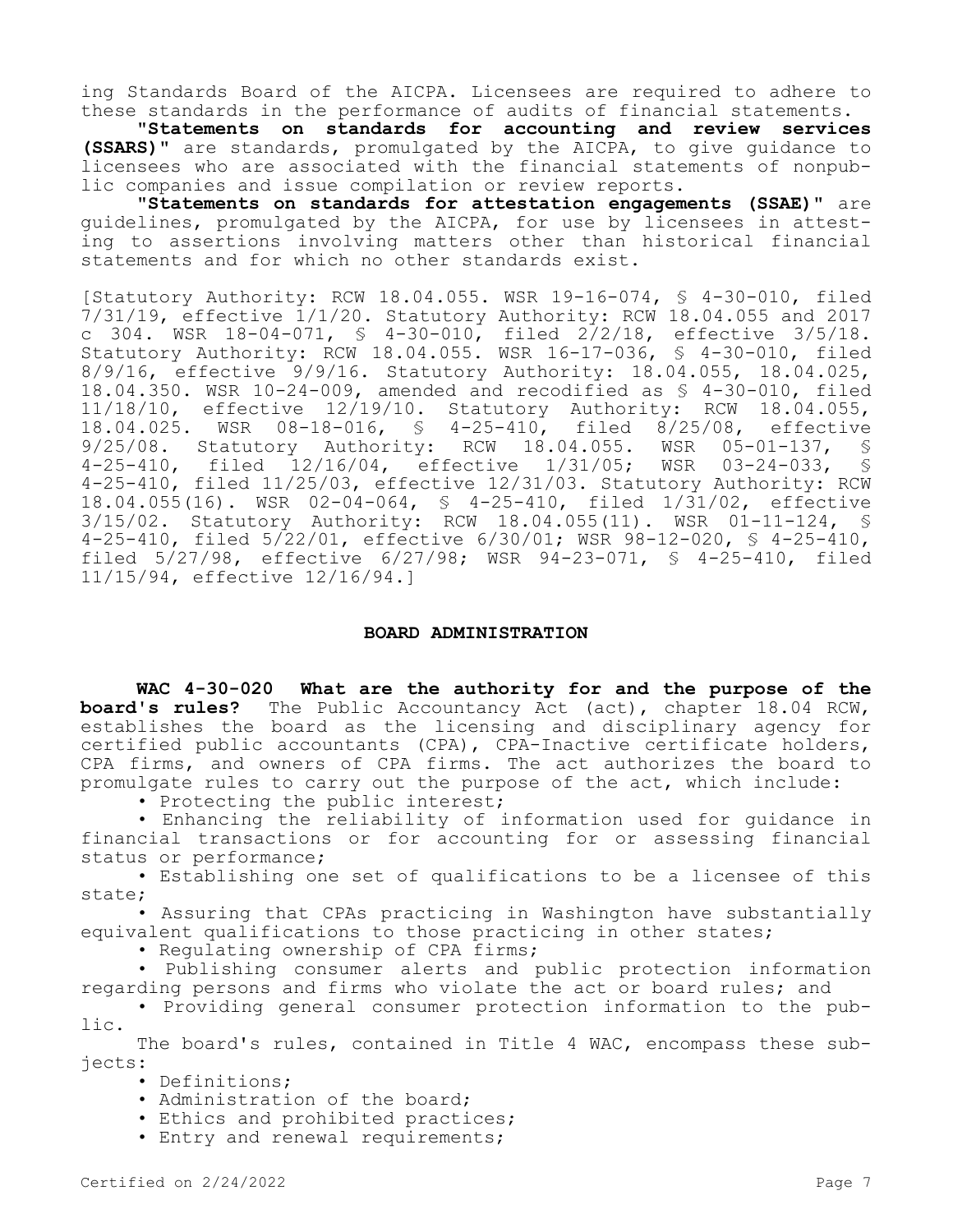- Continuing competency; and
- Regulation and enforcement.

[Statutory Authority: RCW 18.04.055. WSR 11-07-070, § 4-30-020, filed  $3/22/11$ , effective  $4/22/11$ ; WSR  $10-24-009$ , recodified as  $$4-30-020$ , filed 11/18/10, effective 12/19/10; WSR 08-18-016, § 4-25-400, filed 8/25/08, effective 9/25/08; WSR 05-01-137, § 4-25-400, filed 12/16/04, effective 1/31/05; WSR 01-22-036, § 4-25-400, filed 10/30/01, effective 12/1/01; WSR 00-11-067, § 4-25-400, filed 5/15/00, effective 6/30/00; WSR 93-12-063, § 4-25-400, filed 5/27/93, effective 7/1/93.]

**WAC 4-30-022 What is the board's meeting schedule and how are officers elected?** Regular board meetings begin at 9:00 a.m. on the last Friday of the month in the months of January, April and July or as otherwise determined by the board. The board holds an annual meeting beginning at 9:00 a.m. on the last Friday of October or as otherwise determined by the board.

The board consists of nine members. At the annual meeting the board elects the chair, vice chair, and secretary from its members. The newly elected officers assume the duties of their offices on January 1 following the annual board meeting. Officers serve a term of one year and can be reelected for one additional term.

Either the chair or a quorum of the board has the authority to call meetings of the board. The chair presides at all meetings. In the event of the chair's absence or inability to act, the vice chair presides. The board determines other duties of the officers.

The board's meetings are open public meetings conducted pursuant to chapter 42.30 RCW. WAC 4-30-026 provides information on how to contact the board's office for meeting times and locations or additional information regarding the board's activities.

[Statutory Authority: RCW 18.04.055, 42.30.070. WSR 10-24-009, amended and recodified as  $\bar{S}$  4-30-022, filed 11/18/10, effective 12/19/10; WSR<br>07-14-034. § 4-25-510. filed 6/26/07. effective 7/27/07: WSR 07-14-034, § 4-25-510, filed 6/26/07, effective 7/27/07; WSR<br>05-01-137, § 4-25-510, filed 12/16/04, effective 1/31/05; WSR 05-01-137, § 4-25-510, filed<br>01-22-036, § 4-25-510, filed 10/30/01, effective 12/1/01; WSR<br>5/15/00, effective 6/30/00; WSR 00-11-068, § 4-25-510, filed 5/15/00, effective 6/30/00; WSR 99-18-111, § 4-25-510, filed 9/1/99, effective 1/1/00. Statutory Authority: RCW 18.04.055. WSR 93-12-077, § 4-25-510, filed 5/27/93, effective 7/1/93.]

**WAC 4-30-024 Public records.** All public records of the agency are available for public inspection and copying pursuant to these rules and applicable state law (chapter 42.56 RCW), as follows:

(1) **Hours for inspection of records.** Public records are available for inspection and copying during normal business hours of the office of the Washington State Board of Accountancy at 711 Capitol Way S., Suite 400, Olympia, Washington, Monday through Friday, 8:00 a.m. to 5:00 p.m., excluding legal holidays. Records must be inspected at the agency's office when the requestor has been notified of the availability of the requested documents and an appointment is made with the public records officer.

(2) **Records index.** An index of public records, consisting of the retention schedules applicable to those records, is available to members of the public at the agency's office.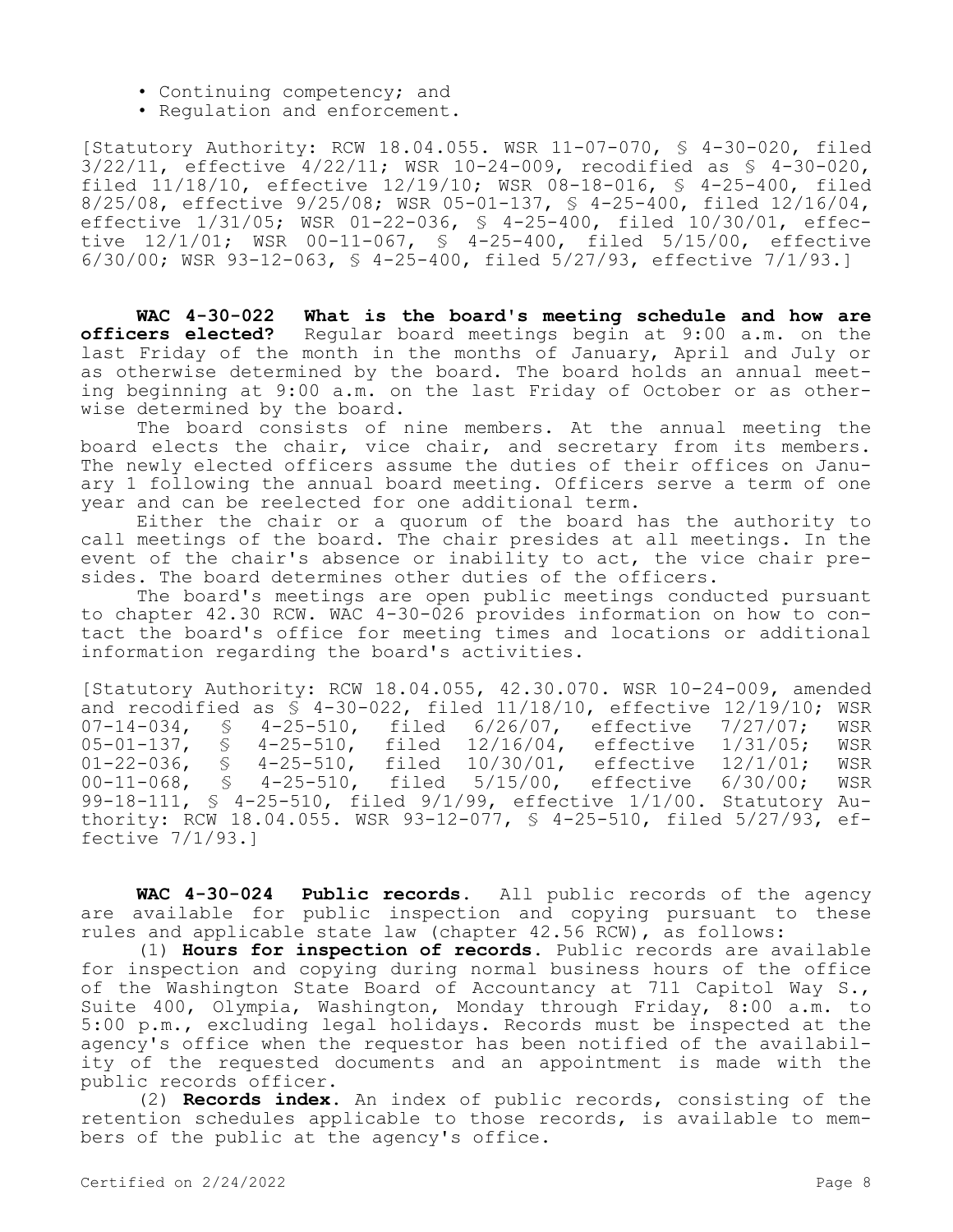(3) **Organization of records.** The agency maintains its records in a reasonably organized manner. The agency will take reasonable actions to protect records from damage and disorganization. A requestor shall not take original records from the agency's office. A variety of records are also available on the agency's website at www.acb.wa.gov. Requestors are encouraged to view the documents available on the website prior to submitting a public records request.

(4) Making a request for public records.

(a) Any person wishing to inspect or obtain copies of public records should make the request in writing by letter, fax, or email addressed to the public records officer. **Written requests must include the following information:**

#### • Date of the request;

• Name of the requestor;

• Address of the requestor and other contact information, including telephone number and any email address;

• Clear identification of the public records requested to permit the public records officer or designee to identify and locate the records.

(b) The public records officer may also accept requests for public records by telephone or in person. If the public records officer or designee accepts an oral or telephone request, he or she will confirm receipt of the request and the details of the records requested, in writing, to the requestor.

(c) If the requests received in (a) or (b) of this subsection are not sufficiently clear to permit the public records officer to identify the specific records requested, the public records officer will request clarification from the requestor in writing.

(d) If the requestor wishes to have copies of the records made instead of simply inspecting them, he or she should make that preference clear in the request. Copies will be made by the agency's public records officer or designee.

(e) When fulfilling public records requests the agency will perform its public records responsibilities in the most expeditious manner consistent with the agency's need to fulfill its other essential functions.

(f) By law, certain records and/or specific content of any specific record or document may not be subject to public disclosure. Accordingly, a reasonable time period may occur between the date of the request and the ability of the public records officer to identify, locate, retrieve, remove content not subject to disclosure, prepare a redaction log that includes the specific exemption, a brief explanation of how the exemption applies to the records or portion of the records being withheld, and produce the records for inspection and/or copying. The requestor will be kept informed of the expected delivery timetable.

(g) If the request includes a large number of records, the production of the records for the requestor may occur in installments. The requestor will be informed, in writing, of the agency's anticipated installment delivery timetable.

(h) In certain instances the agency may notify affected third parties to whom the record relates. This notice allows the affected third party to seek an injunction within fifteen days from the date of the written notice. The notice further provides that release of the records to the requestor will be honored unless timely injunctive relief is obtained by the affected third party on or before the end of the fifteen-day period.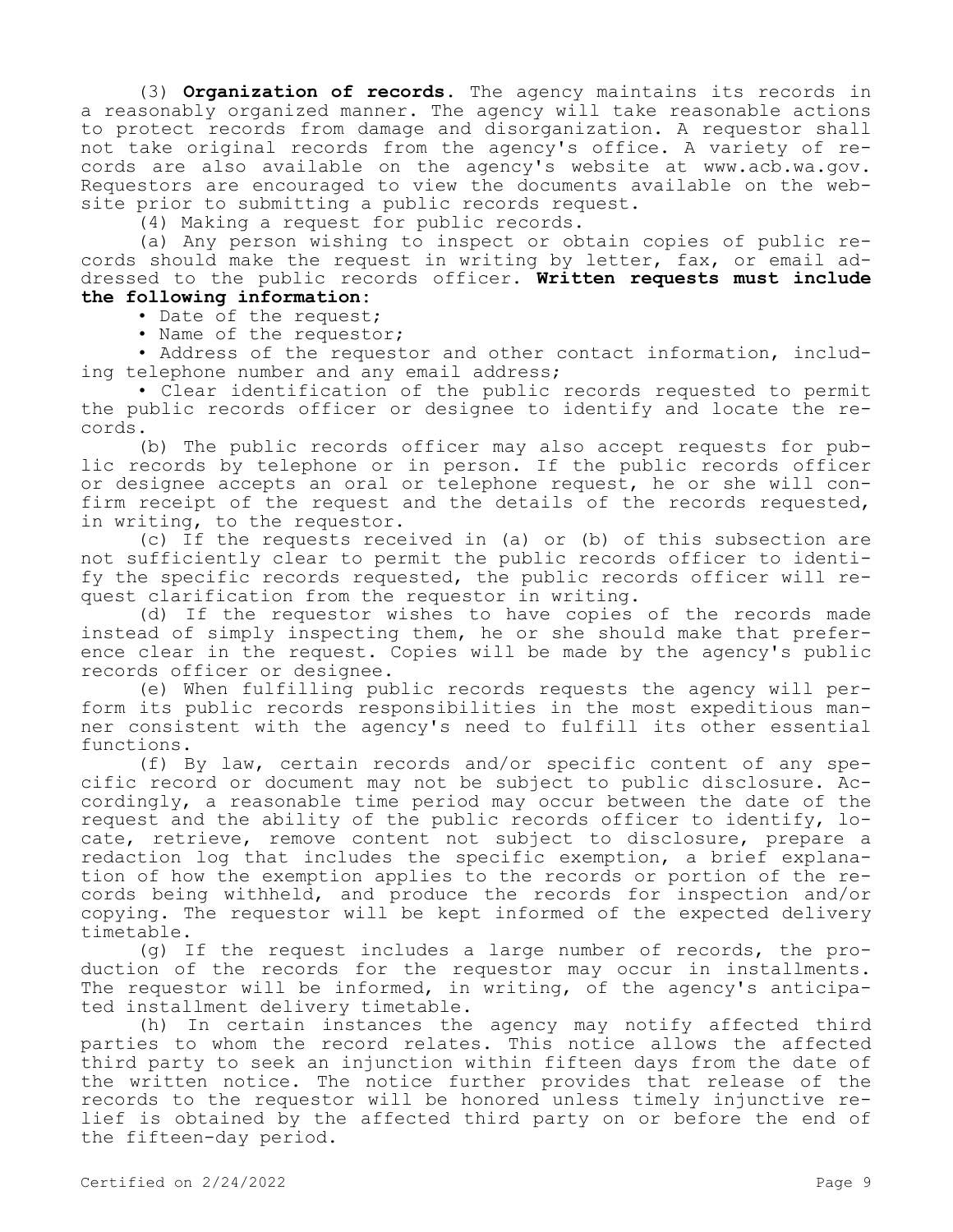(i) Requests for lists of credentialed individuals by educational organizations and professional associations:

In order to obtain a list of individuals under the provisions of RCW 42.56.070(9), educational organizations and professional associations must apply for and receive recognition by the board before requests will be honored. The requesting organization must provide sufficient information to satisfy the approving authority that the requested list of individuals is primarily for educational and professionally related uses.

Board forms are available on the board's website or upon request for your use.

[Statutory Authority: RCW 18.04.055. WSR 18-21-034, § 4-30-024, filed 10/8/18, effective 11/8/18. Statutory Authority: RCW 18.04.055 and 2017 c 304. WSR 18-04-071, § 4-30-024, filed 2/2/18, effective 3/5/18. Statutory Authority: RCW 18.04.055, 42.56.070. WSR 10-24-009, amended and recodified as  $\bar{S}$  4-30-024, filed 11/18/10, effective 12/19/10; WSR 08-18-016, § 4-25-520, filed 8/25/08, effective 9/25/08. Statutory Authority: RCW 18.04.055 and 42.17.260. WSR 02-04-064, § 4-25-520, filed 1/31/02, effective 3/15/02; WSR 01-11-125, § 4-25-520, filed 5/22/01, effective 6/30/01; WSR 98-12-021, § 4-25-520, filed 5/27/98, effective 6/27/98. Statutory Authority: Chapter 42.17 RCW. WSR 93-14-050, § 4-25-520, filed 6/29/93, effective 7/30/93.]

**WAC 4-30-026 How can I contact the board?** The board's administrative office, executive director and staff are located in Olympia, Washington. You may utilize the following numbers or addresses to contact the board:

• 711 Capitol Way South, Suite 400, Olympia, WA 98501 (physical address);

• P.O. Box 9131, Olympia, Washington 98507-9131 (mailing address);

- 360/753-2586 (telephone);
- $360/664 9190$  (fax);
- $\bullet$  7-1-1 (TTY service);
- 800/833-6385 (Telebraille services);
- customerservice@acb.wa.gov (email address); and
- www.acb.wa.gov (website address).

[Statutory Authority: RCW 18.04.055. WSR 18-17-145, § 4-30-026, filed 8/21/18, effective 9/21/18. Statutory Authority: RCW 18.04.055, 42.56.040. WSR 10-24-009, amended and recodified as § 4-30-026, filed 11/18/10, effective 12/19/10; WSR 08-18-016, § 4-25-521, filed 8/25/08, effective 9/25/08. Statutory Authority: RCW 18.04.055 and 42.17.250. WSR 01-11-126, § 4-25-521, filed 5/22/01, effective 6/30/01. Statutory Authority: RCW 18.04.055(1). WSR 94-02-068, § 4-25-521, filed  $1/\frac{4}{94}$ , effective  $2/4/94.1$ 

**WAC 4-30-028 Rules governing the formal adjudicative proceedings and the brief adjudicative proceedings before the board.** Except where they are inconsistent with the rules in this chapter and subject to additional rules that the board may adopt from time to time, adjudicative proceedings in and before the board are governed by the Administrative Procedure Act, chapter 34.05 RCW, and the uniform procedural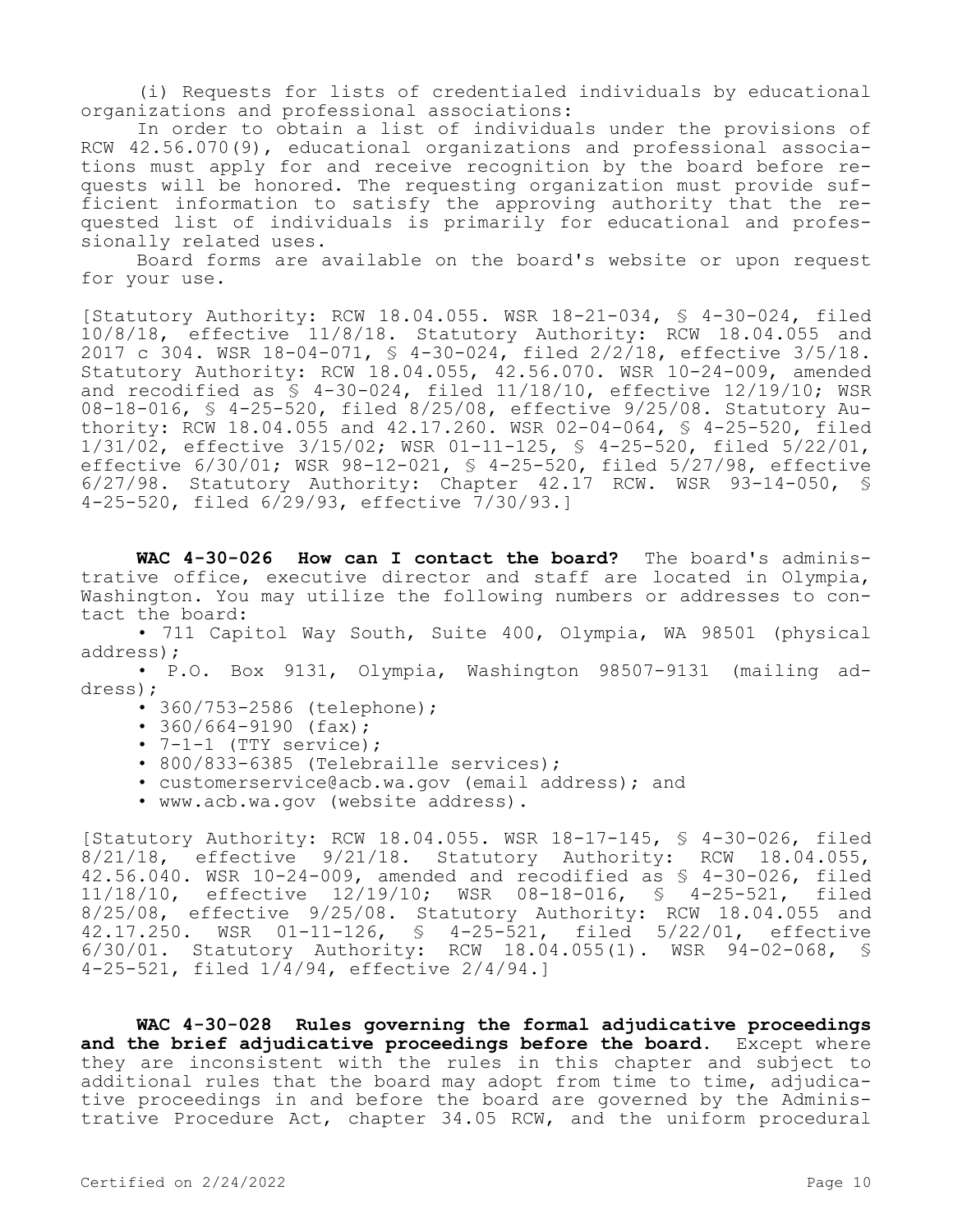rules codified in the Washington Administrative Code, chapter 10-08 WAC.

For certain types of decisions, the board has adopted an appeal process authorized by RCW 34.05.482 through 34.05.494 which is called a brief adjudicative proceeding. Decisions to which this appeal process will be applied are:

(1) Denials of initial individual license applications, renewals, or applications for reinstatement;

(2) Denials of CPA-Inactive certificate renewals or applications for reinstatement;

(3) Denials of initial resident nonlicensee firm owner registration applications, renewals, or applications or requests for reinstatement;

(4) Denials of initial firm license applications, renewals, and amendments;

(5) Denials of exam applications;

(6) A proposed suspension as a result of a determination by a lending agency of nonpayment or default on a federally or state-guaranteed student loan or service conditional scholarship; and

(7) Lifts of stays of suspension from a board order.

To appeal a decision you must submit your request for a brief adjudicative proceeding, **in writing,** to the board **within 30 days** after the decision by board staff is posted in the U.S. mail. The board chair or the board vice chair, if the board chair is unavailable, will appoint one member of the board as the presiding officer for brief adjudicative proceedings. The presiding officer renders a decision either upholding or overturning the denial. This decision, called an order, will be provided to you at the last address you furnished to the board.

If you are dissatisfied with the order in the brief adjudicative proceeding, you may appeal to the board's vice chair, or designee. This appeal process is called an administrative review. Your appeal must be received by the board, **orally or in writing, within 21 days**  after the brief adjudicative proceedings order is posted in the U.S. mail. The vice chair, or designee, considers your appeal and either upholds or overturns the brief adjudicative proceeding order. The vice chair's, or designee's, decision, also called an order, will be provided to you at the last address you furnished to the board.

[Statutory Authority: RCW 18.04.055. WSR 22-04-074, § 4-30-028, filed 1/31/22, effective 3/3/22. Statutory Authority: RCW 18.04.055(1), 34.05.220, and 34.05.482. WSR 10-24-009, amended and recodified as § 4-30-028, filed 11/18/10, effective 12/19/10; WSR 08-18-016, § 4-25-540, filed 8/25/08, effective 9/25/08; WSR 05-01-137, § 4-25-540, filed 12/16/04, effective 1/31/05; WSR 02-04-064, § 4-25-540, filed 1/31/02, effective 3/15/02. Statutory Authority: RCW 18.04.055(1) and 34.05.482. WSR 00-11-070, § 4-25-540, filed 5/15/00, effective 6/30/00; WSR 98-12-022, § 4-25-540, filed 5/27/98, effective 6/27/98. Statutory Authority: RCW 18.04.055. WSR 93-12-074, § 4-25-540, filed 5/27/93, effective 7/1/93.]

**WAC 4-30-030 What are the requirements for communicating with the board and staff?** Individuals and firms must communicate with the board as follows:

Note: (1) Failure to timely inform the board of matters required by WAC 4-30-032, 4-30-036, 4-30-100, and 4-30-110 can result in late fees and/or board discipline.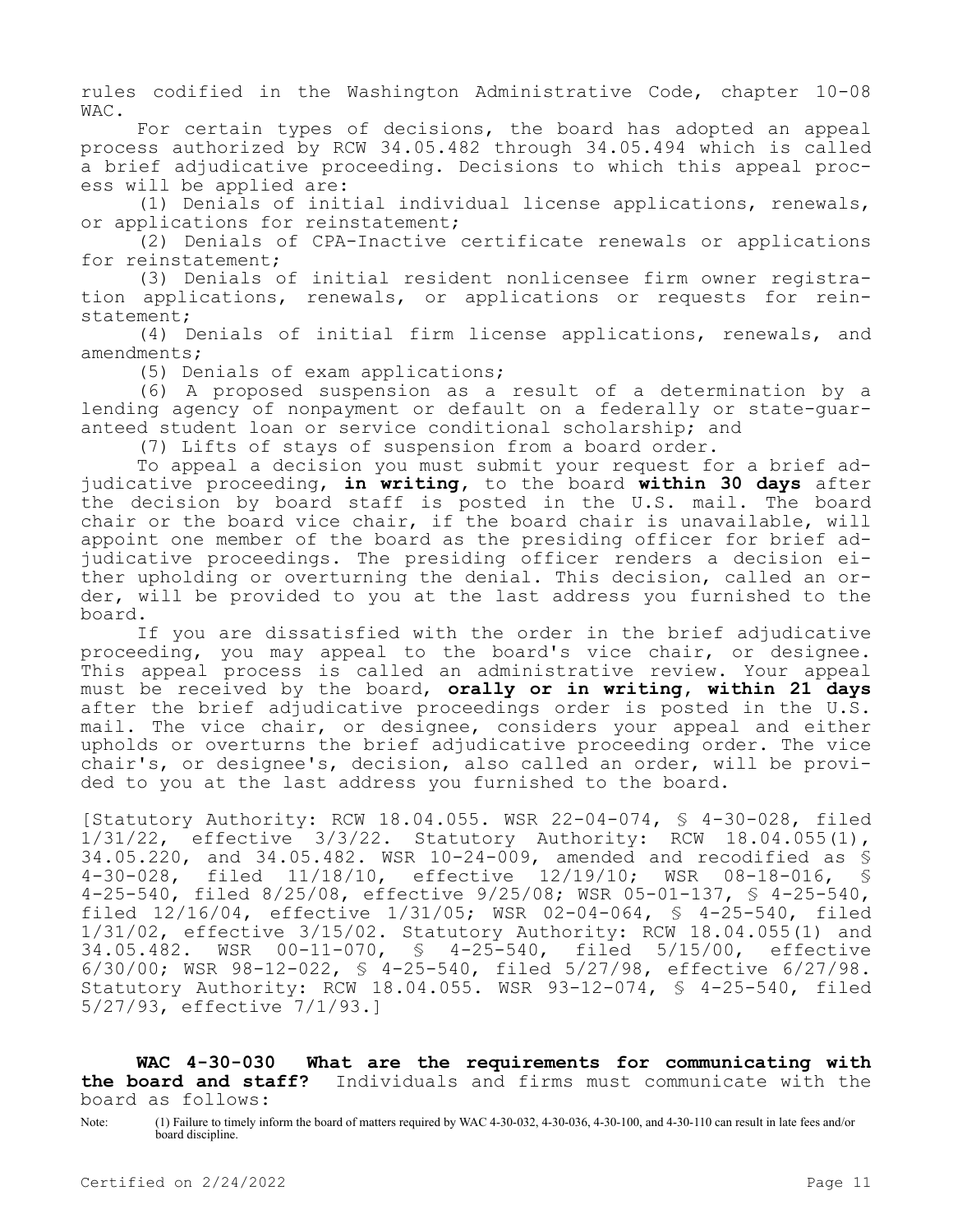(2) Failure to timely respond to board requests for information may result in board discipline.

|                                                                                                     | Condition                                                                                                                                                                                                                                                        | <b>Time Period</b>                                                                                                        | <b>Preferred Form of Contact</b>                                             | <b>WAC</b>                        |
|-----------------------------------------------------------------------------------------------------|------------------------------------------------------------------------------------------------------------------------------------------------------------------------------------------------------------------------------------------------------------------|---------------------------------------------------------------------------------------------------------------------------|------------------------------------------------------------------------------|-----------------------------------|
| Complete and/or submitted<br>applications, including requested<br>information, documents, and fees. |                                                                                                                                                                                                                                                                  | Prior to holding out as a<br>credentialed person.                                                                         | Online system, board form, letter,<br>or email with required<br>information. | Various                           |
| Request for brief adjudicative<br>proceeding (BAP).                                                 |                                                                                                                                                                                                                                                                  | Within 30 days after the<br>staff decision is posted in<br>U.S. mail.                                                     | Email or written correspondence.                                             | 4-30-028                          |
|                                                                                                     | Request for appeal of brief<br>adjudicative proceeding (BAP).                                                                                                                                                                                                    | Within 21 days after the<br>BAP decision is posted in<br>U.S. mail.                                                       | Oral, email or written<br>correspondence.                                    | $4 - 30 - 028$                    |
| 1.                                                                                                  | Change of individual physical<br>address; or                                                                                                                                                                                                                     | Within 30 days of any<br>change of address.                                                                               | Online system, board form, letter,<br>or email with required<br>information. | $4 - 30 - 32$<br>$[4 - 30 - 032]$ |
| 2.                                                                                                  | Change in the physical address<br>of a firm's main office or<br>$branch$ office $(s)$ .                                                                                                                                                                          |                                                                                                                           |                                                                              |                                   |
|                                                                                                     | Board requests for information or<br>documents from licensees,<br>certificate holders, nonlicensee firm<br>owners, or applicants.                                                                                                                                | Within 20 days after the<br>date of the request.                                                                          | Email or written correspondence<br>with requested information.               | $4 - 30 - 34$<br>$[4 - 30 - 034]$ |
| 1.                                                                                                  | Notification of orders or<br>sanctions imposed by the<br>SEC, PCAOB, IRS, or another<br>state board of accountancy for<br>reasons other than payment of<br>a license fee or failure to meet<br>the CPE requirements of<br>another state board of<br>accountancy. | Within 30 days of receipt<br>of an initial notice.                                                                        | Board form, letter, PDF, or email<br>with required information.              | 4-30-036                          |
| 2.                                                                                                  | Charges filed by the SEC,<br>IRS, PCAOB, another state<br>board of accountancy or a<br>federal or state taxing,<br>insurance or securities<br>regulatory body.                                                                                                   |                                                                                                                           |                                                                              |                                   |
|                                                                                                     | Licensees or certificate holders<br>granted issued through foreign<br>reciprocity.                                                                                                                                                                               | Within 30 days of<br>receiving notice that an<br>investigation has begun or<br>a sanction was imposed.                    | Board form, letter, PDF, or email<br>with required information.              | $4 - 30 - 036$                    |
|                                                                                                     | Any investigations undertaken or<br>sanctions imposed by a foreign<br>credentialing body against a foreign<br>credential.                                                                                                                                        |                                                                                                                           |                                                                              |                                   |
| Reporting firm changes:                                                                             |                                                                                                                                                                                                                                                                  | Within 90 days after the<br>condition occurs.                                                                             | Board form, letter, PDF, or email<br>with required information.              | $4 - 30 - 110$                    |
| $\bullet$                                                                                           | Change in legal form;                                                                                                                                                                                                                                            |                                                                                                                           |                                                                              |                                   |
| ٠                                                                                                   | Dissolution of a firm;                                                                                                                                                                                                                                           |                                                                                                                           |                                                                              |                                   |
| $\bullet$                                                                                           | Change in resident manager(s)<br>or owner(s);                                                                                                                                                                                                                    |                                                                                                                           |                                                                              |                                   |
| $\bullet$                                                                                           | Change in branch or main<br>$\text{office location}(s);$                                                                                                                                                                                                         |                                                                                                                           |                                                                              |                                   |
| ٠                                                                                                   | Change in firm name;                                                                                                                                                                                                                                             |                                                                                                                           |                                                                              |                                   |
| $\bullet$                                                                                           | Noncompliance with firm<br>ownership requirements.                                                                                                                                                                                                               |                                                                                                                           |                                                                              |                                   |
|                                                                                                     | A foreign license, permit, or<br>certificate has lapsed or otherwise<br>becomes invalid.                                                                                                                                                                         | Within 30 days after the<br>credential issued by the<br>other jurisdiction has<br>lapsed or otherwise<br>becomes invalid. | Board form, letter, PDF, or email<br>with required information.              | $4 - 30 - 100$                    |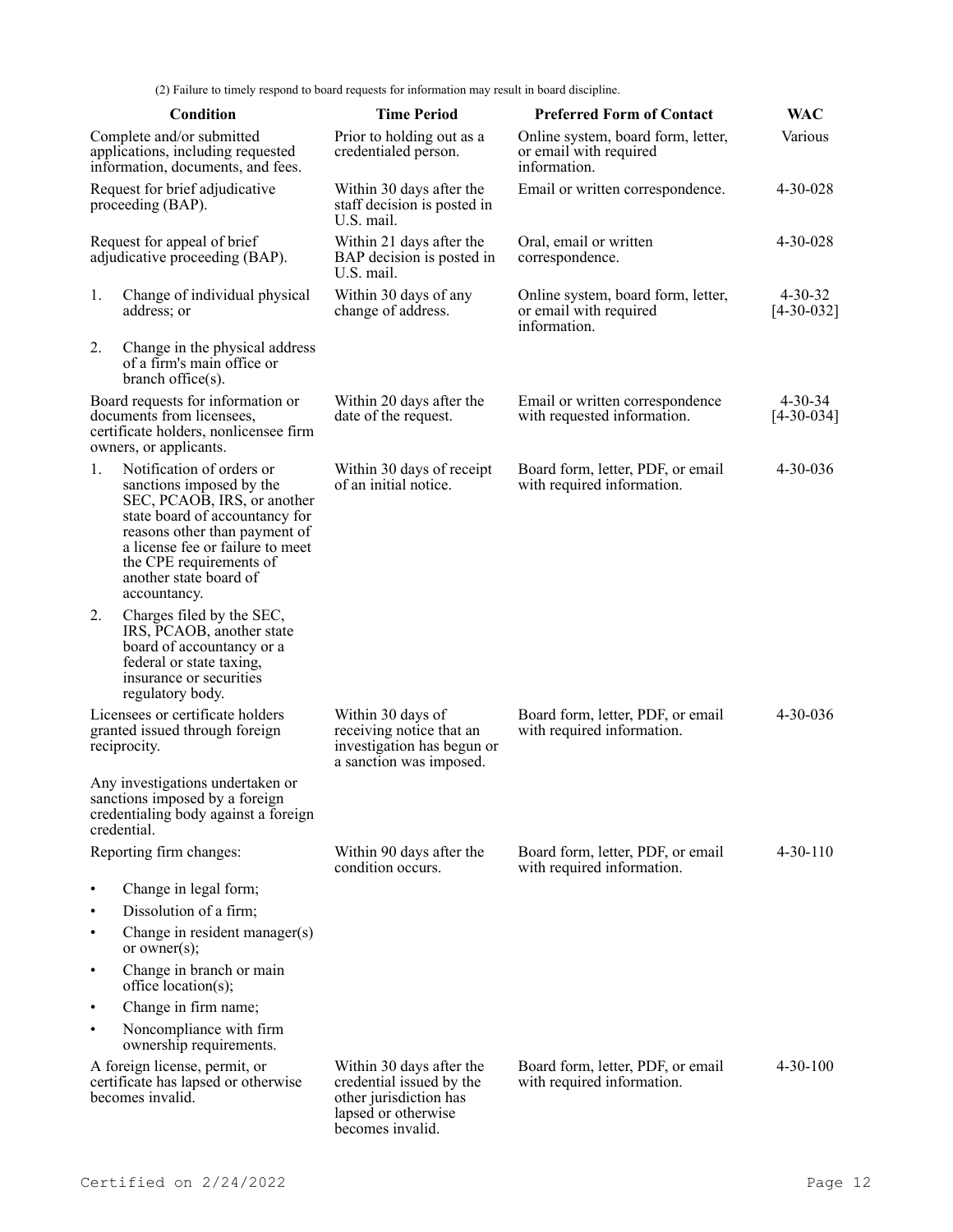[Statutory Authority: RCW 18.04.055 (1), (8), (16), 18.04.183, 18.04.195 (13)(b), 18.04.205, 18.04.215 (9)(b), 34.05.220, and 34.05.482. WSR 10-24-009, § 4-30-030, filed 11/18/10, effective 12/19/10.]

**WAC 4-30-032 Do I need to notify the board if I change my address?** Yes. All individuals licensed in this state, CPA-Inactive certificate holders, CPA firms licensed in this state, individuals registered with the board as resident nonlicensee firm owners, and applicants must notify the board **in writing** within thirty days of any change of address. Firms licensed in this state must notify the board of any opening, closing, or relocation of the main office or a branch office in this state.

[Statutory Authority: RCW 18.04.055(16). WSR 10-24-009, recodified as § 4-30-032, filed 11/18/10, effective 12/19/10; WSR 08-18-016, § 4-25-550, filed 8/25/08, effective 9/25/08; WSR 05-01-137, § 4-25-550, filed 12/16/04, effective 1/31/05; WSR 01-22-036, § 4-25-550, filed 10/30/01, effective 12/1/01. Statutory Authority: RCW 18.04.055. WSR 98-12-023, § 4-25-550, filed 5/27/98, effective 6/27/98; WSR 93-12-073, § 4-25-550, filed 5/27/93, effective 7/1/93.]

WAC 4-30-034 Must I respond to inquiries from the board? Yes. All licensees, including out-of-state individuals exercising practice privileges in this state under RCW 18.04.350(2) and out-of-state firms permitted to offer or render certain professional services in this state under the conditions prescribed in RCW 18.04.195 (1) (a) and (b), CPA-Inactive certificate holders, nonlicensee firm owners, and applicants must respond, **in writing,** to board communications requesting a response. Your response must be made within **twenty days of the date**  the board's communication is posted in the U.S. mail. Communications from the board to you are directed to the last address you furnished the board.

[Statutory Authority: RCW 18.04.055. WSR 16-17-036, § 4-30-034, filed 8/9/16, effective 9/9/16. Statutory Authority: RCW 18.04.055(16). WSR 10-24-009, amended and recodified as § 4-30-034, filed 11/18/10, effective 12/19/10; WSR 08-18-016, § 4-25-551, filed 8/25/08, effective 9/25/08; WSR 05-01-137, § 4-25-551, filed 12/16/04, effective 1/31/05; WSR 01-22-036, § 4-25-551, filed 10/30/01, effective 12/1/01. Statutory Authority: RCW 18.04.055. WSR 98-12-047, § 4-25-551, filed 5/29/98, effective 6/29/98; WSR 93-12-072, § 4-25-551, filed 5/27/93, effective 7/1/93.]

**WAC 4-30-036 What enforcement actions must be reported to the board?** (1) A licensee, CPA-Inactive certificate holder, or nonlicensee firm owner must notify the board, of the following matters, in the manner prescribed by the board, within **thirty days** of the issuance of:

(a) A sanction, order, suspension, revocation, or modification of a license, certificate, permit or practice rights by the SEC, PCAOB, IRS, or another state board of accountancy for any cause other than failure to pay a professional license fee by the due date or failure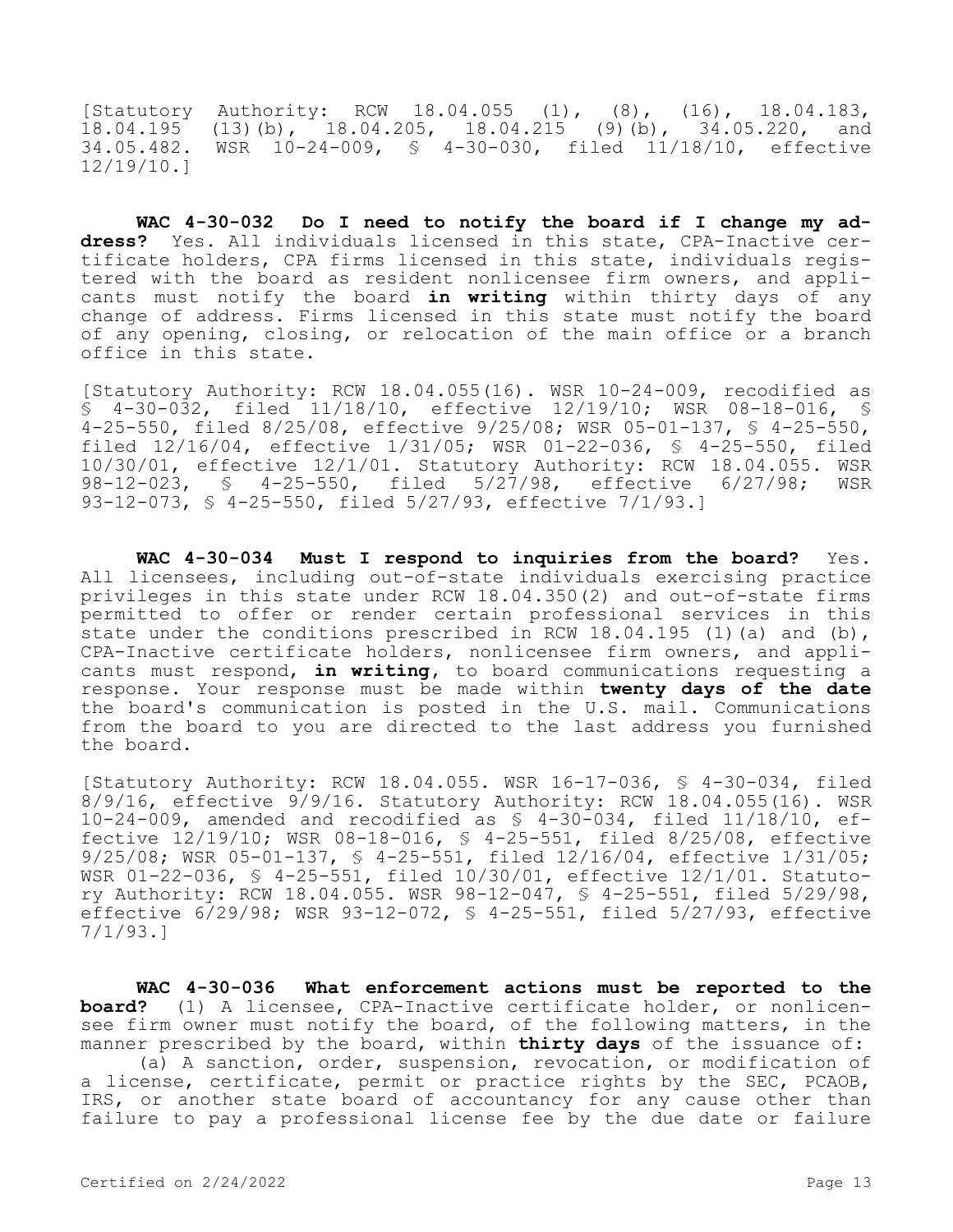to meet the continuing professional education requirements of another state board of accountancy; or

(b) Charges filed by the SEC, IRS, PCAOB, another state board of accountancy, or a federal or state taxing, insurance or securities regulatory body that the licensee, CPA-Inactive certificate holder, or nonlicensee firm owner committed a prohibited act that would be a violation of board ethical or technical standards.

(2) Licensed CPA firms with more than one licensed owner are not required to report on action taken against owners, principals, partners, or employees.

(3) If you hold a license or CPA-Inactive certificate issued through the foreign reciprocity provisions of the act, you must notify the board of any investigations undertaken, or sanctions imposed, by a foreign credentialing body against your foreign credential within thirty days of receiving notice that an investigation has begun or a sanction was imposed.

[Statutory Authority: RCW 18.04.195 (13)(b) and 18.04.215 (9)(b). WSR 11-06-062, amended and recodified as § 4-30-036, filed 3/2/11, effective 4/2/11; WSR 08-18-016, § 4-25-670, filed 8/25/08, effective 9/25/08. Statutory Authority: RCW 18.04.195 (10)(b) and 18.04.215 (9)(b). WSR  $05-01-137$ , §  $4-25-670$ , filed  $12/16/04$ , effective  $1/31/05$ ; WSR 03-24-033, § 4-25-670, filed 11/25/03, effective 12/31/03.]

**WAC 4-30-038 Fees.** RCW 18.04.065 provides that the board shall set fees related to licensure at a level adequate to pay the costs of administering chapter 18.04 RCW. The board has established the following fee schedule:

| (1) | Initial application for individual license,<br>individual license through reciprocity, CPA<br>firm license (sole proprietorships with no<br>employees are exempt from the fee), or<br>registration as a resident nonlicensee firm<br>$owner \ldots$ | \$330 |
|-----|-----------------------------------------------------------------------------------------------------------------------------------------------------------------------------------------------------------------------------------------------------|-------|
| (2) | Renewal of individual license, CPA-<br>Inactive certificate, CPA firm license (sole<br>proprietorships with no employees are<br>exempt from the fee), or registration as a<br>resident nonlicensee firm owner                                       | \$230 |
| (3) | Application for CPA-Inactive certificate<br>holder to convert to a license $\dots\dots\dots$                                                                                                                                                        | \$0   |
| (4) | Application for reinstatement of license,<br>CPA-Inactive certificate, or registration as a<br>resident nonlicensee owner                                                                                                                           | \$480 |
| (5) | Quality assurance review (QAR) program<br>fee (includes monitoring reviews for up to<br>two years)                                                                                                                                                  |       |
|     | Firm submits reports for review $\dots\dots\dots$                                                                                                                                                                                                   | \$400 |
|     | Firm submits a peer review report for                                                                                                                                                                                                               | \$60  |
|     | Firm is exempted from the QAR program<br>because the firm did not issue attest reports                                                                                                                                                              |       |
|     | .                                                                                                                                                                                                                                                   | \$0   |
| (6) | Late fee $* \dots \dots \dots \dots \dots \dots \dots \dots \dots$                                                                                                                                                                                  | \$100 |
| (7) | Amendment to firm license except for a<br>change of firm address (there is no fee for<br>filing a change of address)                                                                                                                                | \$35  |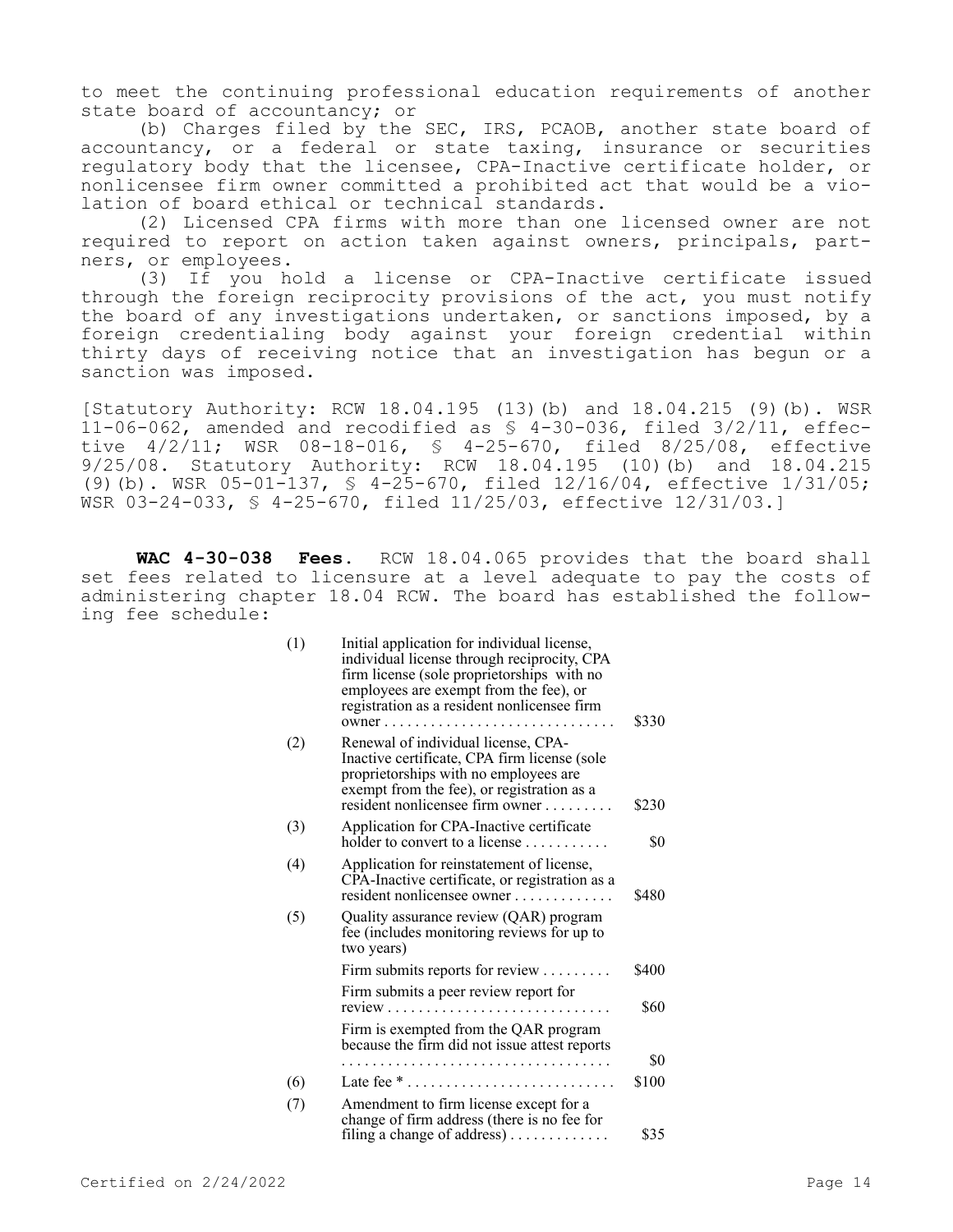| (8)  | Replacement CPA wall document                                                                                                                                   | \$50 |
|------|-----------------------------------------------------------------------------------------------------------------------------------------------------------------|------|
| (9)  | Dishonored check fee (including, but not<br>limited to, insufficient funds or closed<br>$accounts) \dots \dots \dots \dots \dots \dots \dots \dots \dots \dots$ | \$35 |
| (10) | CDA examination Exam fees are comprised                                                                                                                         |      |

- (10) CPA examination. Exam fees are comprised of section fees plus administrative fees. **The total fee is contingent upon which section(s) is/are being applied for and the number of sections being applied for at the same time.** The total fee is the section fee(s) for each section(s) applied for added to the administrative fee for the number of section(s) applied for.
- (a) Section fees: Section fees for the computerized uniform CPA examination are set by third-party providers for the development and delivery of the exam. These fees are collected and retained by the third-party provider.
- (b) Administrative fees: Administrative fees for the qualification and application processes are set by a third-party provider. These fees are collected and retained by the third-party provider.
- \* The board may waive late filing fees for individual hardship including, but not limited to, financial hardship, critical illness, or active military deployment.

[Statutory Authority: RCW 18.04.055 and 2017 c 304. WSR 18-04-071, § 4-30-038, filed 2/2/18, effective 3/5/18. Statutory Authority: RCW 18.04.065 and 18.04.215(5). WSR 14-04-086, § 4-30-038, filed 2/3/14, effective 3/6/14. Statutory Authority: RCW 18.04.055, 18.04.065,<br>18.04.105 (1)(e), (3), and (4)(e), 18.04.195(10), 18.04.205(4), 18.04.105 (1)(e), (3), and (4)(e), 18.04.195(10), 18.04.205(4), 18.04.215 (3), (4), and (8), 42.56.120. WSR 10-24-009, recodified as § 4-30-038, filed 11/18/10, effective 12/19/10. Statutory Authority: RCW 18.04.065, 18.04.105 (2) and (3). WSR 09-24-055, § 4-25-530, filed ective 12/25/09. Statutory Authority: RCW 18.04.065,<br>WSR 09-10-019, § 4-25-530, filed 4/27/09, effective 18.04.105(3). WSR 09-10-019, § 4-25-530, filed 4/27/09, effective 8/1/09; WSR 08-14-152 and 08-15-018, § 4-25-530, filed 7/1/08 and 7/8/08, effective 8/1/08 and 8/8/08; WSR 07-14-035, § 4-25-530, filed 6/26/07, effective 8/1/07; WSR 06-14-030, § 4-25-530, filed 6/27/06, effective 8/1/06; WSR 05-10-046, § 4-25-530, filed 4/29/05, effective 6/2/05. Statutory Authority: RCW 18.04.065, 18.04.105(3), 18.04.205. WSR 05-01-136, \$ 4-25-530, filed 12/16/04, effective 1/31/05. Statuto-<br>ry Authority: RCW 18.04.065, [18.04.]105(3), [18.04.]195(7), ry Authority: RCW 18.04.065, [18.04.]105(3), [18.04.]195(7),  $[18.04.]205(4)$ ,  $[18.04.]215(8)$ ,  $[18.04.]350(2)(a)$ , and  $42.17.260(8)$ . WSR 04-01-076, § 4-25-530, filed 12/15/03, effective 1/15/04. Statutory Authority: RCW 18.04.055, [18.04].065, [18.04].105 (1)(e) and (3). WSR 02-22-083, § 4-25-530, filed 11/5/02, effective 12/31/02. Statutory Authority: RCW 18.04.055, 18.04.065, 18.04.105(3), 18.04.195(7), 18.04.205(4), 18.04.215(8), and 18.04.350(2). WSR 01-22-036, \$ 18.04.205(4), 18.04.215(8), and 18.04.350(2). WSR 01-22-036, § 4-25-530, filed 10/30/01, effective 12/1/01. Statutory Authority: RCW 18.04.055, 18.04.065, 18.04.105(7), 18.04.195(6) and 18.04.205(4). WSR 99-18-112, § 4-25-530, filed 9/1/99, effective 1/1/00. Statutory Authority: RCW 18.04.055, 18.04.065 and 18.04.195(b). WSR 99-02-009, § 4-25-530, filed 12/24/98, effective 5/7/99. Statutory Authority: RCW<br>18.04.055, 18.04.065 and 18.04.195(6). WSR 96-12-060, § 4-25-530, 18.04.055, 18.04.065 and 18.04.195(6). WSR filed 5/31/96, effective 7/1/96. Statutory Authority: RCW 18.04.055. WSR 93-12-075, § 4-25-530, filed 5/27/93, effective 7/1/93.]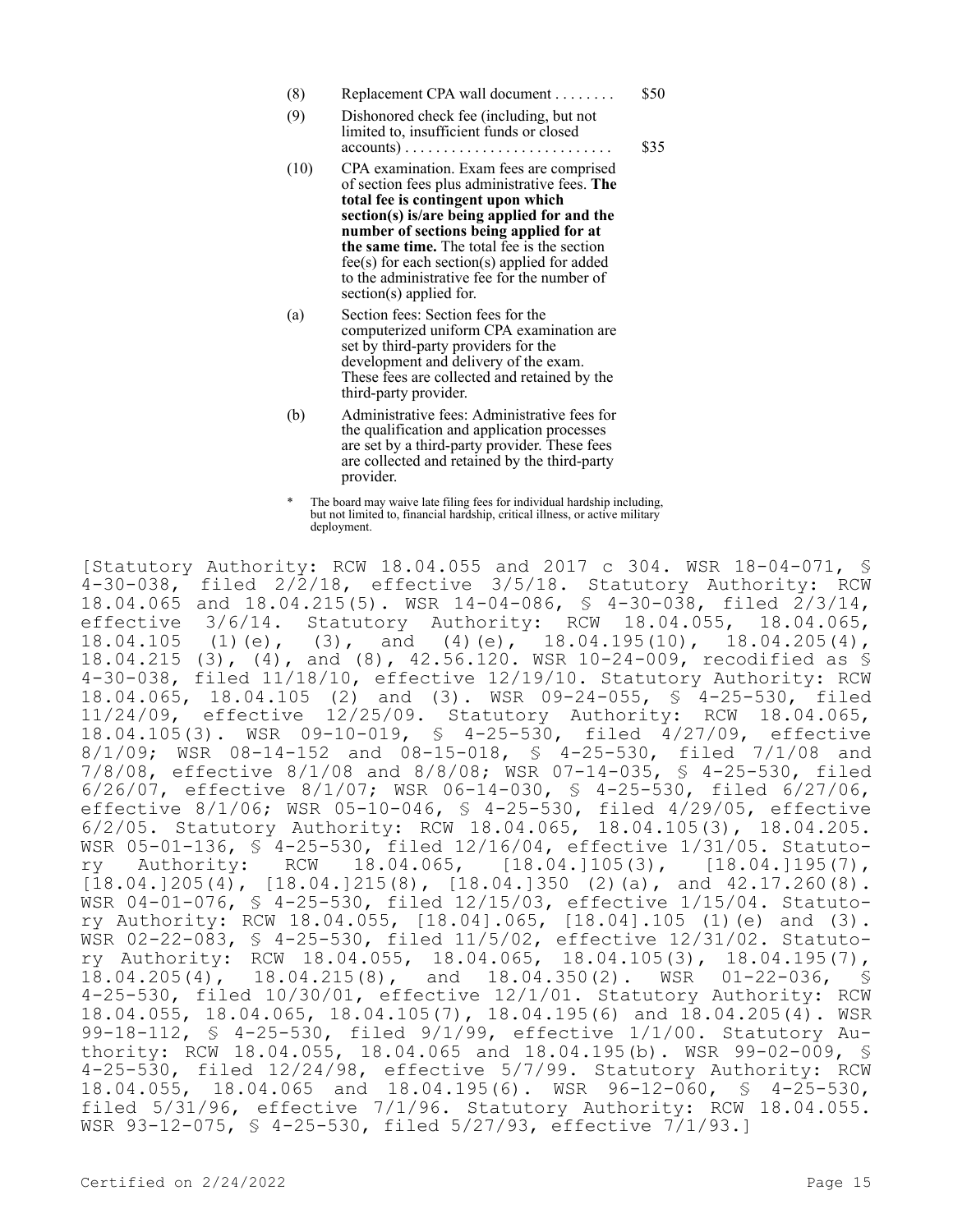#### **ETHICS AND PROHIBITED PRACTICES**

**WAC 4-30-040 What are the requirements concerning integrity and objectivity?** When offering or performing services, licensees, CPA-Inactive certificate holders, nonlicensee firm owners, and employees of such persons must:

• Remain honest and objective;

- Not misrepresent facts;
- Not subordinate their judgment to others; and

• Remain free of conflicts of interest unless such conflicts are specifically permitted by board rule or professional standards listed in WAC 4-30-048.

If the language of the professional standards listed in WAC 4-30-048 differ from or conflict with specific board rules, board rules prevail.

[Statutory Authority: RCW 18.04.055(2). WSR 10-24-009, amended and recodified as § 4-30-040, filed 11/18/10, effective 12/19/10; WSR 08-18-016, § 4-25-620, filed 8/25/08, effective 9/25/08; WSR 05-01-137, § 4-25-620, filed 12/16/04, effective 1/31/05; WSR<br>02-04-064, § 4-25-620, filed 1/31/02, effective 3/15/02; WSR 02-04-064, § 4-25-620, filed 1/31/02, effective 3/15/02; 98-12-048, § 4-25-620, filed 5/29/98, effective 6/29/98. Statutory Authority: RCW 18.40.055 [18.04.055]. WSR 93-22-046, § 4-25-620, filed 10/28/93, effective 11/28/93.]

WAC 4-30-042 When is independence required? When performing professional services for which a report expressing assurance is prescribed by professional standards, licensees, as defined in WAC 4-30-010, CPA-Inactive certificate holders, nonlicensee firm owners, and employees of such persons must evaluate and maintain their independence so that opinions, reports, conclusions, and judgments will be impartial and viewed as impartial by parties expected to rely on any report expressing assurance by such persons. Such persons are required:

(1) To comply with all applicable independence rules, regulations, and the AICPA code of conduct as referenced in and required by WAC 4-30-048; and

(2) To decline engagements for which a report expressing assurance is prescribed by professional standards when such persons have a relationship that could lead a reasonable and foreseeable user to conclude that such persons are not independent.

Independence is not required when performing a compilation engagement provided the report discloses a lack of independence.

[Statutory Authority: RCW 18.04.055(2). WSR 10-24-009, amended and recodified as \$ 4-30-042, filed 11/18/10, effective 12/19/10; WSR<br>08-18-016, \$ 4-25-622, filed 8/25/08, effective 9/25/08; WSR 08-18-016, § 4-25-622, filed 8/25/08, effective 9/25/08; WSR 03-24-034, § 4-25-622, filed 11/25/03, effective 12/31/03; WSR 98-12-049, § 4-25-622, filed 5/29/98, effective 6/29/98. Statutory Authority: RCW 18.40.055 [18.04.055]. WSR 93-22-046, § 4-25-622, filed 10/28/93, effective 11/28/93.]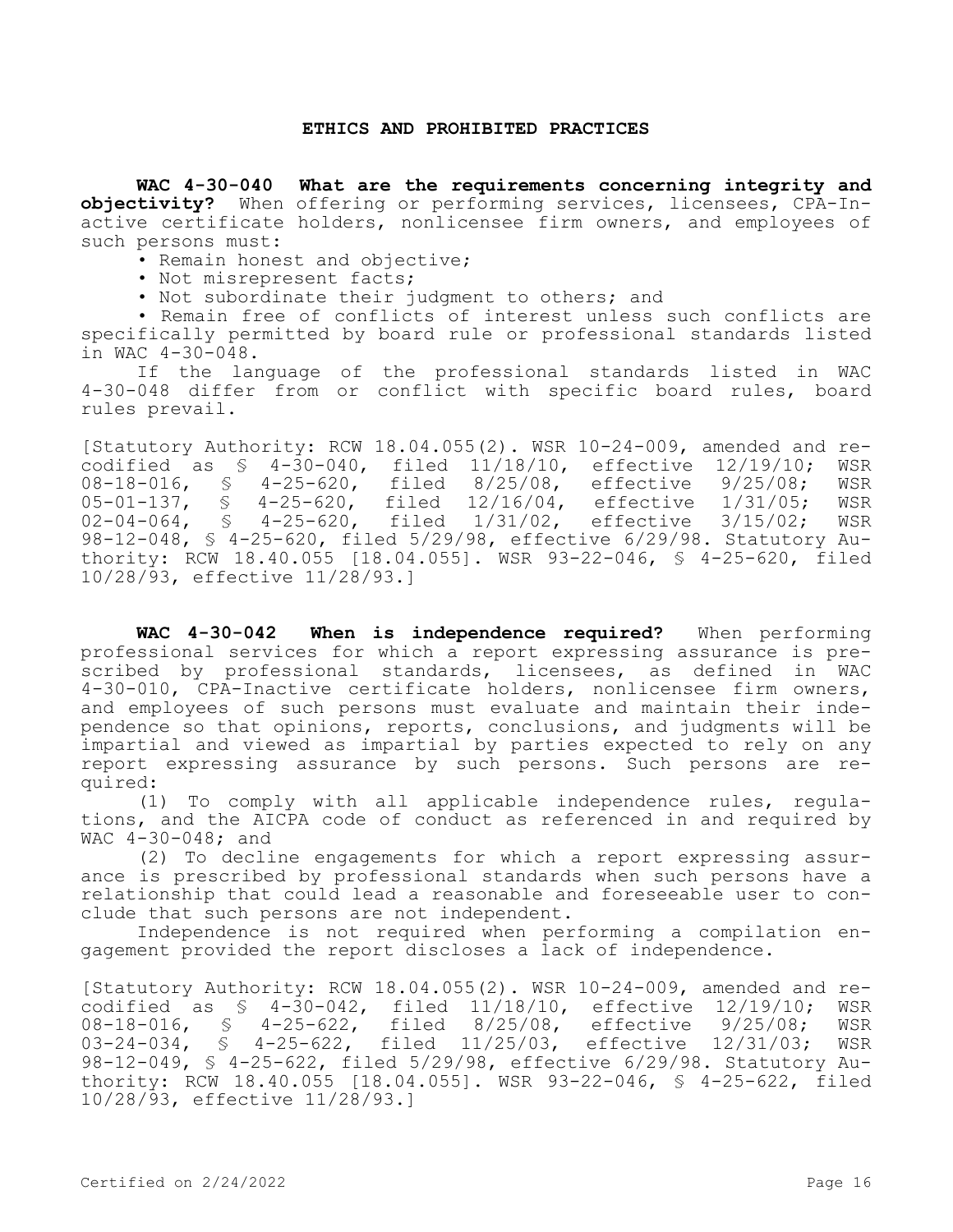**WAC 4-30-044 What restrictions govern commissions, referral, and contingent fees?** For the purposes of this section, the term "licensed firm" includes any affiliated entity(ies) and the term "firm owner" includes the owner(s) of any affiliated entity(ies).

(1) Licensees and/or their employees must not for a commission recommend or refer to a client any product or service, or for a commission recommend or refer any product or service to be supplied by a client, or receive a commission, when such persons perform compilation, or other professional services for which a report expressing assurance is prescribed by professional standards for that client. This prohibition applies:

(a) During the period in which such persons are engaged to perform professional services for which a report expressing assurance is prescribed by professional standards; and

(b) During the period covered by any information for which a report expressing assurance is prescribed by professional standards and a report was issued by such persons.

(2) Licensees and/or their employees must also not:

(a) Perform for a contingent fee any professional services for, or receive such a fee from a client for whom such persons perform compilation, or other professional services for which a report expressing assurance is prescribed by professional standards; or

(b) Prepare an original or amended tax return or claim for a tax refund for a contingent fee for any client.

(3) The prohibition against contingent fees applies:

(a) During the period in which such persons are engaged to perform professional services for which a report expressing assurance is prescribed by professional standards; and

(b) During the period covered by any information for which a report expressing assurance is prescribed by professional standards and a report was issued by such persons.

(4) Fees are not considered contingent if fixed by courts or other public authorities, or, in tax matters, if determined based on the results of judicial proceedings or the findings of governmental agencies. Fees may vary depending, for example, on the complexity of services rendered.

(5) Any person subject to board rules who is not prohibited by this section from performing services for, or receiving a commission, referral or contingent fee and who are paid or expect to be paid accordingly must disclose that fact to any person or entity to whom such persons recommend or refer a product or service to which the commission, referral or contingent fee relates in the manner prescribed below:

(a) Disclose the arrangement in writing and in advance of client acceptance;

(b) Disclose the method of calculating the fee or amount of fee;

(c) Specify the licensee's, CPA-Inactive certificate holder's, or nonlicensee firm owner's role as the client's advisor; and

(d) Obtain the client's consent to the fee arrangement in writing.

(6) Nothing in this rule shall be interpreted to preclude licensees, as defined in WAC 4-30-010, CPA-Inactive certificate holders, or nonlicensee firm owners from purchasing, selling, or merging all or a portion of a licensed firm or affiliated entity or to require disclosure to clients of terms or payments made or received pursuant to the purchase, sale, or merger.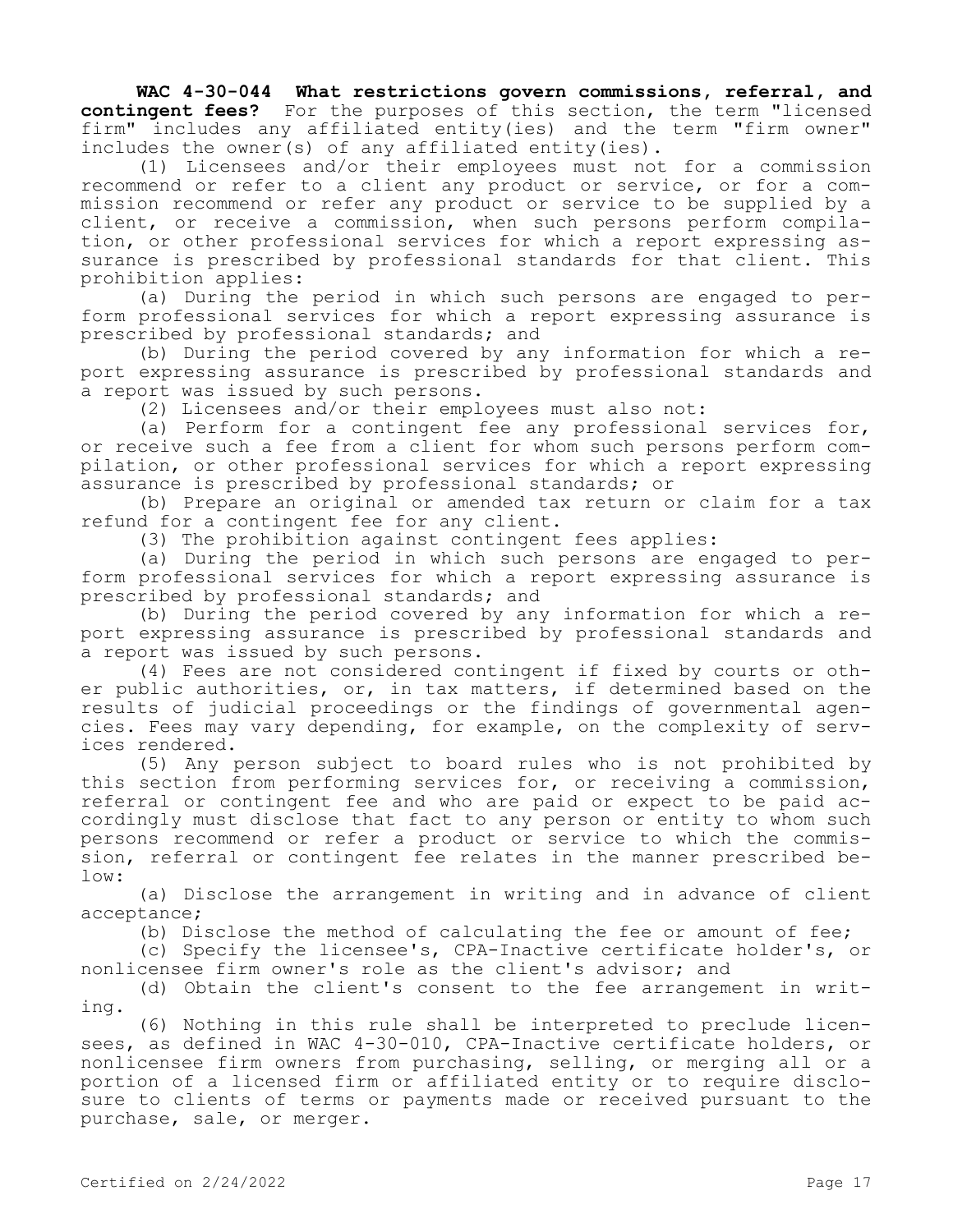[Statutory Authority: RCW 18.04.055(2). WSR 10-24-009, amended and recodified as  $\frac{1}{20-044}$ , filed  $\frac{11}{18/10}$ , effective  $\frac{12}{19/10}$ ; WSR 08-18-016,  $\frac{1}{9}$  4-25-626, filed 8/25/08, effective 9/25/08; WSR 08-18-016, § 4-25-626, filed 8/25/08, effective 9/25/08; WSR<br>05-01-137, § 4-25-626, filed 12/16/04, effective 1/31/05; WSR 05-01-137, § 4-25-626, filed 12/16/04, effective 1/31/05; WSR 02-04-064, § 4-25-626, filed 1/31/02, effective 3/15/02; WSR 01-03-012, § 4-25-626, filed 1/5/01, effective 2/5/01; WSR 98-12-055, § 4-25-626, filed 5/29/98, effective 6/29/98.]

**WAC 4-30-046 What are the requirements concerning competence?**  Licensees, CPA-Inactive certificate holders, nonlicensee firm owners, and employees of such persons must not undertake to perform any professional service unless such persons can reasonably expect to complete the service with professional competence.

[Statutory Authority: RCW 18.04.055(2). WSR 10-24-009, recodified as \$<br>4-30-046, filed 11/18/10, effective 12/19/10; WSR 08-18-016, \$ 4-30-046, filed 11/18/10, effective 12/19/10; WSR 08-18-016, 4-25-630, filed 8/25/08, effective 9/25/08; WSR 05-01-137, § 4-25-630, filed 12/16/04, effective 1/31/05; WSR 02-04-064, § 4-25-630, filed 1/31/02, effective 3/15/02. Statutory Authority: RCW 18.40.055  $[18.04.055]$ . WSR 93-22-046, § 4-25-630, filed  $10/28/93$ , effective 11/28/93.]

**WAC 4-30-048 Compliance is required with which rules, regulations and professional standards?** Licensees, including out-of-state individuals exercising practice privileges in this state under RCW 18.04.350(2) and out-of-state firms permitted to offer or render certain professional services in this state under the conditions prescribed in RCW 18.04.195 (1)(b), CPA-Inactive certificate holders, CPA firms, nonlicensee firm owners, and employees of such persons must comply with rules, regulations, and professional standards promulgated by the appropriate bodies for each service undertaken. However, if the requirements found in the professional standards listed in this section differ from the requirements found in specific board rules, board rules prevail.

Authoritative bodies include, but are not limited to, the Securities and Exchange Commission (SEC); the Public Company Accounting Oversight Board (PCAOB); the Financial Accounting Standards Board (FASB); the Governmental Accounting Standards Board (GASB); the Cost Accounting Standards Board (CASB); the Federal Accounting Standards Advisory Board (FASAB); the U.S. Governmental Accountability Office (GAO); the Federal Office of Management and Budget (OMB); the Internal Revenue Service (IRS); the American Institute of Certified Public Accountants (AICPA), and federal, state, and local audit, regulatory and tax agencies.

Such standards include:

(1) Statements on Auditing Standards and related Auditing Interpretations issued by the AICPA;

(2) Statements on Standards for Accounting and Review Services and related Accounting and Review Services Interpretations issued by the AICPA;

(3) Statements on Governmental Accounting and Financial Reporting Standards issued by GASB;

(4) Statements on Standards for Attestation Engagements and related Attestation Engagements Interpretations issued by AICPA;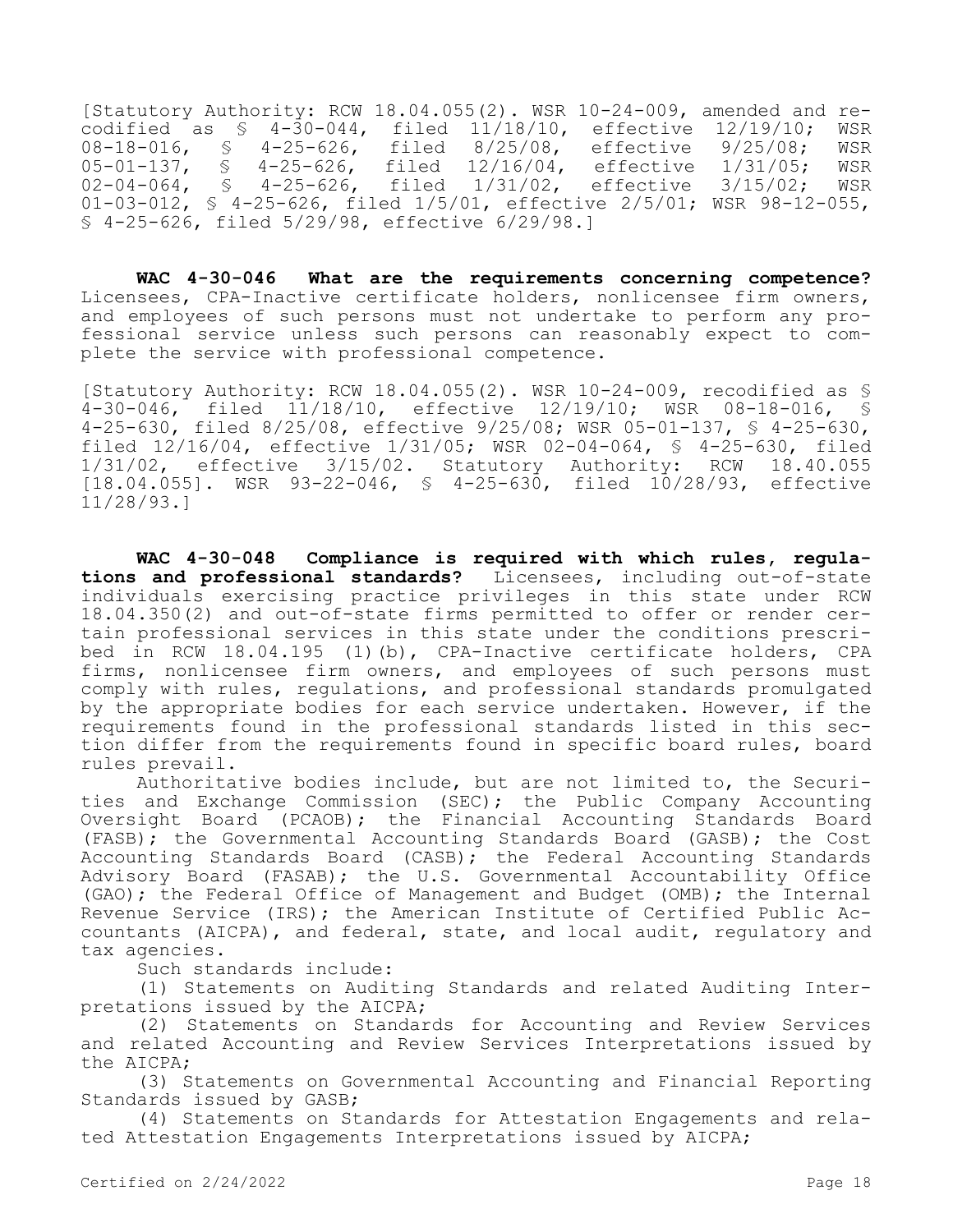(5) Statements of Financial Accounting Standards and Interpretations, and Staff Positions issued by FASB, together with those Accounting Research Bulletins and Accounting Principles Board Opinions which are not superseded by action of the FASB;

(6) Statement on Standards for Consulting Services issued by the AICPA;

(7) Statements on Quality Control Standards issued by the AICPA;

(8) Statements on Standards for Tax Services and Interpretation of Statements on Standards for Tax Services issued by the AICPA;

(9) Statements on Responsibilities in Personal Financial Planning Practice issued by the AICPA;

(10) Statements on Standards for Litigation Services issued by the AICPA;

(11) Professional Code of Conduct issued by the AICPA including interpretations and ethics rulings;

(12) Governmental Auditing Standards issued by the U.S. Governmental Accountability Office;

(13) AICPA Industry Audit and Accounting Guides;

(14) SEC Rules, Concept Releases, Interpretative Releases, and Policy Statements;

(15) Standards issued by the PCAOB; and

(16) IRS Circular 230;

(17) Any additional national or international standards recognized by the AICPA, PCAOB, SEC and/or GAO.

If the professional services are governed by standards not included in subsections (1) through (17) of this section, individuals and firms including persons exercising practice privileges under RCW 18.04.350(2) who offer or render professional services in this state or for clients located in this state and the firms rendering professional services in this state or for clients located in this state through such qualifying individuals must:

(a) Maintain documentation of the justification for the departure from the standards listed in subsections (1) through (17) of this section;

(b) Determine and document what standards are applicable; and

(c) Demonstrate compliance with the applicable standards.

[Statutory Authority: RCW 18.04.055(2). WSR 11-07-070, § 4-30-048, filed 3/22/11, effective 4/22/11; WSR 10-24-009, amended and recodified as § 4-30-048, filed 11/18/10, effective 12/19/10; WSR 08-18-016, § 4-25-631, filed 8/25/08, effective 9/25/08; WSR 05-01-137, § 4-25-631, filed 12/16/04, effective 1/31/05; WSR 02-04-064, § 4-25-631, filed 1/31/02, effective 3/15/02. Statutory Authority: RCW 18.04.055 (2) and (6). WSR 00-11-071, § 4-25-631, filed 5/15/00, effective 6/30/00. Statutory Authority: RCW 18.04.055(6). WSR 98-12-050, § 4-25-631, filed 5/29/98, effective 6/29/98. Statutory Authority: RCW 18.40.055 [18.04.055]. WSR 93-22-046, § 4-25-631, filed 10/28/93, effective 11/28/93.]

**WAC 4-30-050 Records and clients confidential information.** (1) **Client:** The term "client" as used throughout WAC 4-30-050 and 4-30-051 includes former and current clients. For purposes of this section, a client relationship has been formed when confidential information has been disclosed by a prospective client or another authorized person in an initial interview to obtain or provide professional services.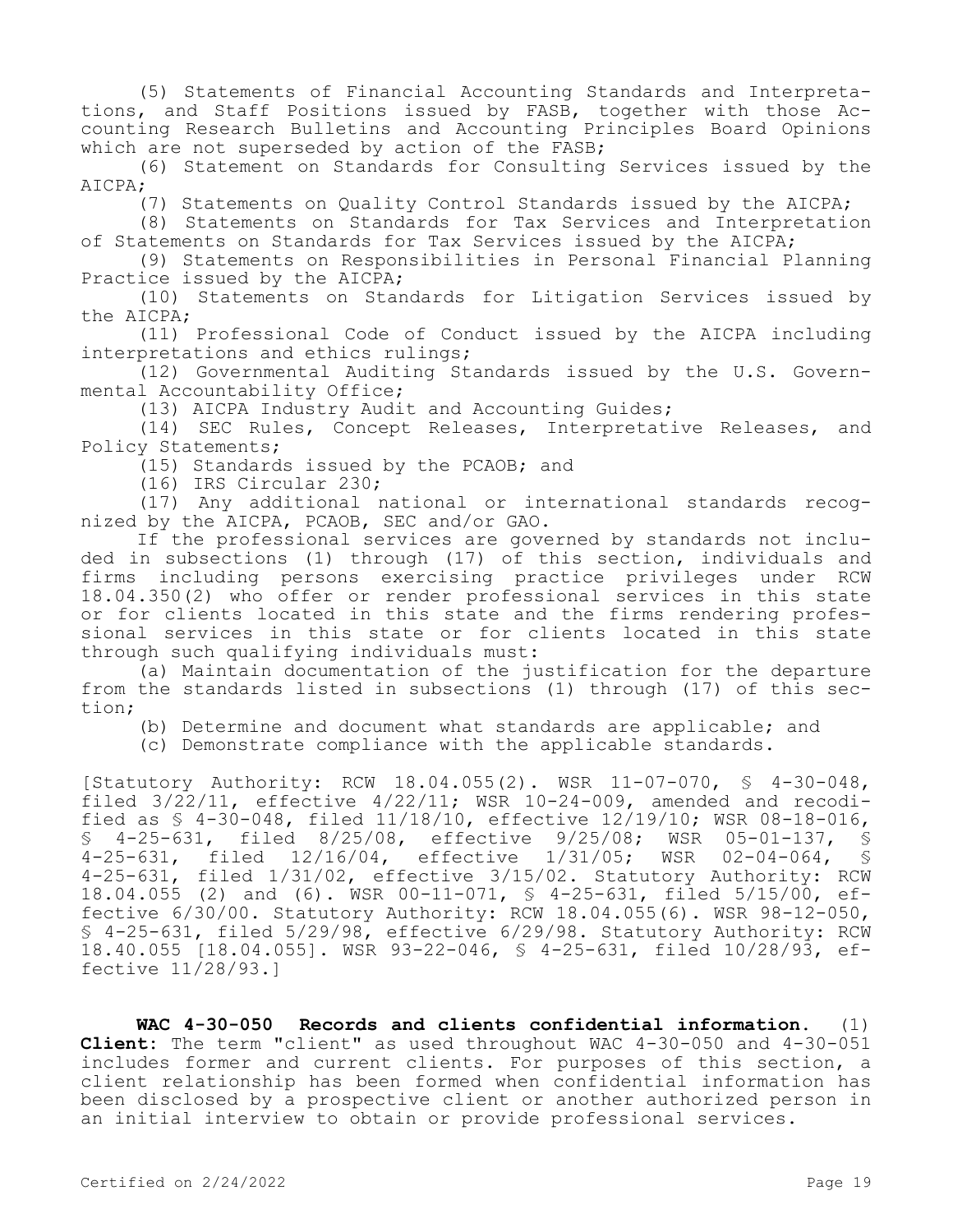(2) **Sale or transfer of client records:** No statement, record, schedule, working paper, or memorandum, including electronic records, may be sold, transferred, or bequeathed without the consent of the client or another authorized person.

# (3) **Disclosure of client confidential records and client relationships:**

(a) Confidential client communication or information: Licensees, CPA-Inactive certificate holders, nonlicensee firm owners, and employees of such persons must not without the specific consent of the client or another authorized person disclose any confidential communication or information pertaining to the client obtained in the course of performing professional services.

(b) Licensees, CPA-Inactive certificate holders, nonlicensee firm owners, and employees of such persons who have provided records to a client or another authorized person are not obligated to provide such records to other individuals associated with the client.

(c) When a licensee, CPA-Inactive certificate holder, nonlicensee firm owner, or employee is engaged to prepare a married couple's joint tax return, both spouses are considered to be clients, even if the licensee, CPA-Inactive certificate holder, nonlicensee firm owner, or employee was engaged by one spouse and deals exclusively with that spouse.

Accordingly, if the married couple is undergoing a divorce and one spouse directs the licensee, CPA-Inactive certificate holder, nonlicensee firm owner, or employee to withhold joint tax information from the other spouse, the licensee, CPA-Inactive certificate holder, nonlicensee firm owner, or employee shall provide the information to both spouses, in compliance with this rule. The licensee, CPA-Inactive certificate holder, nonlicensee firm owner, or employee should consider reviewing the legal implications of such disclosure with an attorney and any responsibilities under any applicable tax performance standards promulgated by the United States Department of Treasury, Internal Revenue Service.

This rule also applies to confidential communications and information obtained in the course of professional tax compliance services unless state or federal tax laws or regulations require or permit use or disclosure of such information.

Consents may include those requirements of Treasury Circular 230 and IRC Sec. 7216 for purposes of this rule, provided the intended recipients are specifically and fully identified by full name, address, and other unique identifiers.

(4) **Disclosing information to third-party service providers:** Licensees, CPA-Inactive certificate holders, or nonlicensee firm owners must do one of the following before disclosing confidential client information to third-party service providers:

(a) Enter into a contractual agreement with the third-party service provider to assist in providing the professional services to maintain the confidentiality of the information and provide a reasonable assurance that the third-party service provider has appropriate procedures in place to prevent the unauthorized release of confidential information to others. The nature and extent of procedures necessary to obtain reasonable assurance depends on the facts and circumstances, including the extent of publicly available information on the thirdparty service provider's controls and procedures to safeguard confidential client information; or

(b) Obtain specific consent from the client before disclosing confidential client information to the third-party service provider.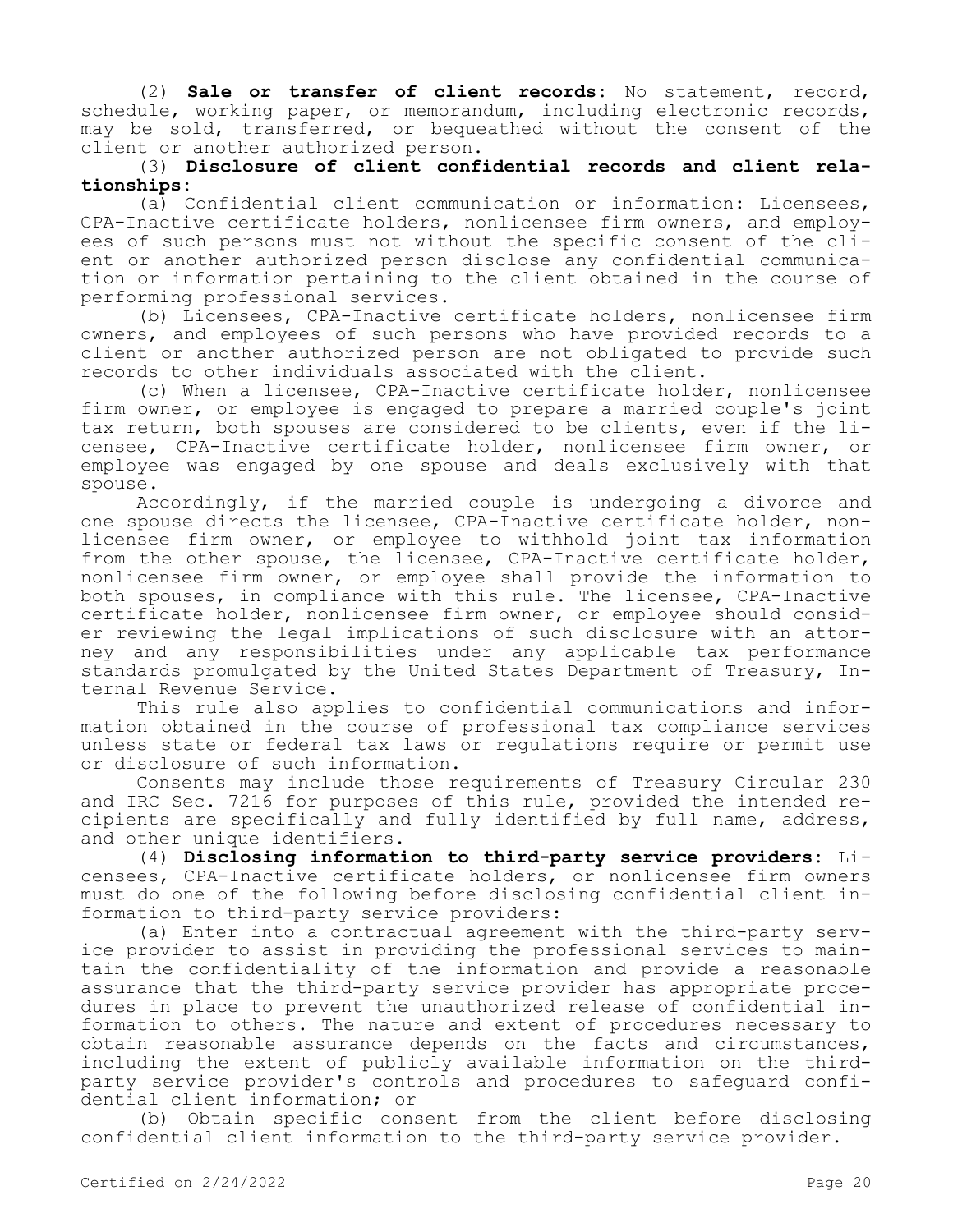(5) Disclosure of client records in the course of a firm sale, or transfer upon death of a licensee, CPA-Inactive certificate holder, or nonlicensee firm owner.

A licensee, CPA-Inactive certificate holder, or nonlicensee firm owner, or the successor in interest of a deceased licensee, CPA-Inactive certificate holder, or nonlicensee firm owner, that sells or transfers all or part of a practice to another person, firm, or entity (successor firm) and will no longer retain ownership in the practice must do all of the following:

(a) Submit a written request to each client subject to the sale or transfer, requesting the client's consent to transfer its files to the successor firm or other entity and notify the client that its consent may be presumed if it does not respond to the licensee, CPA-Inactive certificate holder, or nonlicensee firm owner's request within a period of not less than ninety days, unless prohibited by law. The licensee, CPA-Inactive certificate holder, or nonlicensee firm owner, or successor in interest of a deceased firm owner, should not transfer any client files to the successor firm until either the client's consent is obtained or the ninety days has lapsed, whichever is shorter. The licensee, CPA-Inactive certificate holder, or nonlicensee firm owner must retain evidence of consent, whether obtained from the client or presumed after ninety days.

(b) It is permissible for the successor in interest of a deceased licensee, CPA-Inactive certificate holder, or nonlicensee firm owner to contract with a responsible custodian to securely store client records until such time as consent or transfer has been obtained.

(6) This rule does not:

(a) Affect in any way the obligation of those persons to comply with a lawfully issued subpoena or summons;

(b) Prohibit disclosures in the course of a quality review of a licensee's attest, compilation, or other reporting services governed by professional standards;

(c) Preclude those persons from responding to any inquiry made by the board or any investigative or disciplinary body established by local, state, or federal law or recognized by the board as a professional association; or

(d) Preclude a review of client information in conjunction with a prospective purchase, sale, or merger of all or part of the professional practice of public accounting of any such persons.

[Statutory Authority: RCW 18.04.055 and 2017 c 304. WSR 18-04-071, §  $4-30-050$ , filed  $2/\overline{2}/18$ , effective  $3/5/18$ . Statutory Authority: RCW 18.04.055(2), 18.04.405(1). WSR 13-04-011, § 4-30-050, filed 1/25/13, effective 2/25/13. Statutory Authority: RCW 18.04.055(2), 18.04.390 (4)(b), and 18.04.405(1). WSR 11-06-062, amended and recodified as § 4-30-050, filed 3/2/11, effective 4/2/11; WSR 08-18-016, § 4-25-640, filed 8/25/08, effective 9/25/08; WSR 05-01-137, § 4-25-640, filed 12/16/04, effective 1/31/05; WSR 03-24-033, § 4-25-640, filed 11/25/03, effective 12/31/03. Statutory Authority: RCW 18.04.055(2). WSR 02-22-082, § 4-25-640, filed 11/5/02, effective 12/31/02. Statutory Authority: RCW 18.40.055 [18.04.055]. WSR 93-22-046, § 4-25-640, filed 10/28/93, effective 11/28/93.]

**WAC 4-30-051 Client records.** (1) The following terms are defined below solely for use with this section: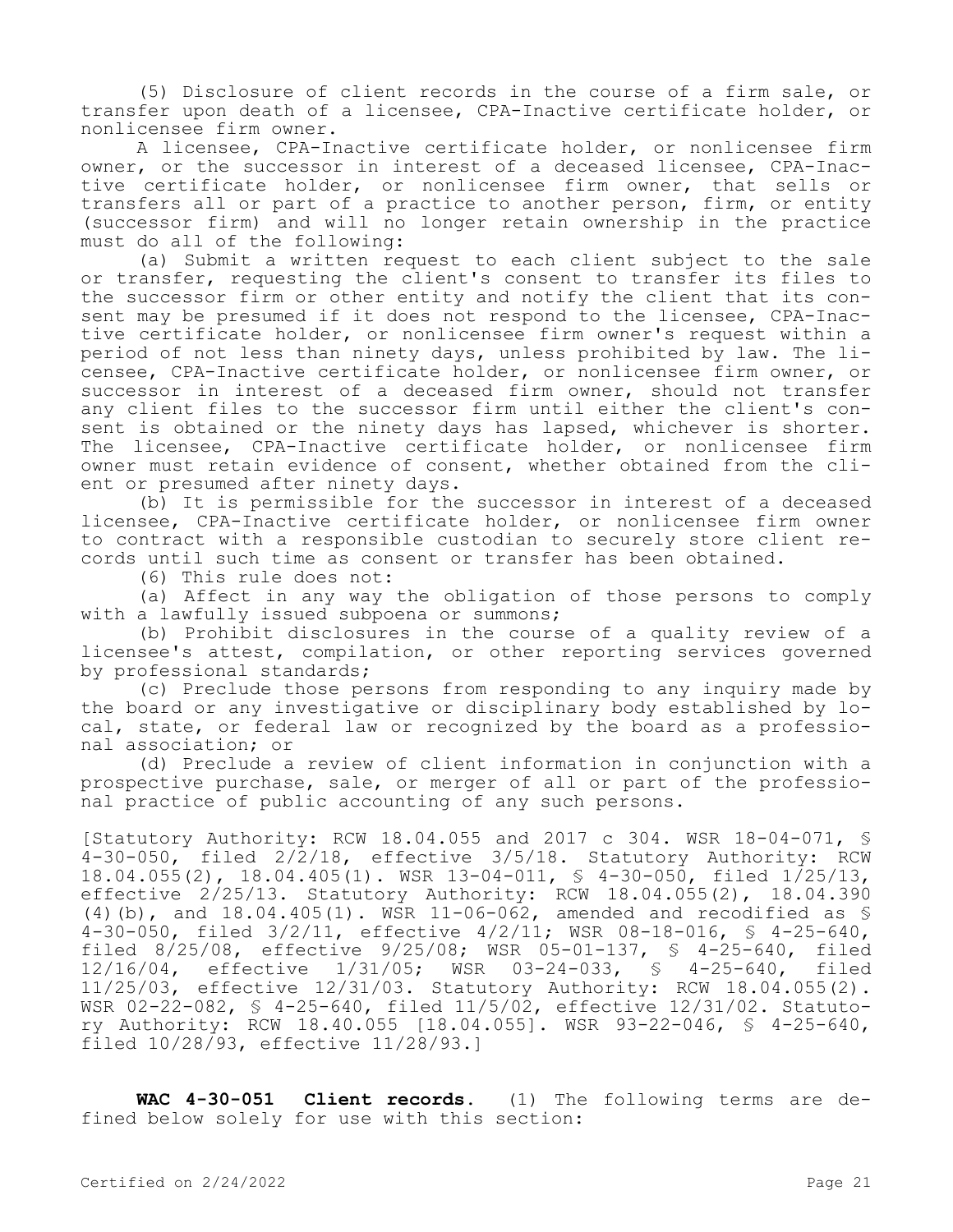(a) **Client provided records** are accounting or other records belonging to the client that were provided to the licensee, CPA-Inactive certificate holder, and/or nonlicensee firm owner and employees of such persons by or on behalf of the client.

(b) **Client records prepared by the licensee, CPA-Inactive certificate holder, and/or nonlicensee firm owner** are accounting or other records (for example, tax returns, general ledgers, subsidiary journals, and supporting schedules such as detailed employee payroll records and depreciation schedules) that the licensee, CPA-Inactive certificate holder, and/or nonlicensee firm owner and employees of such persons was engaged to prepare for the client.

(c) **Supporting records** are information not reflected in the client's books and records that are otherwise not available to the client with the result that the client's financial information is incomplete. For example, supporting records include adjusting, closing, combining or consolidating journal entries (including computations supporting such entries), that are produced by the licensee, CPA-Inactive certificate holder, and/or nonlicensee firm owner and employees of such persons during an engagement.

(d) **Licensee, CPA-Inactive certificate holder, and/or nonlicensee firm owner working papers** include, but are not limited to, audit programs, analytical review schedules, statistical sampling results, analyses, and schedules prepared by the client at the request of the licensee, CPA-Inactive certificate holder, and/or nonlicensee firm owner and employees of such persons.

(2) When a client or former client (client) makes a request for client-provided records, client records prepared by the licensee, CPA-Inactive certificate holder, and/or nonlicensee firm owner, or supporting records that are in the custody or control of the licensee, CPA-Inactive certificate holder, and/or nonlicensee firm owner that have not previously been provided to the client, the licensee, CPA-Inactive certificate holder, and/or nonlicensee firm owner should respond to the client's request as follows:

(a) Client provided records in the licensee, CPA-Inactive certificate holder, and/or nonlicensee firm owner custody or control must be returned to the client.

(b) Client records prepared by the licensee, CPA-Inactive certificate holder, and/or nonlicensee firm owner must be provided to the client, except that client records prepared by the licensee, CPA-Inactive certificate holder, and/or nonlicensee firm owner may be withheld if the preparation of such records is not complete.

(c) Supporting records relating to a completed and issued work product must be provided to the client.

(d) Persons subject to this subsection developing and maintaining such records, or schedules should make a reasonable effort to provide the required information and data to the client in a format useable by the client to avoid the cost to the client of duplicate reentry of individual transaction or other information into the client's or successor custodian's recordkeeping system.

(3) The licensee, CPA-Inactive certificate holder, and/or nonlicensee firm owner is not required to convert records that are not in electronic format to electronic format. However, if the client requests records in a specific format and the licensee, CPA-Inactive certificate holder, and/or nonlicensee firm owner was engaged to prepare the records in that format, the client's request should be honored.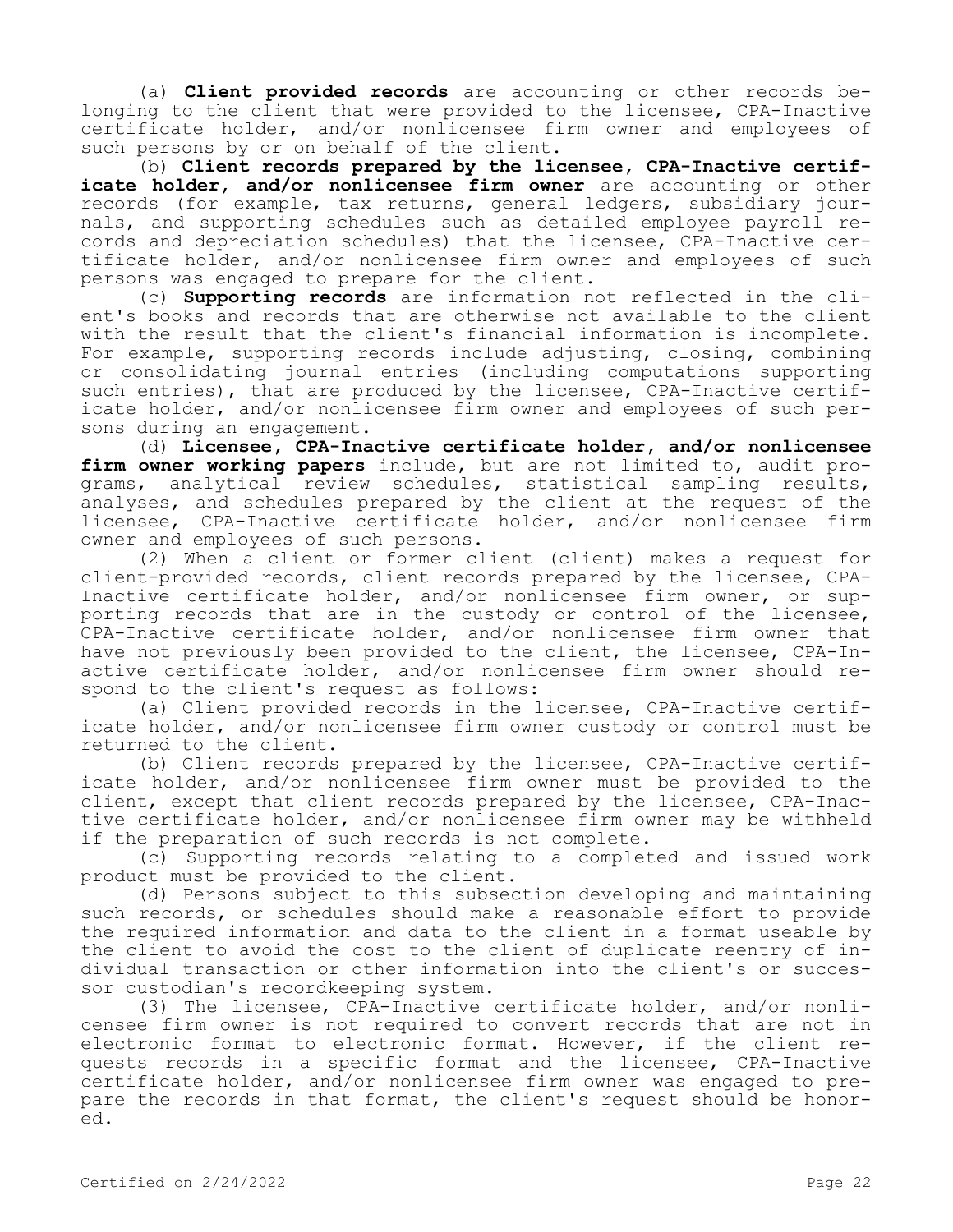(4) In responding to a records request, it is not permissible for a licensee, CPA-Inactive certificate holder, or nonlicensee firm owner to supplant a client record originally created in an electronic format with one converted to a nonelectronic format, such as a hard copy or a dissimilar electronic format unusable to the client.

(5) Licensees, CPA-Inactive certificate holders, nonlicensee firm owners, and/or employees of such persons must not refuse to return or provide records indicated in subsection (1)(a), (b), and (c) of this section including electronic documents, pending client payment of outstanding fees.

(6) Once the licensee, CPA-Inactive certificate holder, and/or nonlicensee firm owner and employees of such persons has complied with the requirements in subsection (2) of this section, he or she is under no ethical obligation to comply with any subsequent requests to again provide such records or copies of such records. However, if subsequent to complying with a request, a client experiences a loss of records due to a natural disaster or an act of war, the licensee, CPA-Inactive certificate holder, and/or nonlicensee firm owner should comply with an additional request to provide such records.

(7) Licensee, CPA-Inactive certificate holder, and/or nonlicensee firm owner working papers are the licensee, CPA-Inactive certificate holder, and/or nonlicensee firm owner property and need not be provided to the client under provisions of this section; however, such requirements may be imposed by state and federal statutes and regulations, and contractual agreements.

(8) In connection with any request for client-provided records, client records prepared by the licensee, CPA-Inactive certificate holder, and/or nonlicensee firm owner and employees of such persons, or supporting records, the licensee, CPA-Inactive certificate holder, and/or nonlicensee firm owner may:

(a) Charge the client a reasonable fee for the time and expense incurred to retrieve and copy such records and require that such fee be paid prior to the time such records are provided to the client;

(b) Provide the requested records in any format usable by the client;

(c) Make and retain copies of any records returned or provided to the client.

(9) Where a licensee, CPA-Inactive certificate holder, and/or nonlicensee firm owner is required to return or provide records to the client, the licensee, CPA-Inactive certificate holder, and/or nonlicensee firm owner should comply with the client's request as soon as practicable but, absent extenuating circumstances, no later than forty-five days after the request is made. The fact that the statutes of the state in which the licensee, CPA-Inactive certificate holder, and/or nonlicensee firm owner practices grants the licensee, CPA-Inactive certificate holder, and/or nonlicensee firm owner a lien on certain records in his or her custody or control does not relieve the licensee, CPA-Inactive certificate holder, and/or nonlicensee firm owner of his or her obligation to comply with this section.

(10) A licensee, CPA-Inactive certificate holder, and/or nonlicensee firm owner is under no obligation to retain records for periods that exceed applicable professional standards, state and federal statutes and regulations, and contractual agreements relating to the service(s) performed.

(11) Audit and review record retention requirements: For a period of seven years after a licensee concludes an audit or review such per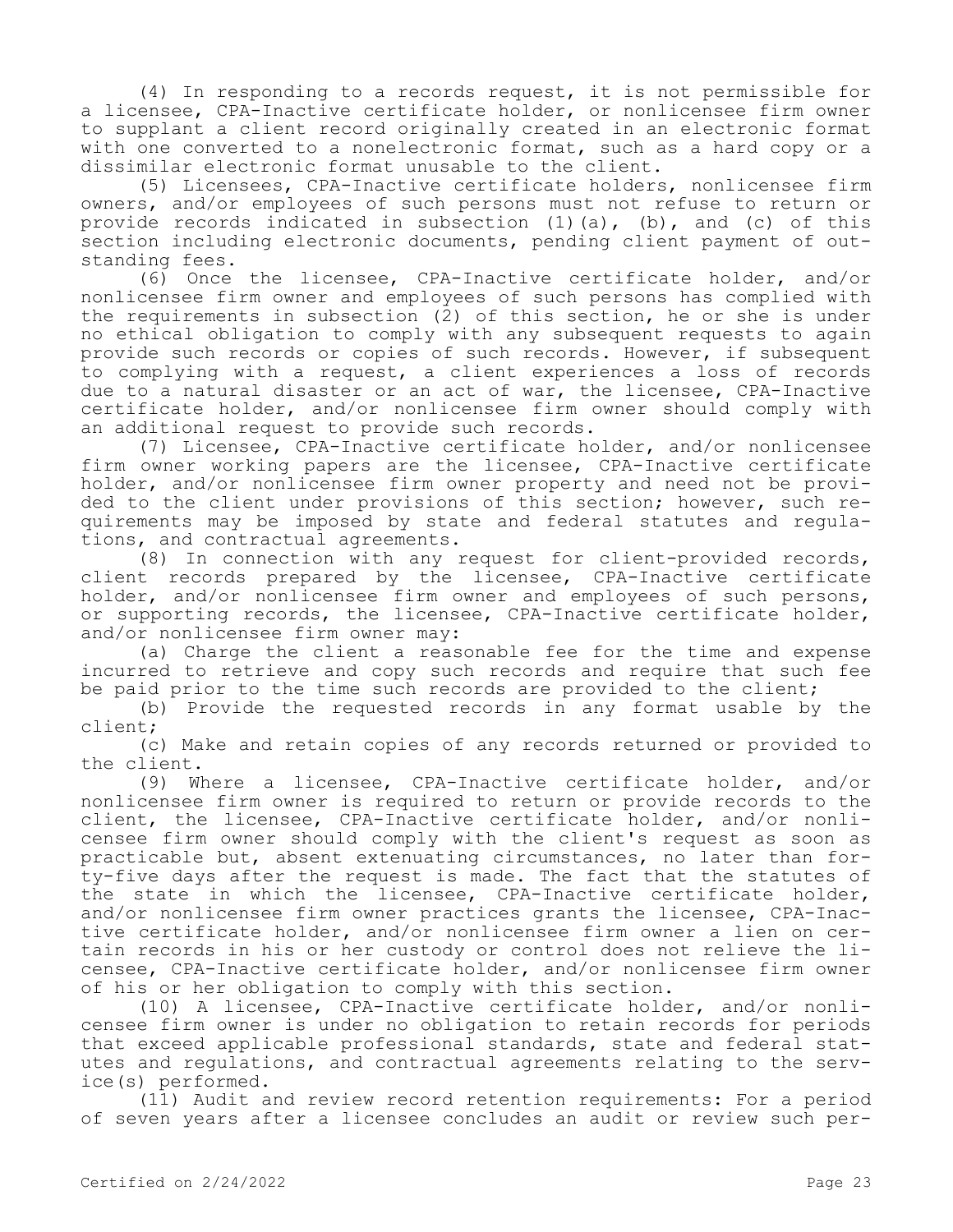sons must retain the following records and documents, including electronic records unless hard copies of such exist:

(a) Records forming the basis of the audit or review;

(b) Records documenting audit or review procedures applied;

(c) Records documenting evidence obtained including financial data, analyses, conclusions, and opinions related to the audit or review engagement; and

(d) Records documenting conclusions reached by the licensee in the audit or review engagement.

[Statutory Authority: RCW 18.04.055 and 2017 c 304. WSR 18-04-071, § 4-30-051, filed 2/2/18, effective 3/5/18. Statutory Authority: RCW 18.04.055(2), 18.04.390 (4)(b), and 18.04.405(1). WSR 11-06-062, § 4-30-051, filed 3/2/11, effective 4/2/11.]

**WAC 4-30-052 What acts are considered discreditable?** Licensees, CPA-Inactive certificate holders, nonlicensee firm owners, and employees of such persons must not:

(1) Commit, or allow others to commit in their name, any act that reflects adversely on their fitness to represent themselves as a CPA, CPA-Inactive certificate holder, CPA firm, or a firm owner;

(2) Seek to obtain clients by the use of coercion, intimidation or harassing conduct; or

(3) Permit others to carry out on their behalf, either with or without compensation, acts which violate the rules of conduct.

[Statutory Authority: RCW 18.04.055(2). WSR 10-24-009, recodified as § 4-30-052, filed 11/18/10, effective 12/19/10; WSR 08-18-016, § 4-25-650, filed 8/25/08, effective 9/25/08; WSR 05-01-137, § 4-25-650, filed 12/16/04, effective 1/31/05; WSR 01-22-036, § 4-25-650, filed 10/30/01, effective 12/1/01. Statutory Authority: RCW 18.04.055. WSR 93-22-090, § 4-25-650, filed 11/2/93, effective 12/3/93.]

**WAC 4-30-054 What are the limitations on advertising and other forms of solicitation?** Licensees, CPA-Inactive certificate holders, nonlicensee firm owners, and employees of such persons must not make false, fraudulent, misleading, deceptive or unfair statements or claims regarding their services. Examples of such statements or claims include, but are not limited to, statements or claims which:

(1) Contain a misrepresentation of fact;

(2) Fail to make full disclosure of relevant facts;

(3) Imply your professional services are of an exceptional quality, which is not supported by verifiable facts;

(4) Create false expectations of favorable results;

(5) Imply educational or professional attainments, specialty designations, or licensing recognition not supported in fact; or

(6) Represent that professional services will be performed for a stated fee when this is not the case, or do not disclose variables that may reasonably be expected to affect the fees that will be charged.

[Statutory Authority: RCW 18.04.055(2). WSR 10-24-009, recodified as § 4-30-054, filed 11/18/10, effective 12/19/10; WSR 08-18-016, § 4-25-660, filed 8/25/08, effective 9/25/08; WSR 05-01-137, § 4-25-660, filed 12/16/04, effective 1/31/05; WSR 02-04-064, § 4-25-660, filed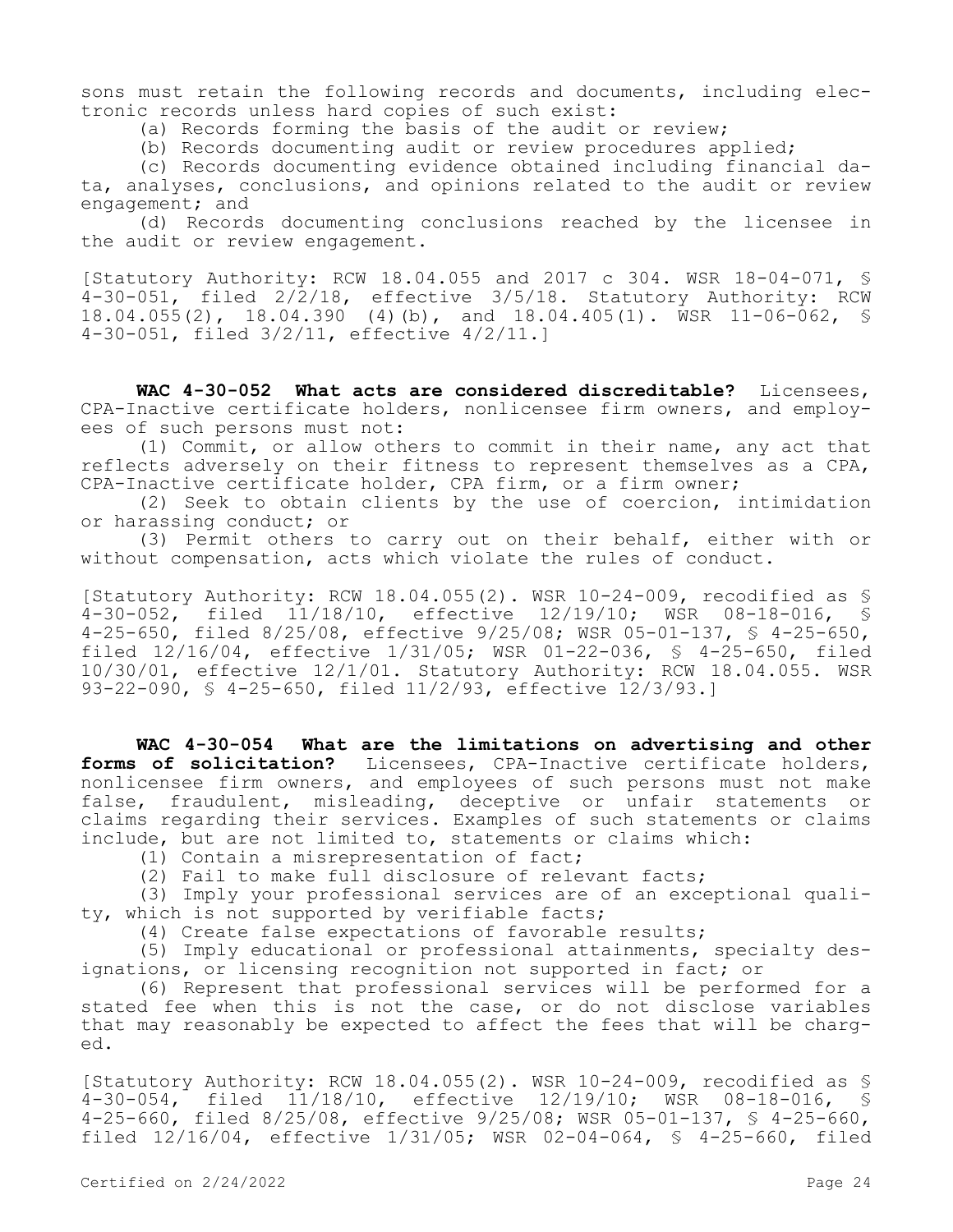1/31/02, effective 3/15/02; WSR 00-11-072, § 4-25-660, filed 5/15/00, effective 6/30/00. Statutory Authority: RCW 18.04.055. WSR 93-22-090, § 4-25-660, filed 11/2/93, effective 12/3/93.]

**WAC 4-30-056 What are the limitations regarding individual and firm names?** A firm name that does not consist of the name(s) of one or more present or former owners must be approved in advance by the board as not being deceptive or misleading.

Misleading or deceptive firm names are prohibited. The following are examples of misleading firm names. The board does not intend this listing to be all inclusive. The firm name:

(1) Implies it is a legal entity when it is not such an entity (as by the use of the designations "P.C.," "P.S.," "Inc. P.S.," or  $"L.L.C."$ );

(2) Implies the existence of a partnership when one does not exist;

(3) Includes the name of a person who is neither a present nor a past owner of the firm; or

(4) Implies educational or professional attainments, specialty designations, or licensing recognition not supported in fact.

A licensee may not operate under an alias, a firm name, title, or "DBA" that differs from the firm name that is registered with the board. A CPA or a CPA-Inactive certificate holder may not use the title in association with a name that is not registered with the board.

[WSR 10-24-009, recodified as § 4-30-056, filed 11/18/10, effective 12/19/10. Statutory Authority: RCW 18.04.055 (4), (8) and 18.04.345(5). WSR 05-01-137, § 4-25-661, filed 12/16/04, effective 1/31/05. Statutory Authority: RCW 18.04.055(8). WSR 01-22-036, § 4-25-661, filed 10/30/01, effective 12/1/01; WSR 00-11-073, § 4-25-661, filed 5/15/00, effective 6/30/00. Statutory Authority: RCW 18.40.055 [18.04.055]. WSR 93-22-046, § 4-25-661, filed 10/28/93, effective 11/28/93.]

**WAC 4-30-058 Does the board authorize the use of any other titles or designations?** Yes. RCW 18.04.350(14), Practices not prohibited, authorizes the board to allow the use of other titles (designations) if the individual using the title or designation is authorized at the time of use by a nationally recognized entity sanctioning the use of board authorized titles or designations. Accordingly, the board authorizes the use of the following titles and designations:

(1) Designations or titles authorized by the American Institute of Certified Public Accountants (AICPA);

(2) Designations or titles authorized by the Accreditation Council for Accountancy and Taxation located in Alexandria, Virginia, or its successor:

• "Accredited Business Accountant" or "ABA";

• "Accredited Tax Preparer" or "ATP"; and

• "Accredited Tax Advisor" or "ATA."

(3) Designations or titles authorized by the Certified Financial Planner Board of Standards in Denver, Colorado, or its successor:

• "Certified Financial Planner" or "CFP."

These authorized designations relate to title use only, are not limited to individuals who have held or are holding a license or cer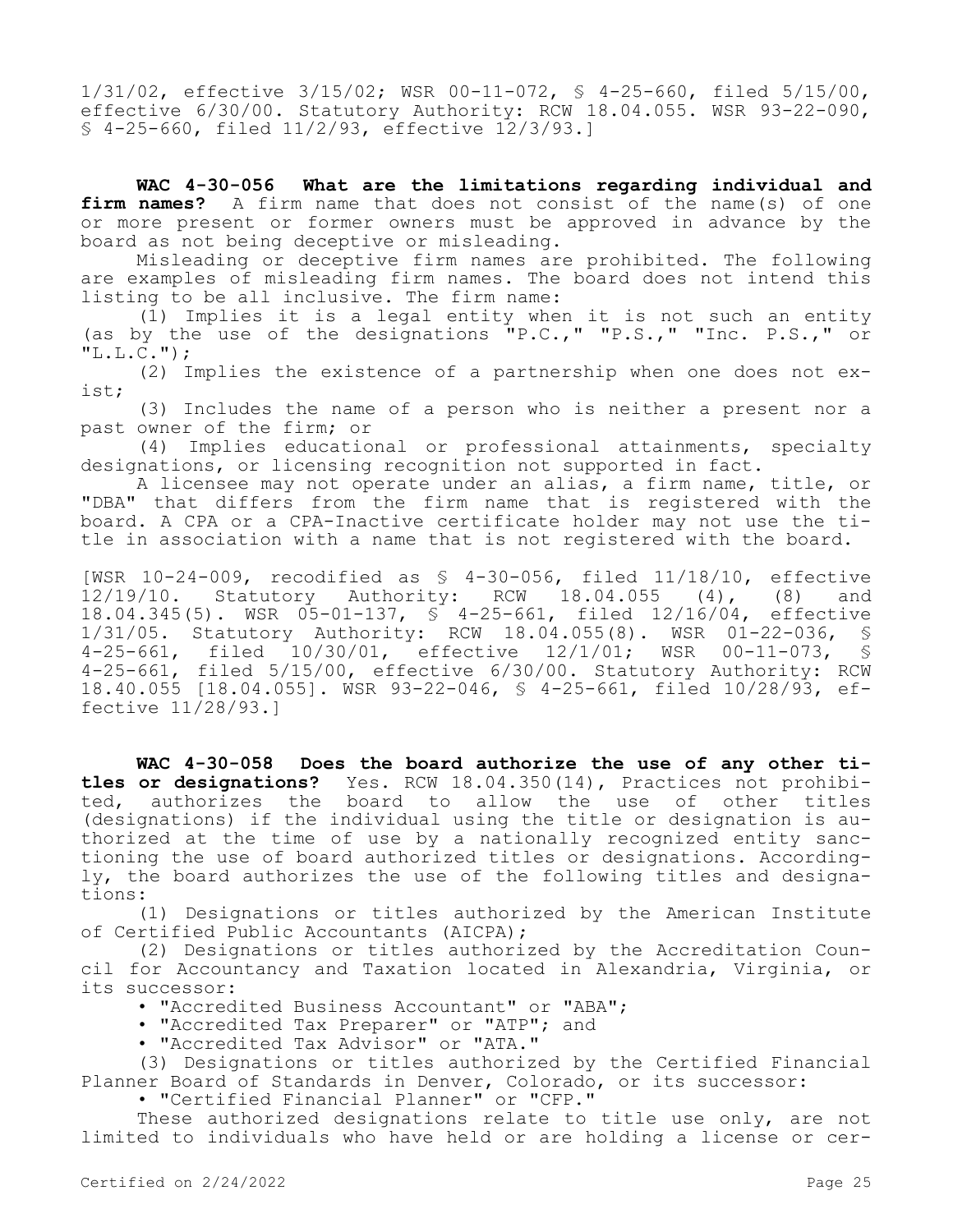tificate under the act, and do not authorize these other designated individuals to use the title "certified public accountant" or "CPA," or "CPA-inactive."

The board further authorizes the use of the designation "CPA retired" in this state by those individuals who, upon notice to the board to retire a license, meet the following criteria:

• Has reached sixty years of age and holds an active license in good standing; or

• At any age, has held an active license in good standing, not suspended or revoked, to practice public accounting in any state for a combined period of not less than twenty years.

[Statutory Authority: RCW 18.04.055. WSR 16-17-036, § 4-30-058, filed 8/9/16, effective 9/9/16. Statutory Authority: RCW 18.04.350(13). WSR 12-10-085, § 4-30-058, filed 5/2/12, effective 6/2/12; WSR 10-24-009, recodified as § 4-30-058, filed 11/18/10, effective 12/19/10. Statutory Authority: RCW 18.04.350(9). WSR 02-17-051, § 4-25-930, filed 8/15/02, effective 9/15/02.]

#### **UNIFORM CPA EXAMINATION**

**WAC 4-30-060 What are the education requirements to qualify to apply for the CPA examination?** (1) **Education requirements:** Effective July 1, 2000, to apply for the CPA examination you must have completed:

(a) At least one hundred fifty semester hours (two hundred twenty-five quarter hours) of college education, including;

- (b) A baccalaureate or higher degree; and
- (c) An accounting major or concentration as defined as at least:

(i) Twenty-four semester hours (thirty-six quarter hours) or the equivalent in accounting subjects of which at least fifteen semester hours must be at the upper level or graduate level (an upper level course is defined as a course that frequently carries completion of a lower level course(s) as a prerequisite); and

(ii) Twenty-four semester hours (thirty-six quarter hours) or the equivalent in business administration subjects at the undergraduate or graduate level.

(2) **One hundred eighty-day provision:** If you expect to meet the education requirements of this section within one hundred eighty days following the examination, you will be eligible to take the CPA examination provided you submit a signed Certificate of Enrollment from the educational institution in which you are enrolled stating that you will meet the board's education requirements within one hundred eighty days following the day you first sit for any one section of the examination. If you apply for the exam using the one hundred eighty-day provision, then within two hundred ten days of first sitting for any section of the exam, you must provide the examination administrator complete documentation demonstrating that you met the board's education requirements within one hundred eighty days of first sitting for any one section of the exam. If you do not provide such documentation within the required two hundred ten-day time period, your exam score(s) will not be released and you will not be given credit for any section(s) of the examination. Applicants failing to provide such documentation must reapply as a first-time applicant.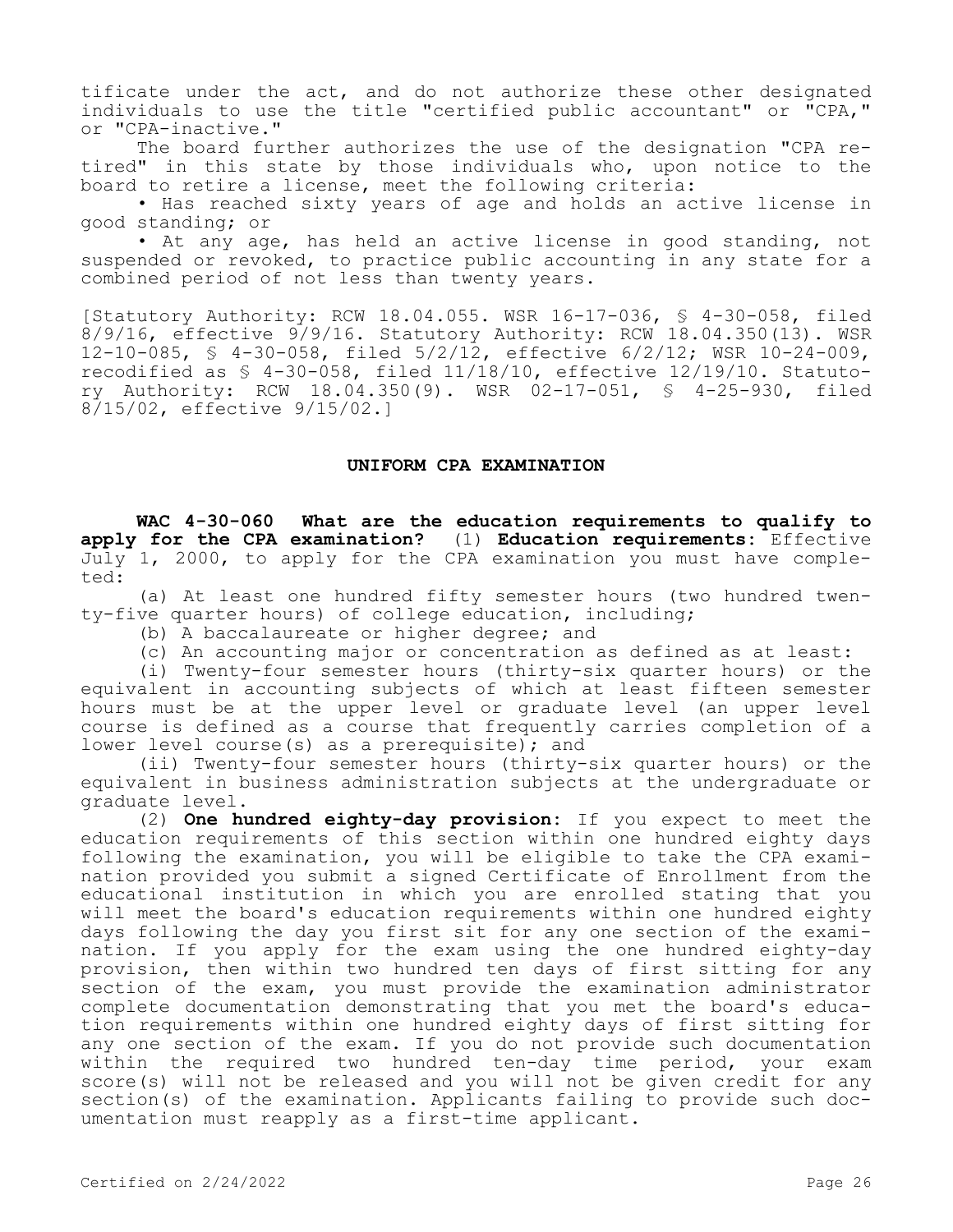(3) **Education obtained outside the United States:** If you obtained all or a portion of your education outside the United States you must have your education evaluated by a board approved foreign education credential evaluation service. The board will establish the criteria for board approval of foreign education credential evaluation services. The board does not provide education credential evaluation services.

(4) **Semester versus quarter hours:** As used in these rules, a "semester hour" means the conventional college semester hour. Your quarter hours will be converted to semester hours by multiplying them by two-thirds.

(5) **Accreditation standards:** For purposes of this rule, the board will recognize colleges and universities which are accredited in accordance with (a) through (c) of this subsection.

(a) The college or university must be accredited at the time your education was earned by a regionally or nationally accrediting agency recognized by the board.

(b) If an institution was not accredited at the time your education was earned but is so accredited at the time your application is filed with the board, the institution will be deemed to be accredited for the purpose of (a) of this subsection provided that it:

(i) Certifies that your total educational program would qualify the applicant for graduation with a baccalaureate degree during the time the institution has been accredited; and

(ii) Furnishes the board satisfactory proof, including college catalogue course numbers and descriptions, that the preaccrediting courses used to qualify you for a concentration in accounting are substantially equivalent to postaccrediting courses.

(c) If your degree was received at an accredited college or university as defined by (a) or (b) of this subsection, but the educational program which was used to qualify you for a concentration in accounting included courses taken at nonaccredited institutions, either before or after graduation, such courses will be deemed to have been taken at the accredited institution from which your degree was received, provided the accredited institution either:

(i) Has accepted such courses by including them in its official transcript; or

(ii) Certifies to the board that it will or would accept such courses for credit toward graduation.

(6) **Alternative to accreditation:** If you graduated from a degreegranting institution that was not accredited at the time your degree was received or at the time your application was filed, you will be deemed to be a graduate of an accredited college or university if a credentials evaluation service approved by the board certifies that your degree is equivalent to a degree from an accredited college or university as defined in subsection (5) of this section. The board does not provide education credential evaluation services.

[Statutory Authority: RCW 18.04.055, 18.04.105. WSR 16-10-018, § 4-30-060, filed 4/22/16, effective 5/23/16. Statutory Authority: RCW 18.04.055(5), 18.04.105(1). WSR 10-24-009, amended and recodified as \$<br>4-30-060, filed 11/18/10, effective 12/19/10; WSR 05-01-137, \$ 4-30-060, filed 11/18/10, effective 12/19/10; WSR 05-01-137, § 4-25-710, filed 12/16/04, effective 1/31/05; WSR 02-04-064, § 4-25-710, filed 1/31/02, effective 3/15/02. Statutory Authority: RCW 18.04.055(5). WSR 95-20-065, § 4-25-710, filed 10/3/95, effective 11/3/95; WSR 93-12-071, § 4-25-710, filed 5/27/93, effective 7/1/93.]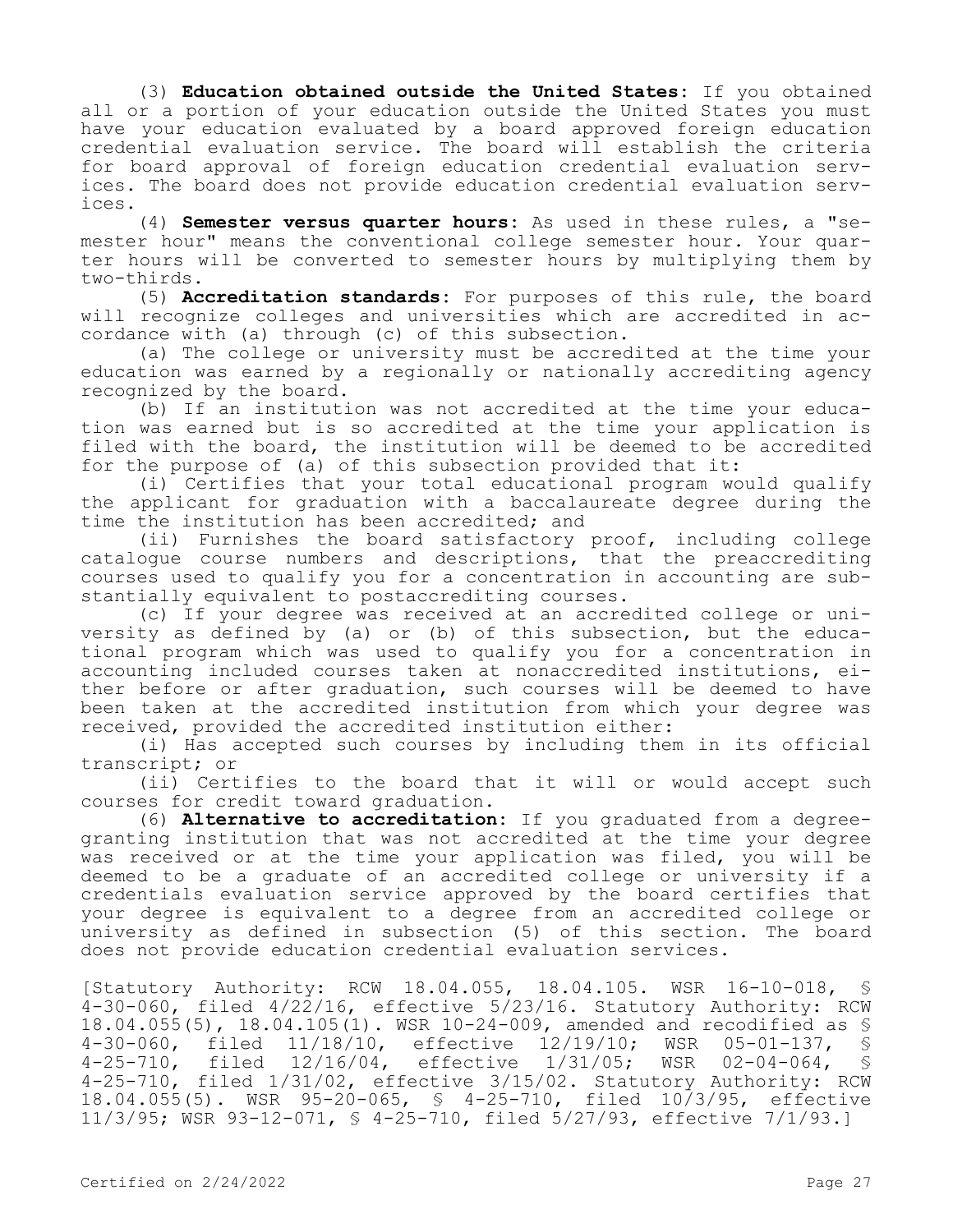**WAC 4-30-062 Applying to take the CPA examination.** (1) **Application process and due dates:** Your application to take the CPA examination must be submitted to the board's examination administrator. Applicants must submit all required information, documents, and fees to complete their application within 60 days of the date their application is submitted to the board's examination administrator. Your application is not considered complete until all of the following are provided:

• Complete application information and requested documents;  $\cdot$  Fee(s).

(2) **Fee refund and forfeiture:** Upon submission of your application to the examination administrator, no portion of the board's administrative fee is refundable. Upon the examination administrator's authorization to test, no portion of the total exam fee (both administrative fee and section fee(s)) is refundable. If you fail to meet the board's scheduling or admission requirements, you forfeit all of the exam fee(s) and you must reapply to take the section(s) of the exam.

(3) **Notice of admittance to the examination or denial of your application:** You must contact the approved test provider to schedule the time and location for your examination. The notice of eligibility to take the examination is called a Notice to Schedule (NTS), the NTS will be valid for one taking of the examination within the six months following the date of the NTS.

Notice of a denial of your application, or notice of your eligibility to take the examination will be sent to you by the examination administrator.

(4) **Examination content and grading:** The CPA examination shall test the knowledge and skills required for performance as an entrylevel certified public accountant. The examination shall include the subject areas of accounting and auditing and related knowledge and skills as the board may require. The board may accept the advisory grading services of the American Institute of Certified Public Accountants.

## (5) **Examination process:**

(a) **Conditions for examinations held prior to January 1, 2004:**  Contact a customer service representative at customerservice@acb.wa.gov or by phone at 360-753-2586.

(b) **For examinations taken after December 31, 2003:** The board uses all parts of the uniform CPA examination and the advisory grading services of the American Institute of Certified Public Accountants.

(i) To satisfy the examination requirement for a license you must have achieved a score of 75 on all sections of the examination within a rolling 18-month period.

(ii) You may take the required sections individually and in any order. Credit for any section(s) taken and passed after December 31, 2003, will be valid for 18 months from the actual date you successfully passed any particular section of the examination.

(iii) You must pass all sections of the examination within a rolling 18-month period, which begins on the date that the first section(s) is passed. A section is considered passed on the date that your grade is released.

(iv) You may not retake a failed section(s) in the same examination window. An examination window refers to a three-month period in which candidates have an opportunity to take the examination (comprised of two months in which the examination is available to be taken and one month in which the examination will not be offered while routine maintenance is performed and the examination is refreshed).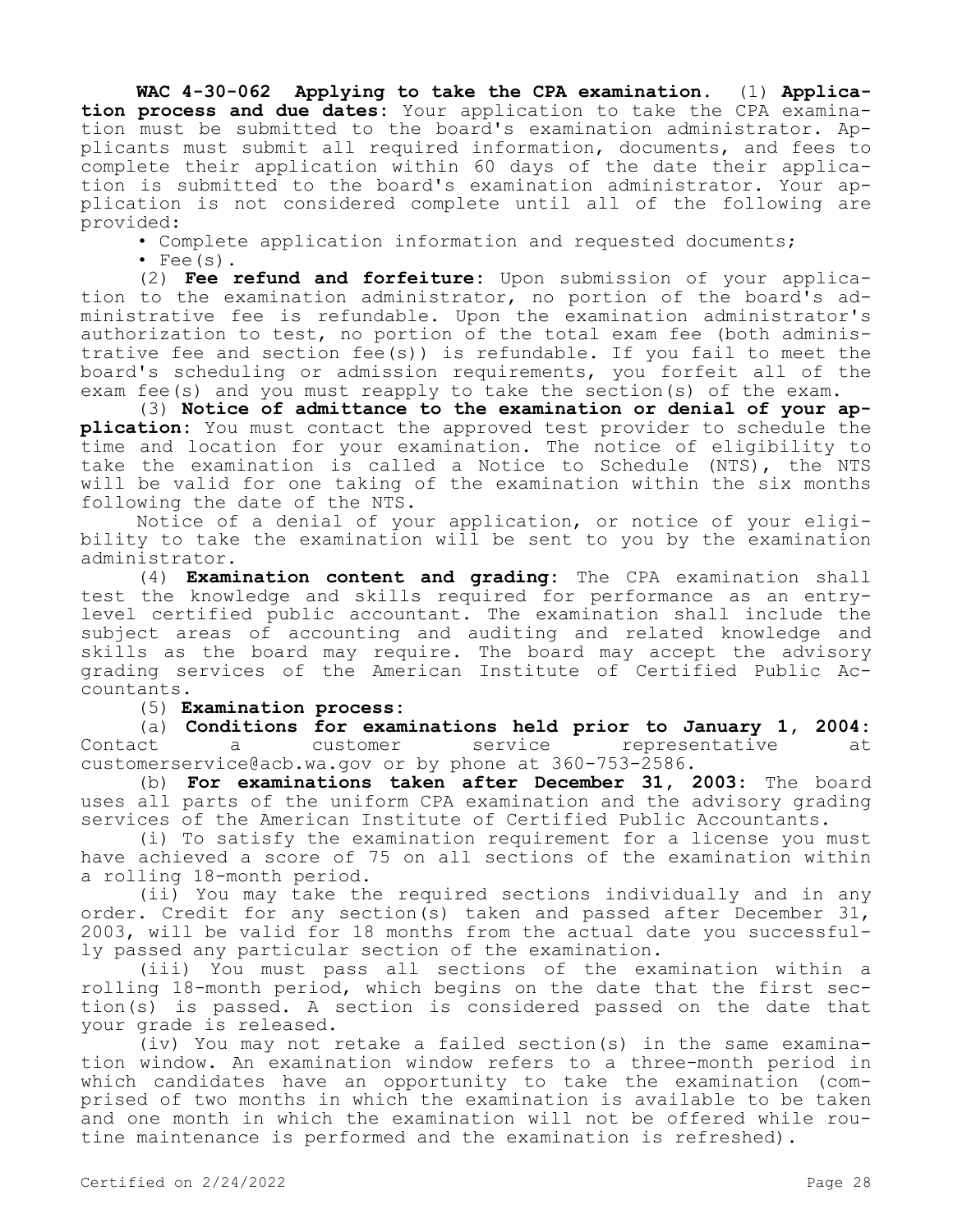(v) If the board determines that the examination system changes necessary to eliminate the test window limitations have been implemented, (iv) of this subsection will no longer be effective, and a candidate can retake a test section once their grade for any previous attempt of that same section has been released.

(vi) In the event you do not pass all sections of the examination within the rolling 18-month period, credit for any section(s) passed prior to the 18-month period will expire and you must retake any expired section.

[Statutory Authority: RCW 18.04.055. WSR 21-23-003, § 4-30-062, filed 11/3/21, effective 12/4/21; WSR 19-10-080, § 4-30-062, filed 5/1/19, effective 6/1/19; WSR 18-21-034, § 4-30-062, filed 10/8/18, effective 11/8/18. Statutory Authority: RCW 18.04.055, 18.04.105. WSR 16-10-019, § 4-30-062, filed 4/22/16, effective 5/23/16. Statutory Authority: RCW 18.04.105(2). WSR 10-24-009, amended and recodified as § 4-30-062, filed 11/18/10, effective 12/19/10; WSR 05-01-137, § 4-25-720, filed 12/16/04, effective 1/31/05; WSR 03-17-041, § 4-25-720, filed 8/15/03, effective 9/30/03. Statutory Authority: RCW 18.04.055(5) and 18.04.105(2). WSR 02-04-064, § 4-25-720, filed 1/31/02, effective<br>3/15/02. Statutory Authority: RCW 18.04.055. WSR 93-12-070, §  $3/15/02$ . Statutory Authority: RCW  $18.04.055$ . 4-25-720, filed 5/27/93, effective 7/1/93.]

**WAC 4-30-064 What does the board consider to be cheating on the CPA examination, what testing consequences or board actions can result if cheating is suspected or observed?** (1) Cheating includes, but is not limited to:

(a) Unauthorized communication with others inside or outside of the examination room while the examination is in progress;

(b) Substitution by a candidate of another person to sit in the test site and take the examination on behalf of the candidate;

(c) Referencing crib sheets, text books, or other unauthorized material or electronic media inside or outside the examination room while the examination is in progress;

(d) Copying or attempting to copy another candidate's answers;

(e) Disclosing or attempting to disclose examination questions and/or answers to others;

(f) Bringing unauthorized prohibited items into the examination site or possessing unauthorized prohibited items in the examination site;

(g) Retaking or attempting to retake a section by an individual who holds a license or who has unexpired credit for passing the section, unless the individual has been expressly authorized by the board to participate in a "secret shopper" program.

(2) Cheating on the CPA examination is dishonesty directly related to the professional responsibilities of a CPA and demonstrates a lack of good character. When determining appropriate sanctions for cheating, the board may impose one or more of the following penalties:

(a) Enter a failing grade for any or all parts of the candidate's examination;

(b) Bar a candidate from taking future examinations;

(c) Notify other jurisdictions of the board's conclusions and order;

(d) Fine up to thirty thousand dollars;

(e) Recovery of investigative and legal costs; or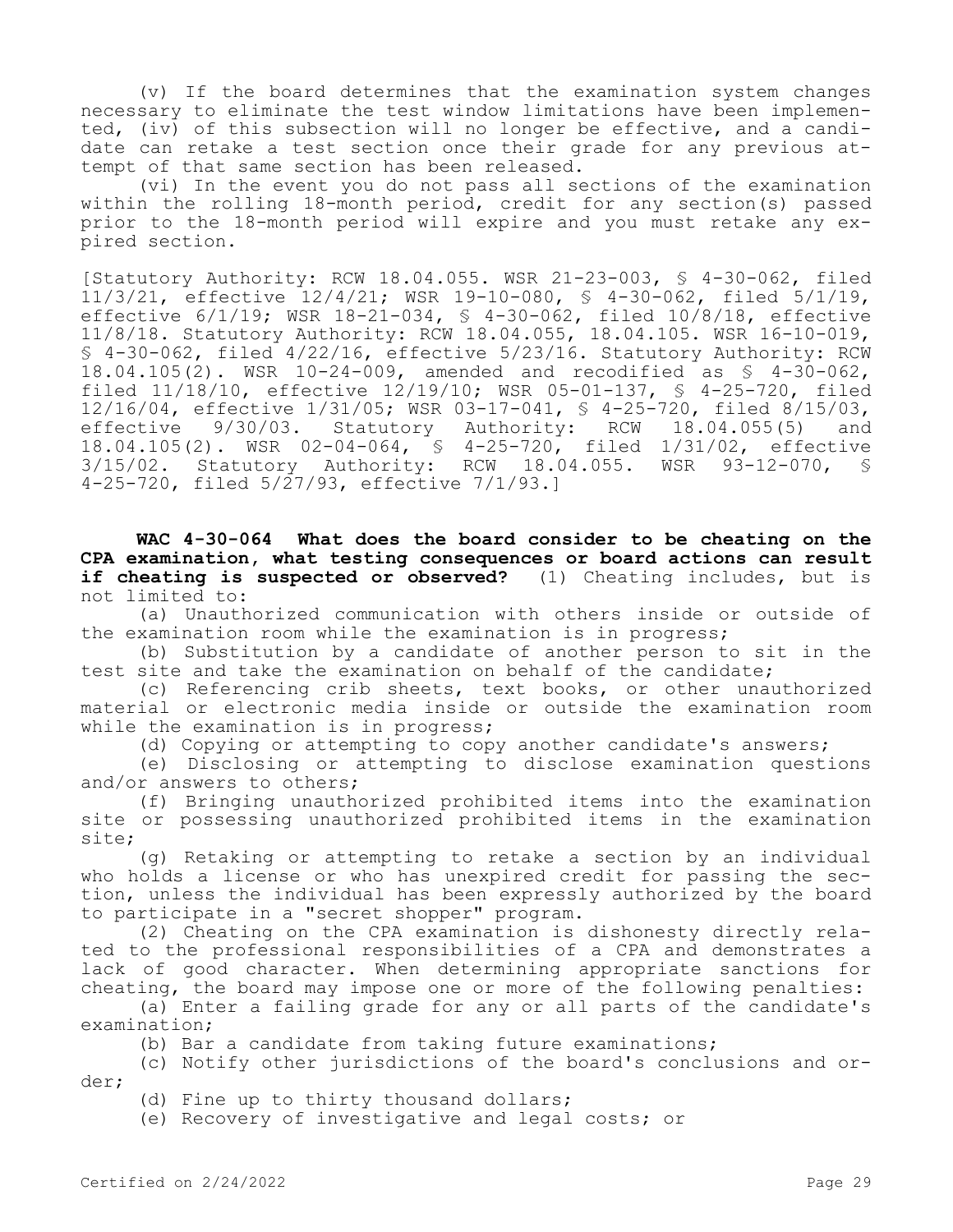(f) Referral to the appropriate law enforcement agency(ies) for prosecution.

(3) If a candidate is suspected of cheating, the board or its representative(s) may expel the candidate from the examination or move the candidate suspected of cheating to a position in the test center that is away from other examinees or where the candidate may be more closely observed. The board or its representatives may require a candidate suspected of cheating, or a candidate who may have observed cheating, to respond to board inquiry. The board may schedule a hearing to determine the validity of the charge of cheating.

[Statutory Authority: RCW 18.04.105(2). WSR 10-24-009, amended and recodified as § 4-30-064, filed 11/18/10, effective 12/19/10; WSR 05-01-137, § 4-25-721, filed 12/16/04, effective 1/31/05; WSR 03-17-042, § 4-25-721, filed 8/15/03, effective 9/30/03. Statutory Authority: RCW 18.04.055. WSR 02-04-064, \$ 4-25-721, filed 1/31/02, ef-<br>fective 3/15/02. Statutory Authority: RCW 18.04.055(11). WSR  $fective 3/15/02.$  Statutory Authority: RCW  $18.04.055(11)$ . 01-11-127, § 4-25-721, filed 5/22/01, effective 6/30/01. Statutory Authority: RCW 18.04.055. WSR 93-12-069, § 4-25-721, filed 5/27/93, effective 7/1/93.]

#### **INDIVIDUAL EXPERIENCE AND VERIFICATION**

**WAC 4-30-070 What are the experience requirements in order to obtain a CPA license?** (1) Oualifying experience may be obtained **obtain a CPA license?** (1) Qualifying experience may be obtained through the practice of public accounting and/or employment in industry or government. In certain situations, employment in academia may also provide experience to obtain some or all of the competency requirements. Qualifying experience may be obtained through one or more employers, with or without compensation, and may consist of a combination of full-time and part-time employment.

(2) Employment experience should demonstrate that it occurred in a work environment and included tasks sufficient to have provided an opportunity to obtain the competencies defined by subsection (3) of this section and:

(a) Covered a minimum twelve-month period (this time period does not need to be consecutive);

(b) Consisted of a minimum of two thousand hours;

(c) Provided the opportunity to utilize the skills generally used in business and accounting and auditing including, but not limited to, accounting for transactions, budgeting, data analysis, internal auditing, preparation of reports to taxing authorities, controllership functions, financial analysis, performance auditing and similar skills;

(d) Be verified by a licensed CPA as meeting the requirements identified in subsection (5) of this section; and

(e) Be obtained no more than eight years prior to the date the board receives your complete license application.

(3) **Competencies:** The experience should demonstrate that the work environment and tasks performed provided the applicant an opportunity to obtain the following competencies:

(a) Assess the achievement of an entity's objectives;

(b) Develop documentation and sufficient data to support analysis and conclusions;

(c) Understand transaction streams and information systems;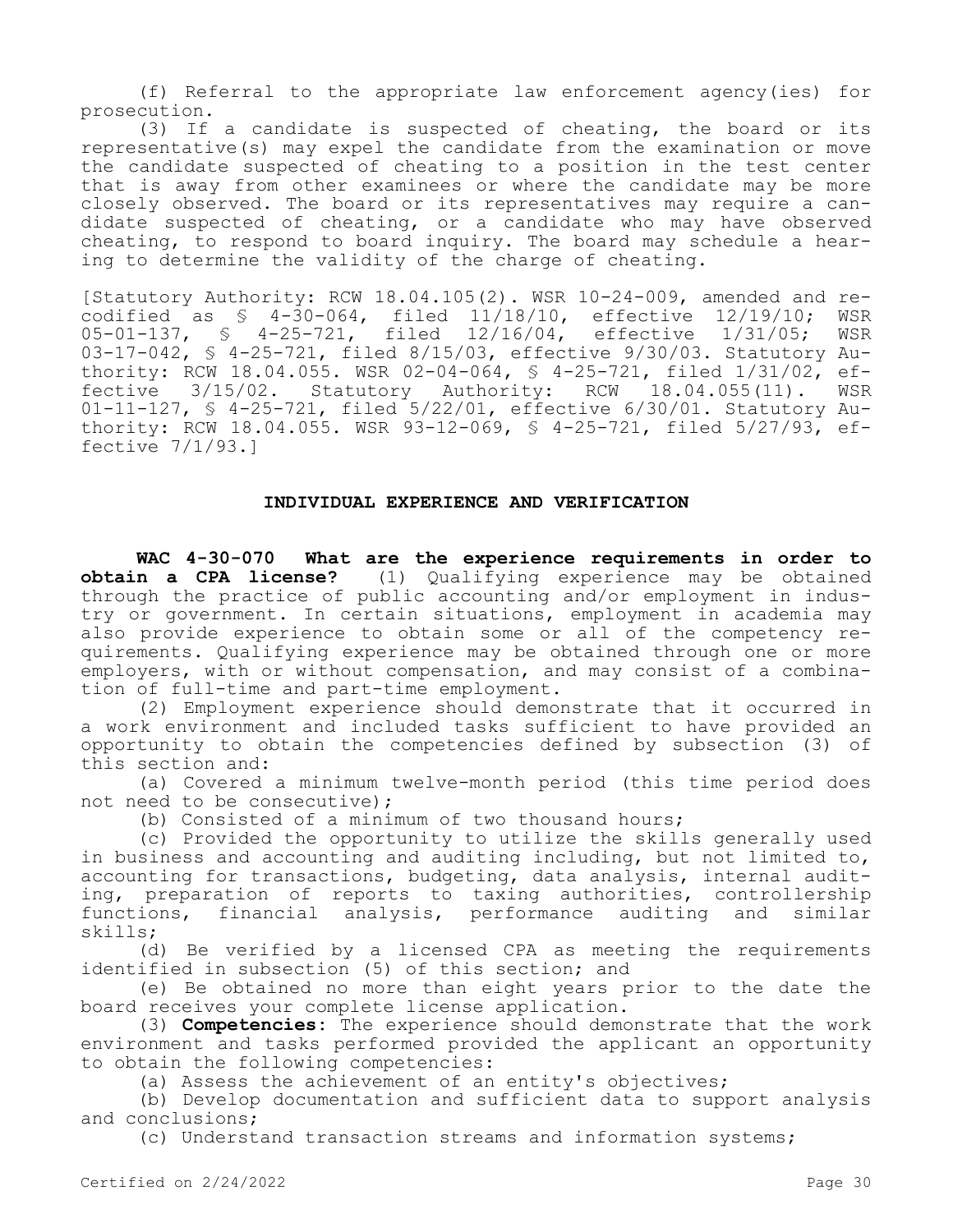(d) Assess risk and design appropriate procedures;

(e) Make decisions, solve problems, and think critically in the context of analysis; and

(f) Communicate scope of work, findings and conclusions effectively.

(4) **The applicant's responsibilities:** The applicant for a license requesting verification is responsible for:

(a) Providing information and evidence to support the applicant's assertion that their job experience could have reasonably provided the opportunity to obtain the specific competencies, included on the applicant's Experience Affidavit form presented for the verifying CPA's evaluation;

(b) Producing that documentation and the completed Experience Affidavit form to a qualified verifying CPA of their choice;

(c) Determining that the verifying CPA meets the requirements of subsection (5) of this section; and

(d) Maintaining this documentation for a minimum of three years.

(5) **Qualification of a verifying CPA:** A verifying CPA must have held a valid CPA license to practice public accounting in the state of Washington or be qualified for practice privileges as defined in RCW 18.04.350(2) for a minimum of five years prior to verifying the candidate's experience, including the date that the applicant's experience is verified. The five years do not need to be consecutive.

[Statutory Authority: RCW 18.04.055 (7), (14), and 18.04.215(5). WSR 13-22-001, § 4-30-070, filed 10/23/13, effective 1/1/14. Statutory Authority: RCW 18.04.055(11), 18.04.105 (1)(d). WSR 10-24-009, amended and recodified as § 4-30-070, filed 11/18/10, effective 12/19/10; WSR 05-01-137, § 4-25-730, filed 12/16/04, effective 1/31/05. Statutory Authority: RCW 18.04.055(11) and 18.04.105 (1)(d). WSR 02-04-064, § 4-25-730, filed 1/31/02, effective 3/15/02. Statutory Authority: RCW 18.04.215. WSR 01-03-011, § 4-25-730, filed 1/5/01, effective 6/30/01. Statutory Authority: RCW 18.04.055 and 18.04.215 (1)(a). WSR 99-18-113, § 4-25-730, filed 9/1/99, effective 1/1/00. Statutory Authority: RCW 18.04.055. WSR 93-12-068, § 4-25-730, filed 5/27/93, effective 7/1/93.]

**WAC 4-30-072 What are the responsibilities of a verifying CPA?**  The verifying CPA is expected to:

(1) Obtain the applicant's completed Experience Affidavit form and supporting documentation to support the jobs the applicant held which provided the experience supporting the applicant's assertion that by performing the specific job functions, she/he was provided the opportunity to obtain each specific competency (this expectation may be met if the applicant is employed by the verifying CPA's firm or organization);

(2) Verify the applicant's relevant employment history;

(3) Interview the candidate or otherwise obtain or possess knowledge sufficient to understand the skill sets applied, tasks performed, and time spent in the applicant's represented job functions;

(4) Assess whether the skill sets applied, tasks performed, and time spent would likely provide an opportunity to obtain each specific competency, excluding knowledge of the Washington state Public Accountancy Act and related board rules;

(5) Determine, by interview or course completion certificate, etc., that the applicant is knowledgeable of the Public Accountancy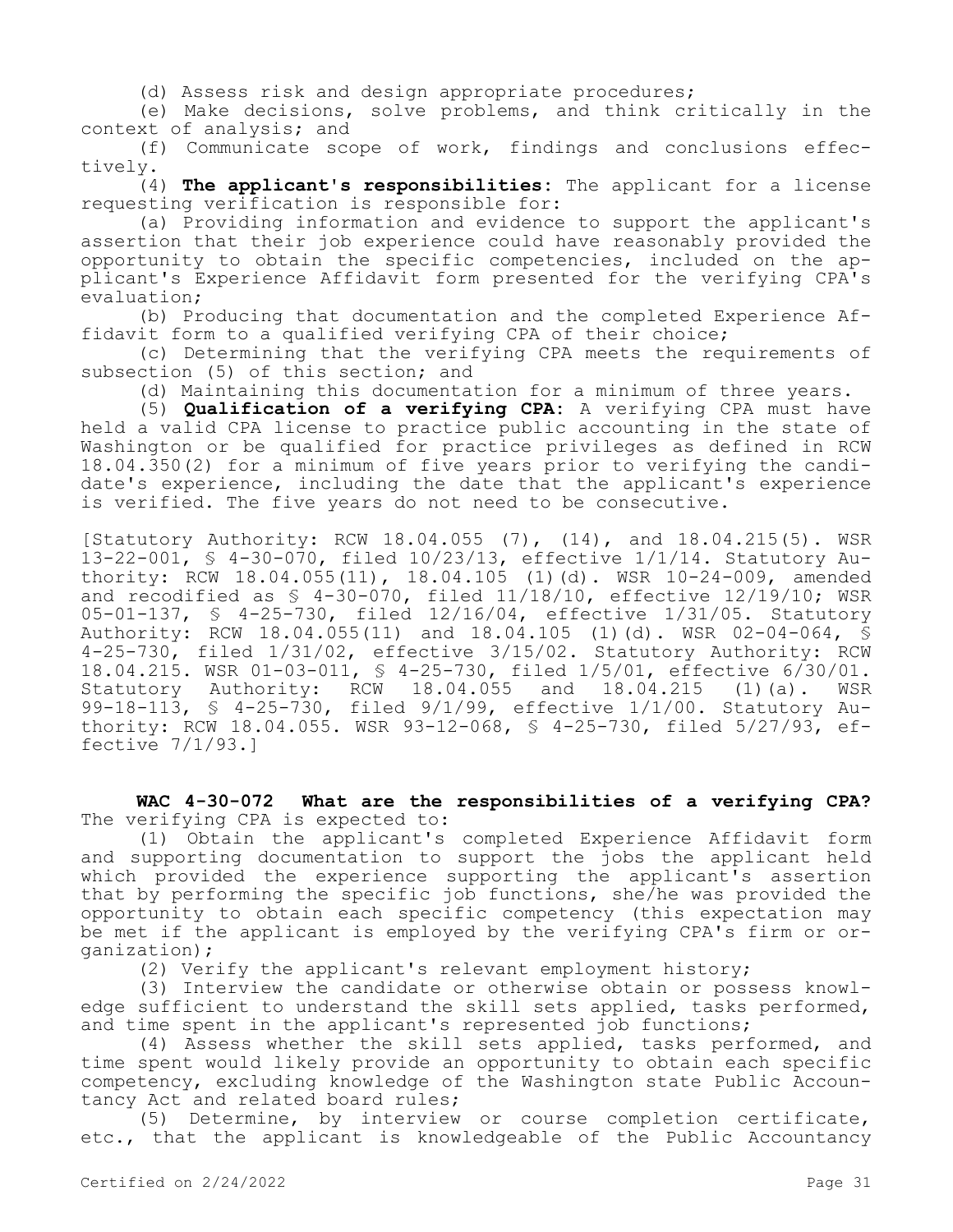Act and related board rules applicable to individuals licensed in the state of Washington;

(6) Document this process and the basis for the conclusions reached by the verifying CPA relative to each specific competency, and maintain this documentation for a minimum of three years.

[Statutory Authority: RCW 18.04.055. WSR 18-17-033, § 4-30-072, filed 8/7/18, effective 9/7/18. Statutory Authority: RCW 18.04.055(11), 18.04.105 (1)(d). WSR 10-24-009, § 4-30-072, filed 11/18/10, effective 12/19/10.]

#### **WASHINGTON RESIDENT INDIVIDUAL LICENSING**

**WAC 4-30-080 Initial individual CPA license requirements.** (1) To qualify to apply for an initial license you must meet the following criteria and requirements:

(a) Good character requirements of RCW  $18.04.105$  (1)(a);

- (b) Education requirements of WAC 4-30-060;
- (c) Examination requirements of WAC 4-30-062;
- (d) Experience requirements of WAC 4-30-070;

(e) Achieve and document a passing grade of ninety percent or better on a course covering the complete content of the AICPA Code of Professional Conduct.

(2) If more than four years have lapsed since you passed the examination, you must meet the CPE requirements of WAC 4-30-134(5) within the thirty-six month period immediately preceding submission of your license application. That CPE must include CPE hours in ethics and regulation meeting the requirements of WAC 4-30-132(7). This regulatory ethics portion of the combined one hundred twenty-hour CPE requirement must be completed within the six month period immediately preceding submission of your license application.

(3) You must provide the required information, documents, and fees to the board either by making application through the board's online application system or on a form provided upon request. You must provide all requested information, documents and fees to the board before the application will be evaluated.

(4) Upon assessment of your qualifications and approval of your application, your licensed status will be posted in the board's licensee database and, therefore, made publicly available for confirmation. A hard copy of your license can be provided upon request.

(5) Your initial license will expire on June 30 of the third calendar year following initial licensure.

(6) You may not use the title CPA until the date the approval of your license is posted in the board's licensee database and, therefore, made publicly available for confirmation.

[Statutory Authority: RCW 18.04.055. WSR 20-16-127, § 4-30-080, filed 8/3/20, effective 1/1/21; WSR 20-02-059, § 4-30-080, filed 12/24/19, effective 1/24/20. Statutory Authority: RCW 18.04.055 (7), (14), and 18.04.215(5). WSR 13-22-001, § 4-30-080, filed 10/23/13, effective Statutory Authority: RCW 18.04.055, 18.04.105(1), 18.04.215(1). WSR 10-24-009, amended and recodified as § 4-30-080, filed 11/18/10, effective 12/19/10; WSR 08-18-016, § 4-25-745, filed 8/25/08, effective 9/25/08; WSR 05-01-137, § 4-25-745, filed 12/16/04, effective 1/31/05; WSR 02-04-064, § 4-25-745, filed 1/31/02, effective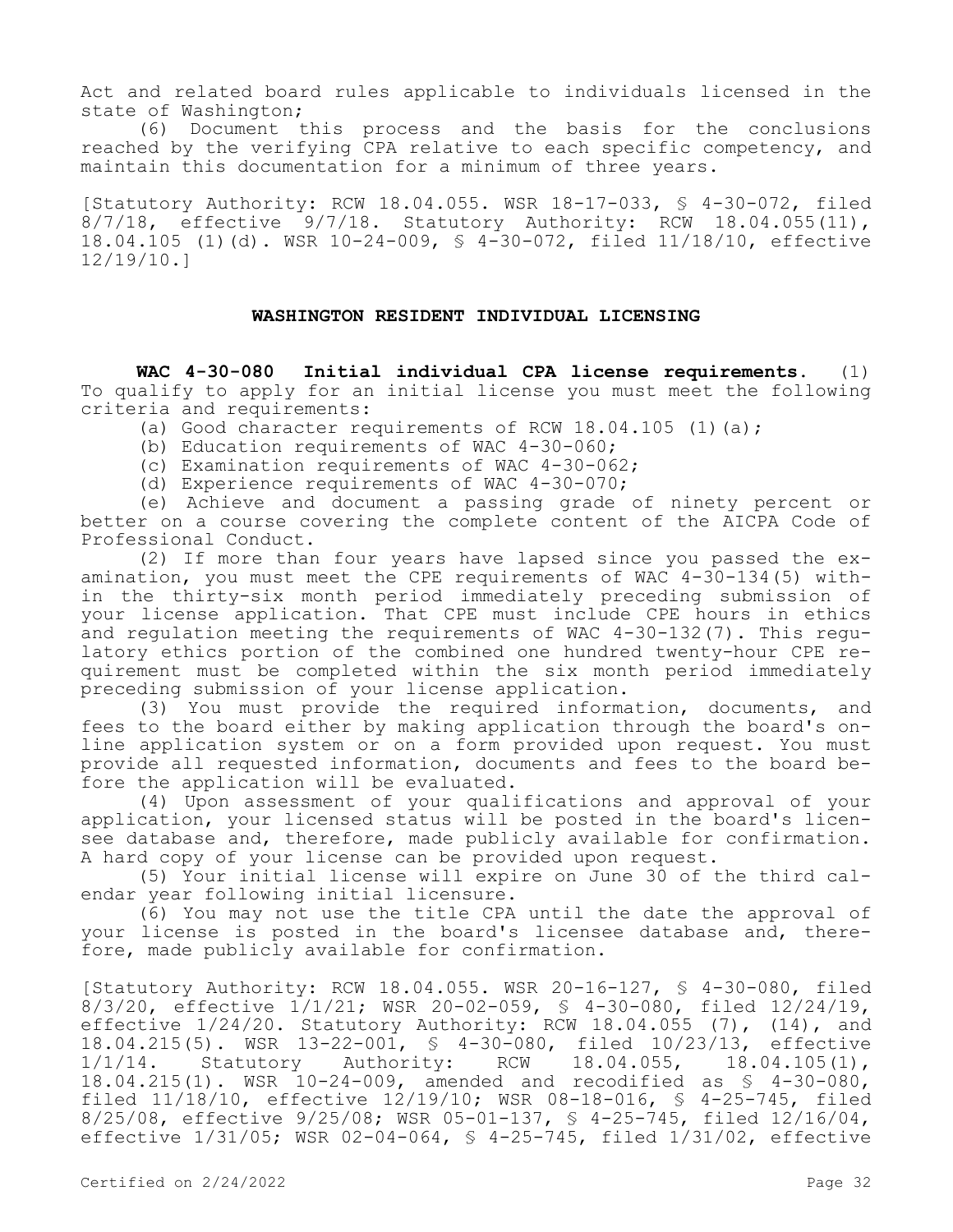3/15/02. Statutory Authority: RCW 18.04.055, 18.04.105 and 18.04.215. WSR 99-18-115, § 4-25-745, filed 9/1/99, effective 1/1/00.]

**WAC 4-30-082 How does a CPA-Inactive certificate holder apply for licensure?** CPA-Inactive certificate holders are individuals who held a valid certificate on June 30, 2001, but did not hold a valid Washington state license to practice public accounting on that date. Individuals who did not hold a valid certificate on June 30, 2001 and current licensees are not eligible for CPA-Inactive certificate holder status.

(1) To qualify for licensure a CPA-Inactive certificate holder must meet the:

(a) Good character requirements of RCW  $18.04.105$  (1)(a);

(b) Experience requirements of WAC 4-30-070 within the eight-year period immediately preceding your application; and

(c) CPE requirements of WAC 4-30-134(5).

(2) To apply for a license, you must also submit to the board a certification that you meet the requirements of subsection (1) of this section and:

(a) Have not held out in public practice during the time in which you were a CPA-Inactive certificate holder; and

(b) Other required documentation or information deemed necessary by the board.

(3) You must provide the required information, documents, and fees (if applicable) to the board either by making application through the board's online application system or on a form provided upon request.

(4) You must submit all requested information, documents, and fees (if applicable) to the board before the application will be evaluated.

(5) Upon assessment of your qualifications and approval of your application, your license status will be posted in the board's licensee database and, therefore, made publicly available for confirmation. A hard copy of your credential can be provided upon request.

(6) Your CPE reporting period and your renewal cycle will remain the same.

(7) You may not use the title "CPA" or "Certified Public Accountant" until the date the approval of your license is posted in the board's licensee database and, therefore, made publicly available for confirmation.

[Statutory Authority: RCW 18.04.055(12), 18.04.105(4). WSR 10-24-009, amended and recodified as § 4-30-082, filed 11/18/10, effective 12/19/10; WSR 08-18-016, § 4-25-735, filed 8/25/08, effective 9/25/08; WSR 05-01-137, § 4-25-735, filed 12/16/04, effective 1/31/05; WSR 02-04-064, § 4-25-735, filed 1/31/02, effective 3/15/02.]

**WAC 4-30-088 What is the effect on a Washington individual licensee or CPA-inactive certificateholder in the armed forces, reserves, or National Guard if the individual receives orders to deploy for active military duty?** (1) **Definitions.** For purposes of this rule:

(a) "Active military duty" means:

(i) Deployed upon order of the President of the United states, the U.S. Secretary of Defense or Homeland Security in the case of a member of the armed forces or armed force reserves; or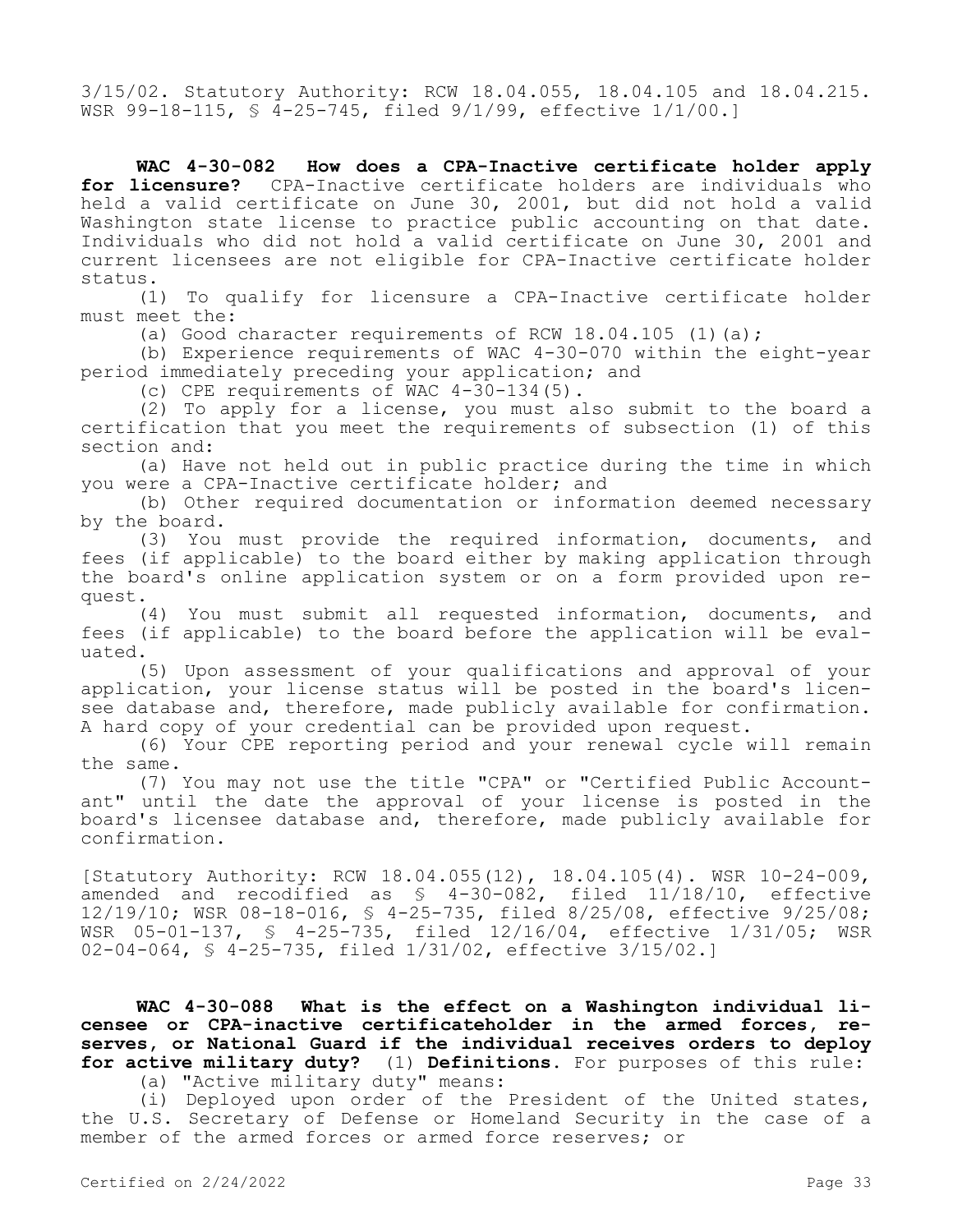(ii) Deployed upon order of the governor of this state in the case of the National Guard.

(b) "Armed forces" means the Army, Navy, Air Force, Marine Corps, and Coast Guard and reserves of each branch of the armed forces.

(c) "Active duty" means full-time employment in the armed forces of the United States. Such term does not include National Guard duty.

(d) "Military individual" means a living human being serving full time in the United States armed forces.

(e) "Military spouse" means the husband, wife, or registered domestic partner of a military individual.

(2) **Active military duty.**

(a) An individual fully employed on active duty in the armed forces of the United States applying for an initial license in this state shall receive priority processing of the application for initial licensing.

(b) A military applicant who obtains an initial license or a military individual holding a current license issued by this board, will be classified as "military" if the services provided to the armed forces include services within the definition of the practice of public accounting.

(c) An individual in the armed forces, reserves or National Guard and called to "active military duty" while holding an active license or CPA-Inactive certificate issued by this board may apply for a waiver of renewal fees and continuing professional education (CPE):

(i) The request for waiver of renewal fees and continuing professional education may be made through the board's online application and payment system or on a form provided by the board upon request;

(ii) The request for waiver must be supported by submitting documentation to substantiate the military individual's "active military duty" status;

(iii) Upon approval the waiver will serve to classify the individual as "military inactive";

(iv) The CPE reporting period and renewal year will not be affected by this reclassification of status;

(v) The waiver will continue to maintain an individual's military inactive status without fee or CPE until the individual is released from active military duty or discharged from the armed forces, reserves, or National Guard;

(vi) The board must be notified within six months after the date of release from active military duty or discharge from the armed forces. The board must be notified within six months of the date of release from a treatment facility if the individual is or has been in a treatment facility and a discharge was the result of injury or other reasons.

(3) **Return to previously held status after release from "active military duty" or discharge from the armed forces.**

(a) If a military individual desires to return to a previously held status after release from active military duty or discharge from the armed forces, all required information, documents, and fees must be submitted to the board before the application will be evaluated. An application for return to previously held status may be made through the board's online application and payment system or on a form provided by the board upon request and must include the following:

- (i) Documentation to substantiate:
- Release from "active military duty"; or

• Type of discharge from the armed forces.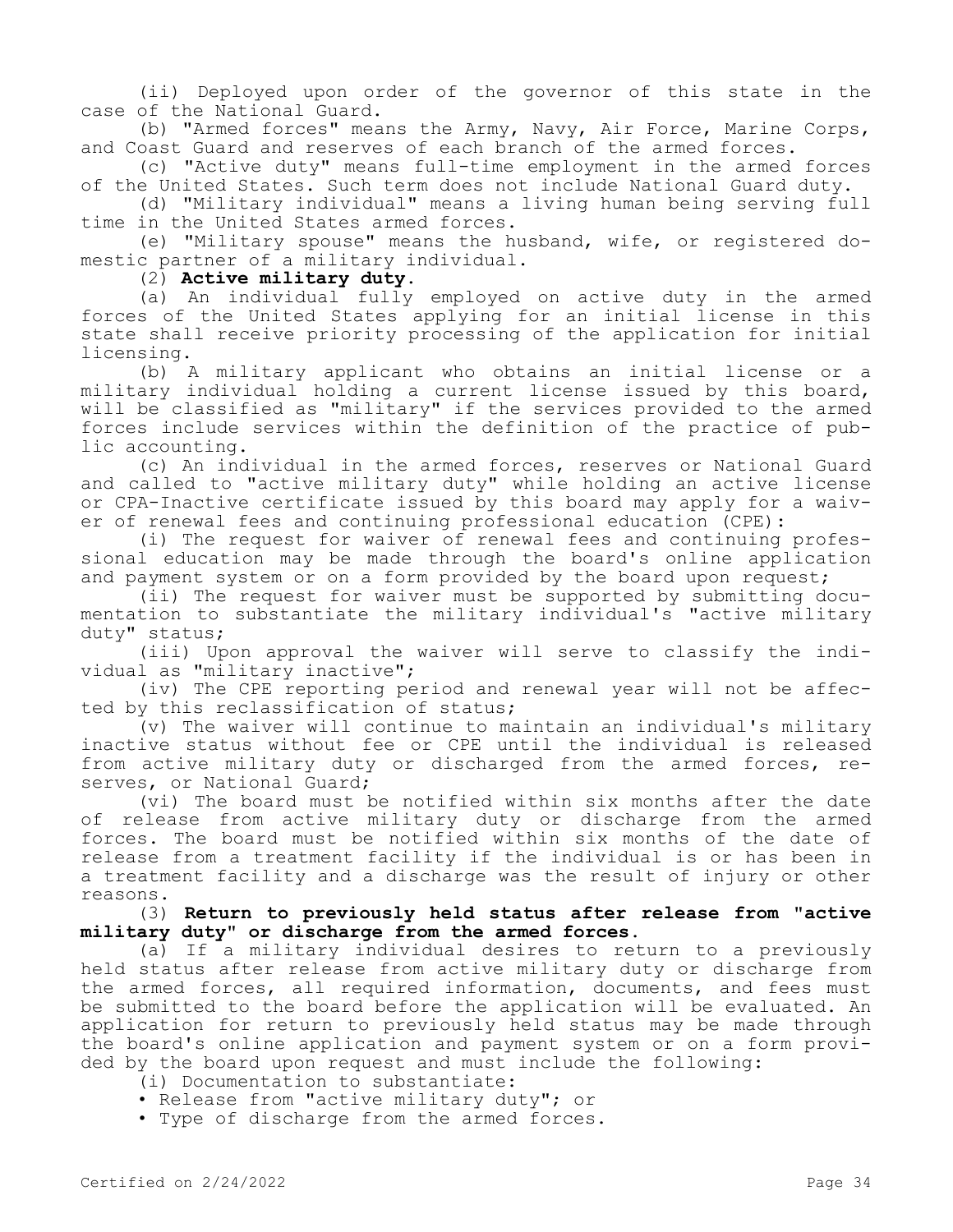(ii) Documentation to substantiate completion of the following qualified CPE:

• If the application is submitted in the last year of the previous CPE reporting period the individual must have completed four CPE credit hours in ethics and regulation in Washington state and receive a passing grade of ninety percent on the board prepared examination available on the board's website. The renewal fee is waived in this circumstance;

• If the application is submitted in the second year of the previous CPE reporting period the individual must have completed forty CPE credit hours including four CPE credit hours in ethics and regulation in Washington state and receive a passing grade of ninety percent on the board prepared examination available on the board's website;

• If the application is submitted in the first year of the previous CPE reporting period the individual must have completed eighty CPE credit hours including four CPE credit hours in ethics and regulation in Washington state and receive a passing grade of ninety percent on the board prepared examination available on the board's website.

(iii) A military individual may receive an expedited license while completing any specific requirements that are not related to CPE or other board rules.

(b) The previously held status will not become effective until the status has been posted to the board's database and, therefore, made available to the general public.

(4) **Military spouses.**

(a) A military spouse or state registered domestic partner of an individual in the military may receive an expedited license while completing any specific additional requirements that are not related to training or practice standards for the profession, provided the military spouse or state registered domestic partner:

(i) Holds an unrestricted, active license in another state that has substantially equivalent licensing standards for the same profession to those in Washington; and

(ii) Is not subject to any pending investigation, charges, or disciplinary action by the regulatory body of another state or jurisdiction of the United States.

(b) To receive expedited license treatment, the military spouse or state registered domestic partner of an individual in the military must provide all required information, documents, and fees to the board either by making application through the board's online application and payment system or on a form provided by the board upon request before the application will be evaluated.

(c) The application for expedited licensing will not be processed until the applicant submits copies to the board of the military individual's orders and official documents to establish the applicant's relationship to the military individual, such as one or more following documents:

(i) The military issued identification card showing the individual's military information and the applicant's relationship to that individual;

(ii) A marriage license; or

(iii) Documentation verifying a state registered domestic partnership.

(d) A military spouse or state registered domestic partner may only use a restricted title and practice public accounting under another state's license without an expedited license issued by this board for ninety days from the date the spouse entered this state for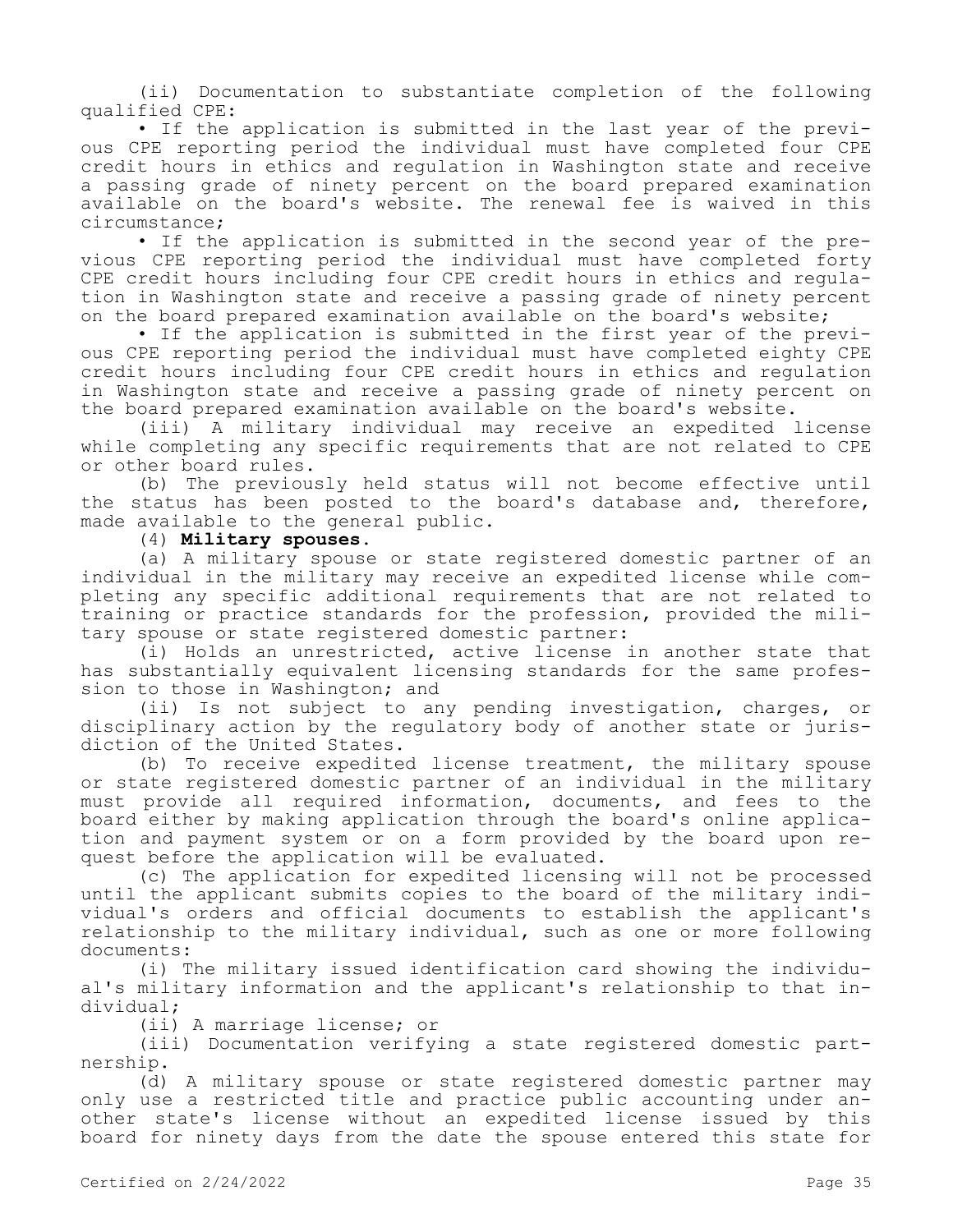temporary residency during the military individual's transfer to this state.

[Statutory Authority: RCW 18.04.055, 14.04.105(1) [18.04.105(1)], and 18.04.215(1). WSR 14-22-033, § 4-30-088, filed 10/28/14, effective 11/28/14.]

#### **INDIVIDUAL LICENSING BY INTERSTATE RECIPROCITY**

**WAC 4-30-090 Must an out-of-state individual holding a license from another state apply and obtain a Washington state license to hold out and practice in Washington state?** No. Out-of-state individuals holding valid licenses to practice public accounting issued by a substantially equivalent state, may hold out and practice within Washington state and/or provide public accounting services in person, by mail, telephone, or electronic means to clients residing in Washington state without notice or payment of a fee. An individual who qualifies for practice privileges under RCW 18.04.350(2), and who performs any attest service described in RCW 18.04.010(1) may only do so through a firm that has obtained a license under RCW 18.04.195 and 18.04.215 or that meets the requirements for an exception from the firm licensure requirements under RCW 18.04.195 (1)(a)(iii)(A) through (D) or (b).

As a condition of this privilege, the out-of-state individual is deemed to have consented to:

(1) The personal and subject matter jurisdiction and disciplinary authority of this state's board;

(2) Comply with the Public Accountancy Act of this state, chapter 18.04 RCW, and this board's rules contained in Title 4 WAC;

(3) The appointment of the state board which issued the certificate or license as their agent upon whom process may be served in any action or proceeding by this state's board against the certificate holder or licensee;

(4) Not render any professional services in this state unless the out-of-state individual is licensed to render such services in the state of licensure upon which the privilege is contingent;

(5) Cease offering or performing professional services in this state, individually and/or on behalf of a firm, if the license from the state of the out-of-state individual's principal place of business is no longer valid; and

(6) Cease offering or performing specific professional services in this state, individually and/or on behalf of a firm, if the license from the state of the out-of-state individual's principal place of business is restricted from offering or performing such specific professional services.

[Statutory Authority: RCW 18.04.055. WSR 16-17-036, § 4-30-090, filed  $8/9/16$ , effective  $9/9/16$ . Statutory Authority: RCW  $18.04.350$  (2), (3), (4), (5). WSR 11-07-070, § 4-30-090, filed 3/22/11, effective 4/22/11; WSR  $10-24-009$ , amended and recodified as  $$4-30-090$ , filed  $11/18/10$ , effective 12/19/10; WSR 08-18-016, § 4-25-747, filed 8/25/08, effective 9/25/08.]

**WAC 4-30-092 How do I apply for a Washington state CPA license if I hold a valid CPA license in another state?** (1) To qualify to ap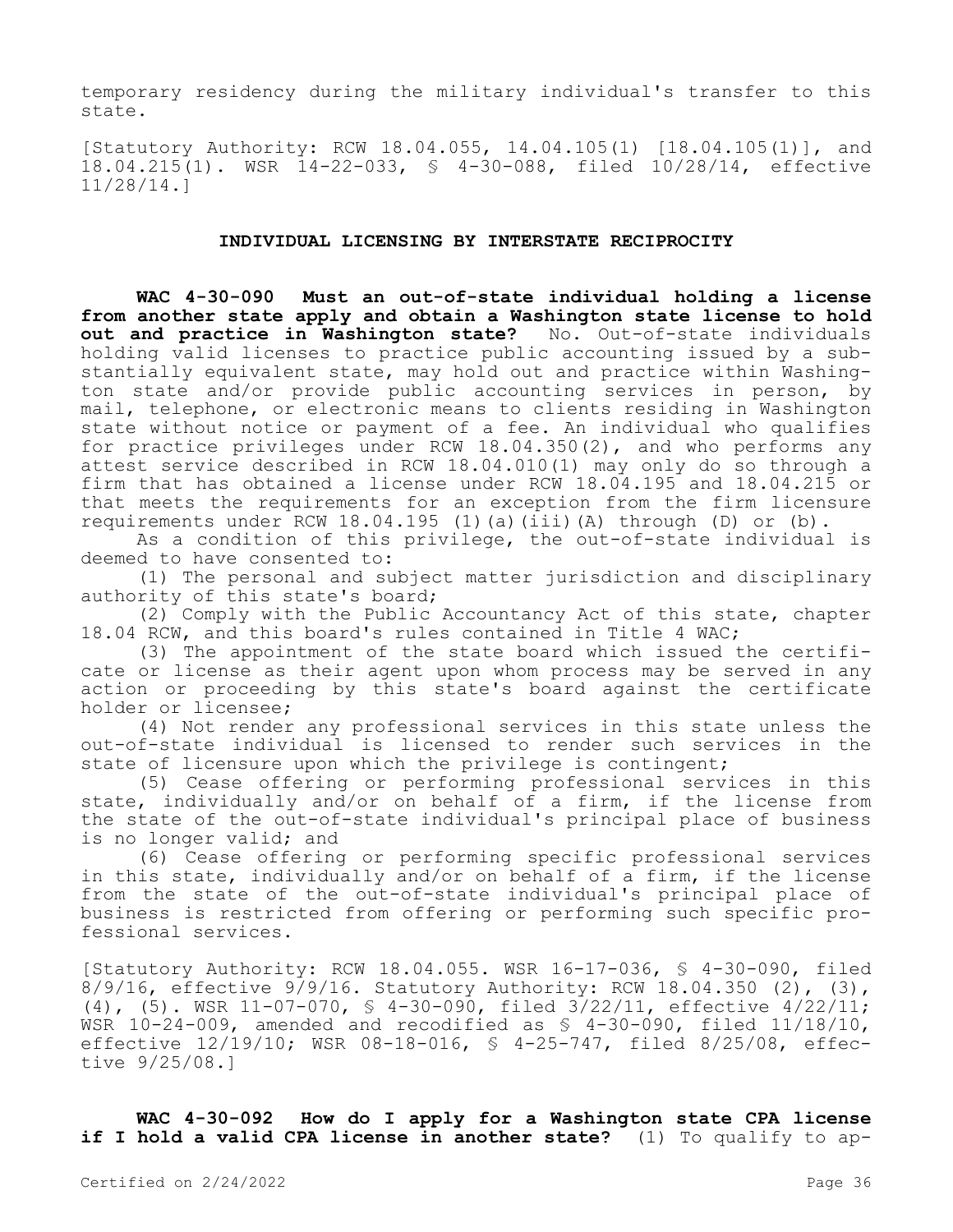ply for an individual Washington state license by reciprocity you must:

(a) Hold a license to practice public accounting issued by a state that makes a similar provision for holders of a license issued by this state;

(b) Meet the good character requirements of RCW  $18.04.105$  (1)(a);

(c) Meet the CPE requirements in WAC 4-30-134; and

(d) You must have:

(i) Passed the examination required for issuance of your certificate or license in the other state with grades that would have been passing grades at that time in this state and:

(ii) Met all current requirements for licensure at the time you apply; or

(iii) Met, at the time of the issuance of your license in the other state, all the requirements applicable at that time to obtain a license in this state; or

(iv) Had five years of experience in the practice of public accounting within the ten years immediately preceding your filing an application for licensure in this state; or

(v) Had three years of experience in the practice of public accounting within the five years immediately preceding your filing an application for licensure in this state; or

(2) The board may accept NASBA's designation of the applicant as substantially equivalent to national standards as meeting the requirements of subsection (1)(d) of this section.

(3) You must provide all required information, documents, and fees to the board either by making application through the board's online application system or on a form provided by the board upon request. You must provide all requested information, documents, and fees to the board before the application will be evaluated, including a certification that you have not held out in public practice during any time prior to submitting your application unless expressly permitted by then existing board rule.

(4) Provided no sanctions or investigations by other jurisdictions are in process and you have met the requirements for applying for licensure through interstate reciprocity, you may use the CPA title in Washington state upon submission of a complete application to the board.

(5) Upon evaluation of your qualifications and approval of your application your licensed status will be posted in the board's licensee database and, therefore, made publicly available for confirmation. A hard copy of your license can be provided upon request.

(6) Your reciprocal license will expire on June 30 of the third calendar year following the date of licensure.

(7) You must notify the board within thirty days if your license or certificate issued by the other jurisdiction has lapsed or otherwise become invalid.

[Statutory Authority: RCW 18.04.180, 18.04.215(6). WSR 10-24-009, amended and recodified as § 4-30-092, filed 11/18/10, effective 12/19/10; WSR 08-18-016, § 4-25-746, filed 8/25/08, effective 9/25/08; WSR 05-01-137, § 4-25-746, filed 12/16/04, effective 1/31/05; WSR 02-04-064, § 4-25-746, filed 1/31/02, effective 3/15/02. Statutory Authority: RCW 18.04.055, 18.04.180 and 18.04.215(3). WSR 99-18-116, § 4-25-746, filed 9/1/99, effective 1/1/00.]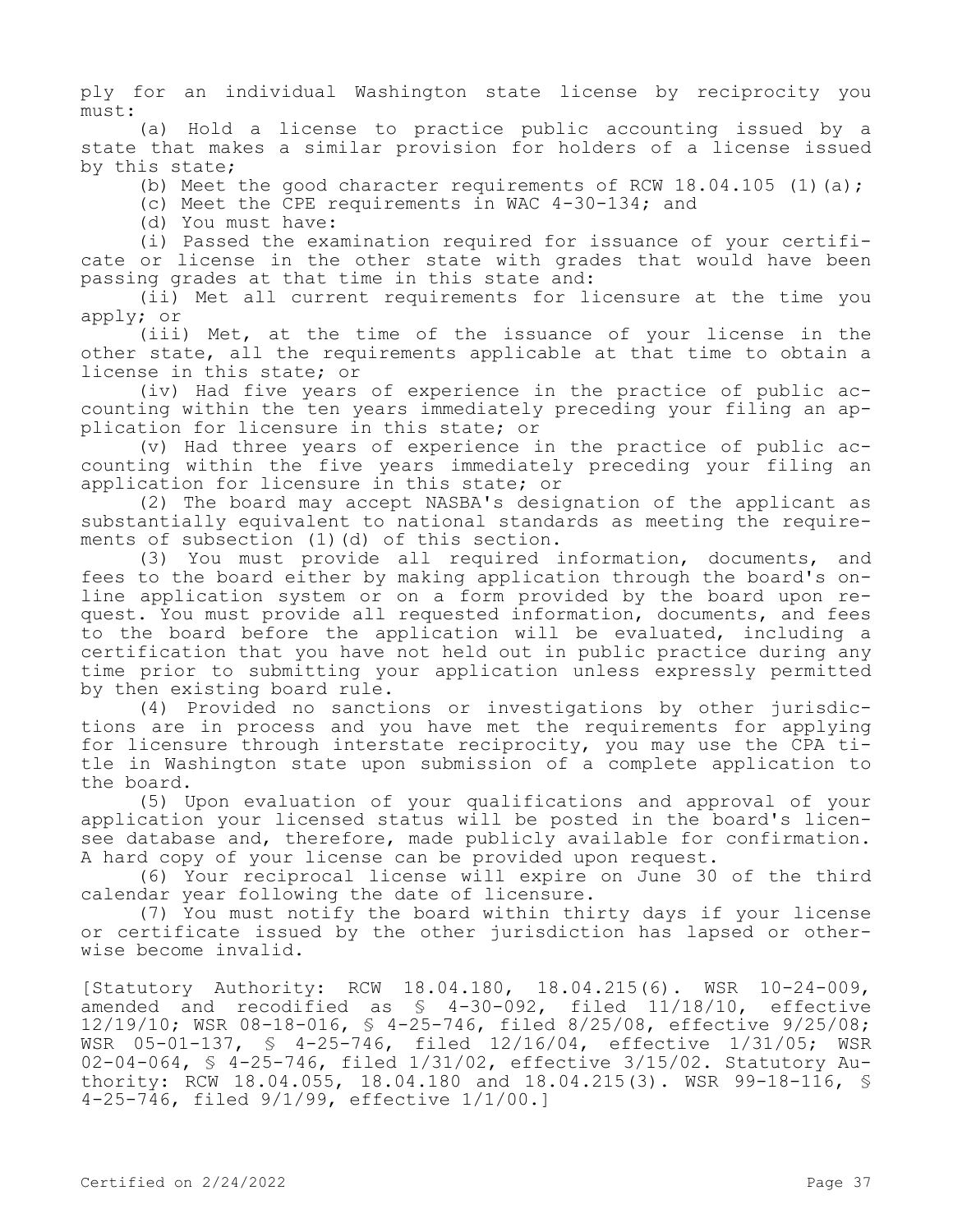### **WAC 4-30-094 How do I renew my individual license, CPA-Inactive certificate, or registration as a resident nonlicensee firm owner?** A licensee may not renew as a CPA-Inactive certificate holder.

To renew your individual license, CPA-Inactive certificate, or registration as a resident nonlicensee firm owner, you must by April 30th of the year of expiration make application through the board's online application system or on a form provided by the board upon request and provide the board with:

(1) Complete renewal information including:

(a) Your certification that you have complied with the CPE requirements of WAC 4-30-134(1) and the supporting documentation requirements of WAC 4-30-138; and

(b) A listing of all states and foreign jurisdictions in which you hold or have applied for a license, certificate, or permit to practice;

(2) All required documentation, required information, and other documentation deemed necessary by the board; and

(3) All applicable fees.

A renewal application is not complete and cannot be processed until all required information, documents, and all applicable fees are submitted to the board.

Upon assessment of your continued qualifications and approval of your application, your status will be posted in the board's licensee database and, therefore, made publicly available for confirmation. A hard copy of your credential can be provided upon request.

An individual license, CPA-Inactive certificate, or registration as a resident nonlicensee firm owner renewal expires on June 30 of the third calendar year following the calendar year of renewal.

**Late renewal application:** Failure to file a complete application for renewal of an individual license, CPA-Inactive certificate, or registration as a resident nonlicensee firm owner by April 30 of the year of expiration will result in late fees. The board may waive, reduce, or extend the due date of renewal and/or late fees based on individual hardship including, but not limited to, financial hardship, critical illness, or active military deployment.

**Failure to file a renewal application:** If you fail to file a complete application for renewal of an individual license, CPA-Inactive certificate, or registration as a resident nonlicensee firm owner by June 30 of the year of renewal, your individual license, CPA-Inactive certificate, or registration as a resident nonlicensee firm owner will lapse.

**Failure to complete CPE:** If you did not complete the credit hours of continuing professional education (CPE) required to renew your credential or did not submit a timely extension request and/or was not granted an extension of time for reasonable cause within which to complete the deficiency, your individual license, CPA-Inactive certificate, or registration as a resident nonlicensee firm owner will lapse on June 30th of the year of renewal.

**Lapsed credentials:** A lapsed credential is subject to reinstatement.

If your individual license, CPA-Inactive certificate, or registration as a resident nonlicensee firm owner has lapsed, you may not use the restricted title(s) or exercise other privileges that are dependent upon the renewal of your credential.

[Statutory Authority: RCW 18.04.215 (2) and (4). WSR 10-24-009, amended and recodified as  $$ 4-30-094$ , filed  $11/18/10$ , effective  $12/19/10$ ;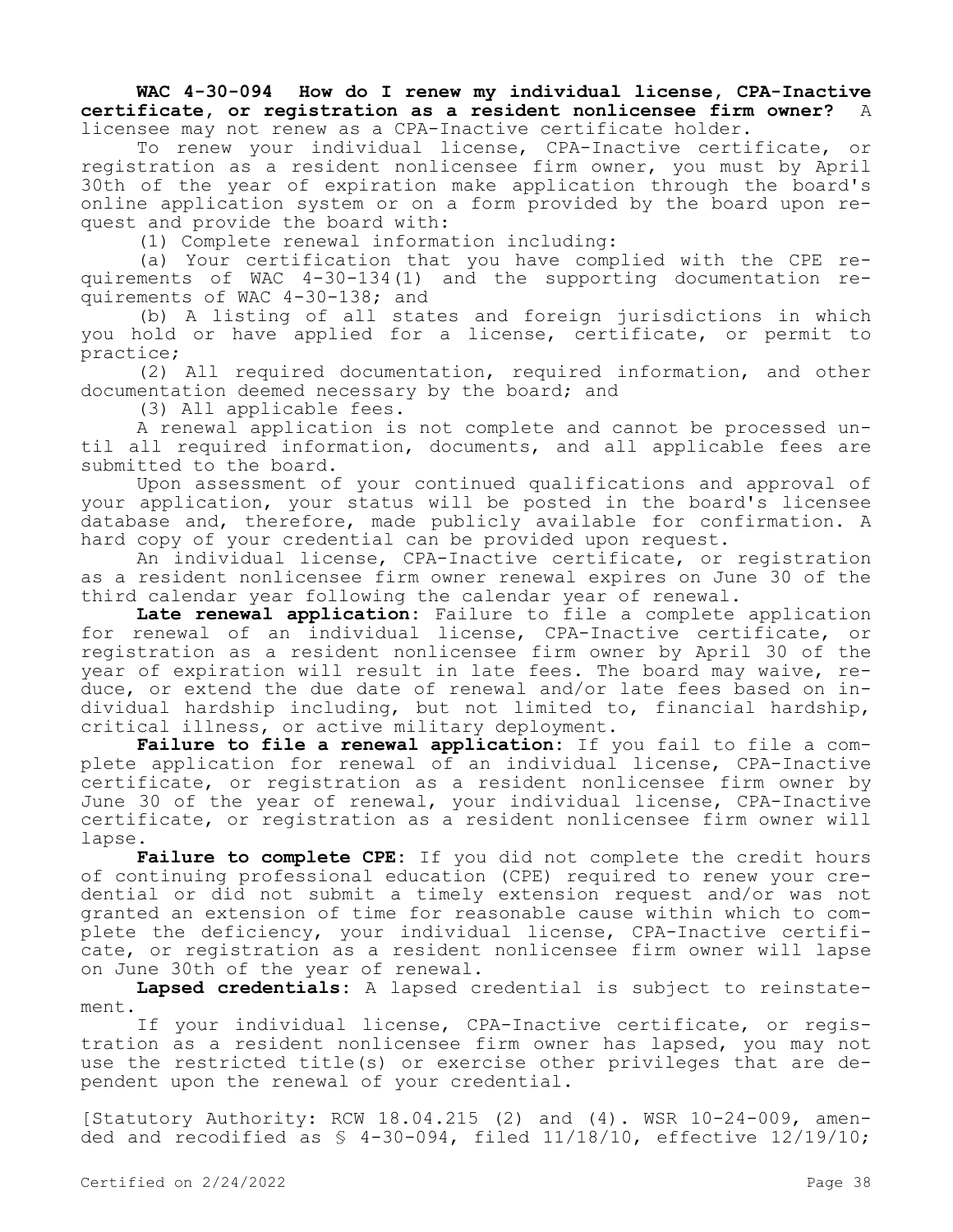WSR 05-01-137, § 4-25-790, filed 12/16/04, effective 1/31/05; WSR 02-04-064, § 4-25-790, filed 1/31/02, effective 3/15/02. Statutory Authority: RCW 18.04.105 and 18.04.215. WSR 99-18-120, § 4-25-790, filed 9/1/99, effective 1/1/00.]

#### **INDIVIDUAL LICENSING BY INTERNATIONAL RECIPROCITY**

**WAC 4-30-100 Reciprocity for accountants from foreign countries.**  (1) Under the authority provided by RCW 18.04.183, the board relies on the National Association of State Boards of Accountancy (NASBA) and the American Institute of Certified Public Accountants (AICPA), who have jointly established the United States International Qualifications Appraisal Board (IQAB) to eliminate impediments to reciprocity, or other professional bodies for evaluation of foreign accounting credential equivalency. IQAB serves as the link between the accounting profession in the United States and the accounting professions of other General Agreement on Trade Services (GATS) signatory countries. Through mutual recognition agreements (MRA), covered individuals will have similar provisions within each reciprocal country.

(2) The foreign accounting credential may be accepted in partial satisfaction of licensing requirements if:

(a) The foreign issuing body's education, examination, and ethical requirements are equivalent to the requirements for licensure in this state;

(b) The foreign accounting credential is valid and in good standing at the time of application for a Washington state license; and

(c) The foreign issuing body granting the foreign accounting credential permits Washington CPAs an equivalent opportunity to receive the foreign accounting credential by reciprocity.

(3) The board requires a qualifying examination to determine if the individual possesses adequate knowledge of United States practice standards and the board's regulations.

(a) The board adopts the International Qualifications Examination (IQEX) prepared and graded by the AICPA as the appropriate examination to test the knowledge of the subject matter unique to the United States, as determined by the AICPA in cooperation with NASBA, of those applicants holding an accounting credential issued by professional credentialing institutes that have established current MRAs with IQAB.

(b) The board will continue to recognize passing grades from the predecessor Canadian Chartered Accountant Uniform CPA Qualification Examination (CAQEX).

(c) The board accepts IQEX grades from examinations administered by other state boards of accountancy or by NASBA.

(d) The board sets the passing score for the IQEX and CAQEX at 75.

[Statutory Authority: RCW 18.04.055. WSR 20-16-128, § 4-30-100, filed 8/3/20, effective 9/3/20. Statutory Authority: RCW 18.04.183. WSR 10-24-009, amended and recodified as § 4-30-100, filed 11/18/10, effective 12/19/10; WSR 01-22-036, § 4-25-781, filed 10/30/01, effective 12/1/01. Statutory Authority: RCW 18.04.055 and 18.04.183. WSR 00-11-076, § 4-25-781, filed 5/15/00, effective 6/30/00.]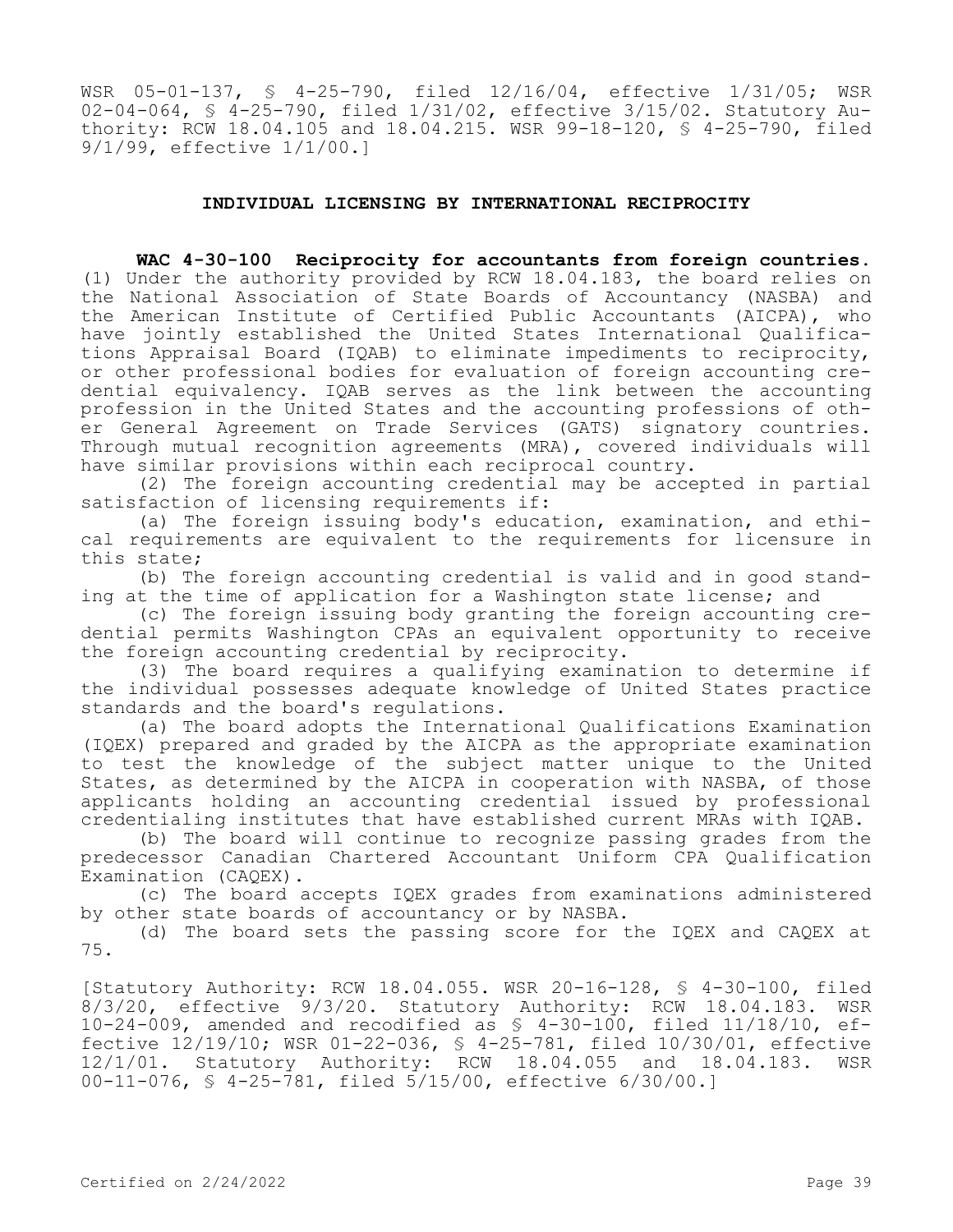**WAC 4-30-102 Initial Washington state license requirements for application through foreign reciprocity.** (1) To apply for an initial Washington state CPA license through foreign reciprocity, you must:

(a) Hold a license in a foreign country that meets the requirements of WAC 4-30-100 and request verification of licensure from the issuing professional accounting organization. The verification must be sent directly to the board from the issuing organization.

(b) Pass an examination meeting the requirements of WAC 4-30-100. You must request from NASBA that verification of exam score be sent directly to the board.

(c) Demonstrate, through completion and submission of the board's experience affidavit, satisfactory experience in public accounting or other experience meeting the requirements of RCW  $18.04.105$  (1)(d) within the eight years prior to submitting an application for licensure.

(d) Meet the CPE requirements in WAC 4-30-134.

(e) Achieve a passing grade of ninety percent or better on a course covering the complete content of the AICPA Code of Professional Conduct and submit the course completion certificate.

(2) You must provide all required information, documents, and fees to the board either by making application through the board's online application system or on a form provided by the board upon request. You must provide all requested information, documents, and fees to the board before the application will be evaluated.

(3) Upon assessment of your qualifications and approval of your application, your license status will be posted in the board's licensee database and, therefore, made publicly available for confirmation. A hard copy of your license can be provided upon request.

(4) You may not use the title CPA until your status has been posted to the board's licensee database and, therefore, made available to the public.

(5) Your Washington state CPA license will expire on June 30 of the third calendar year following the calendar year of initial licensure.

(6) You must meet the CPE requirements of WAC 4-30-134 for subsequent renewal of an initial license.

(7) You must notify the board within thirty days if your foreign license, permit, or certificate has lapsed or otherwise becomes invalid.

[Statutory Authority: RCW 18.04.055. WSR 20-16-128, § 4-30-102, filed 8/3/20, effective 9/3/20. Statutory Authority: RCW 18.04.183. WSR 10-24-009, amended and recodified as § 4-30-102, filed 11/18/10, effective 12/19/10; WSR 09-01-166, § 4-25-782, filed 12/23/08, effective 1/23/09; WSR 05-01-135, § 4-25-782, filed 12/16/04, effective 1/31/05; WSR 01-22-036, § 4-25-782, filed 10/30/01, effective 12/1/01. Statutory Authority: RCW 18.04.055 and 18.04.183. WSR 00-11-076, § 4-25-782, filed 5/15/00, effective 6/30/00.]

WAC 4-30-104 How do I renew a Washington CPA-Inactive certifi-<br>and/or license granted through foreign reciprocity? You must cate and/or license granted through foreign reciprocity? provide all required information, documents, and fees to the board either by making application through the board's online application system or on a form provided by the board upon request.

To renew your individual license or CPA-Inactive certificate originally granted through foreign reciprocity, you must provide the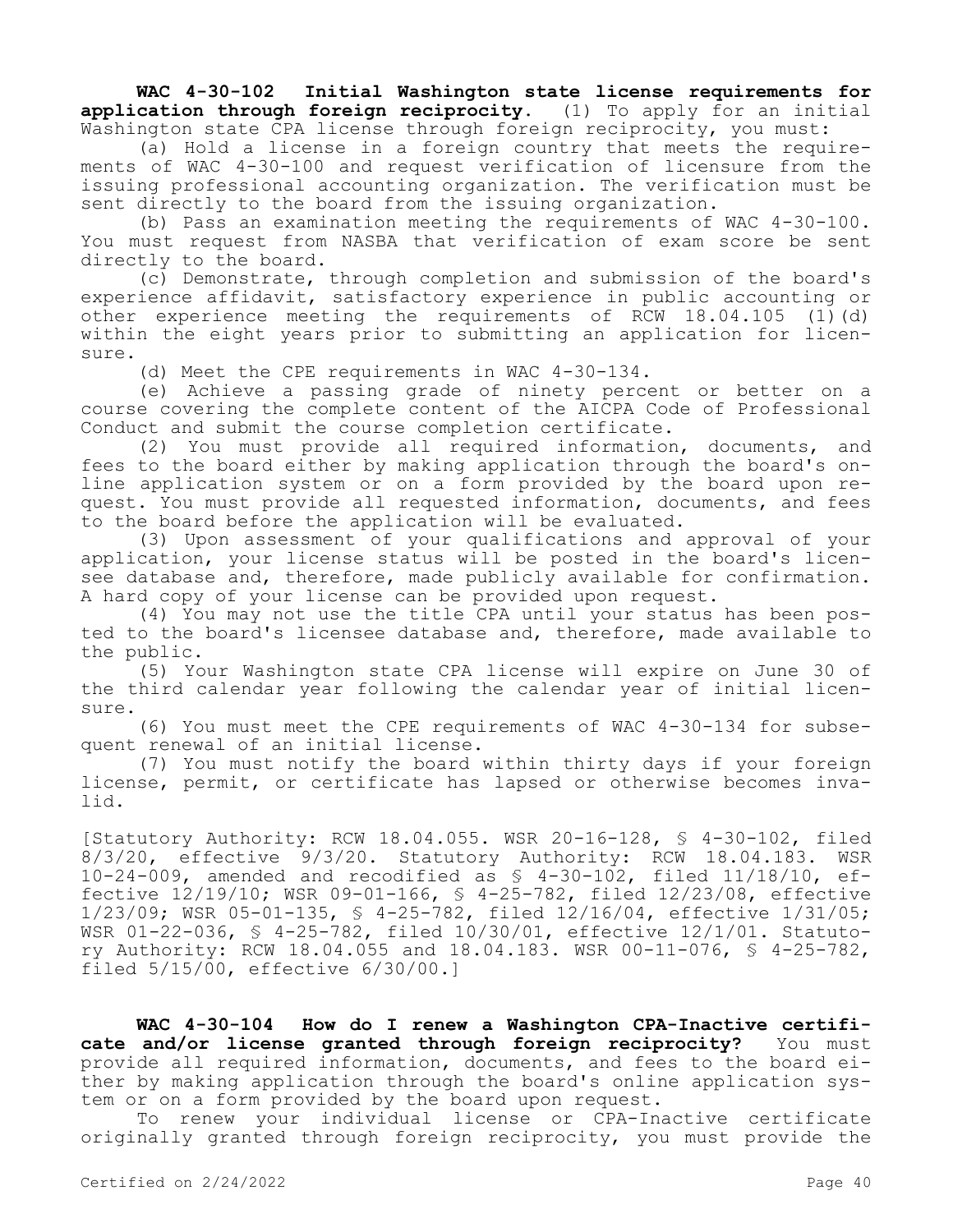board by April 30th of the year of expiration a renewal application including:

(1) Your certification that you have complied with the CPE requirements of WAC 4-30-134(1) and the supporting documentation requirements of WAC 4-30-138;

(2) All requested documentation; and

(3) All applicable fees.

You must provide all requested information, documents, and fees to the board before the application will be evaluated.

Upon assessment of your continued qualifications and approval of your application, your renewed status will be posted in the board's licensee database and, therefore, made publicly available for confirmation. A hard copy of your credential can be provided upon request.

An individual license or CPA-Inactive certificate renewal expires on June 30 of the third calendar year following the calendar year of renewal.

Failure to file a complete application for an individual license or CPA-Inactive certificate renewal by April 30 of the year of expiration will result in late fees. The board may waive, reduce, or extend the due date of renewal and/or late fees based on individual hardship.

If you fail to file a complete application for individual license or CPA-Inactive certificate renewal by June 30 of the year of expiration, your individual license or CPA-Inactive certificate will lapse.

If you are a CPA-Inactive certificate holder and are renewing your CPA-Inactive certificate, as a CPA-Inactive you are prohibited from using the title CPA or certified public accountant. You are prohibited from practicing public accountancy. You must use the title CPA-Inactive and print or display the word "Inactive" immediately following the title CPA or certified public accountant whenever the initials CPA or certified public accountant is printed on a business card, letterhead, or other document including documents published or transmitted through electronic media, in exactly the same font and font size as the title CPA or certified public accountant.

If your individual license or CPA-Inactive certificate has lapsed, you may not use the title CPA or CPA-Inactive.

[Statutory Authority: RCW 18.04.183, 18.04.215(2). WSR 10-24-009, amended and recodified as § 4-30-104, filed 11/18/10, effective 12/19/10; WSR 05-01-137, § 4-25-783, filed 12/16/04, effective 1/31/05; WSR 02-04-064, § 4-25-783, filed 1/31/02, effective 3/15/02. Statutory Authority: RCW 18.04.055 and 18.04.183. WSR 00-11-076, § 4-25-783, filed 5/15/00, effective 6/30/00.]

## **CPA FIRM ORGANIZATION AND OWNERSHIP**

**WAC 4-30-110 What are the allowable legal forms of organization and ownership requirements for a CPA firm?** (1) **Permitted forms of organization.** A CPA firm may be organized as:

(a) A proprietorship;

(b) A partnership;

(c) A professional corporation (PC) or professional service corporation (PS);

(d) A limited liability company (LLC);

(e) A limited liability partnership (LLP); or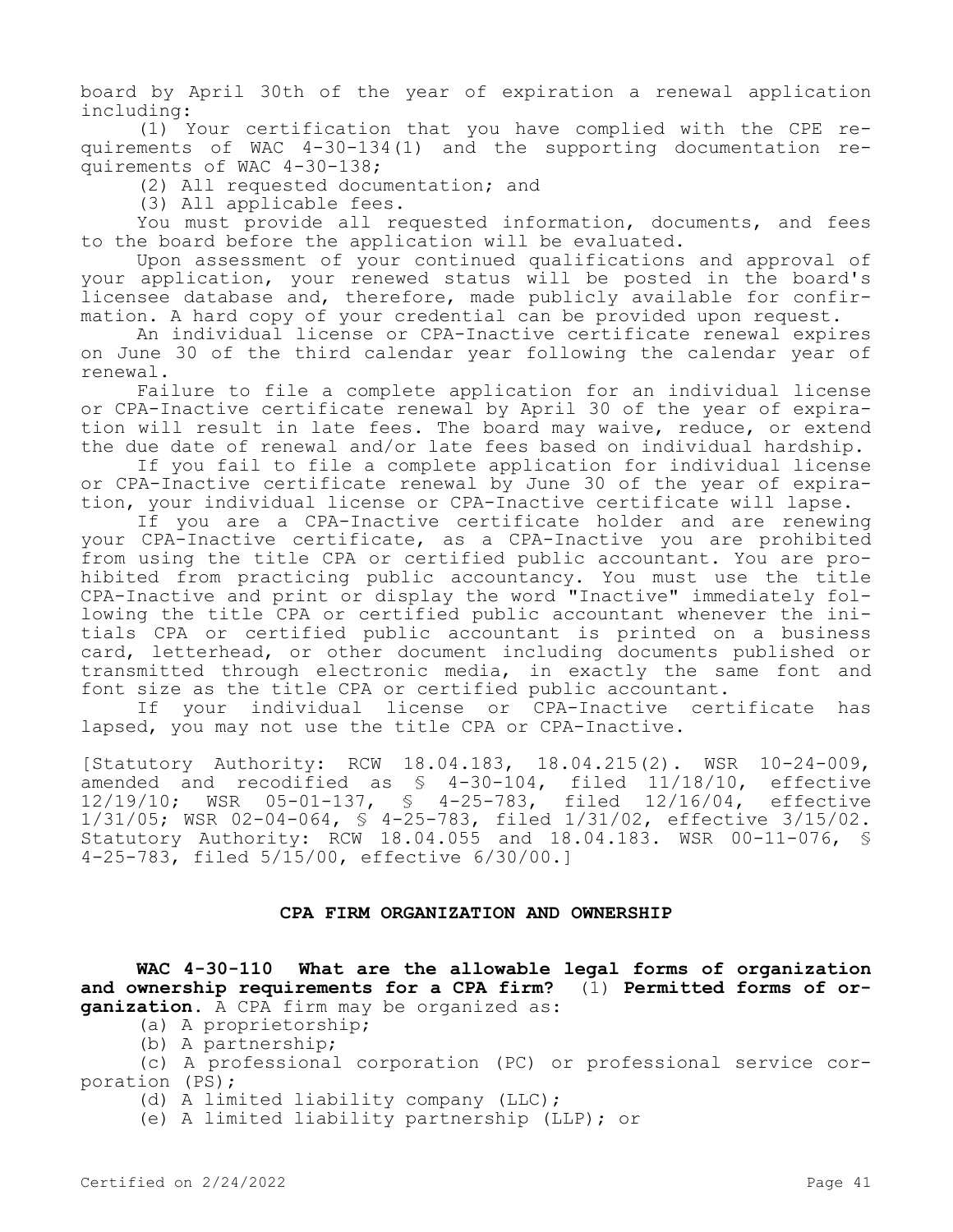(f) Any other form of legal entity authorized by Washington state statute for use by a CPA firm.

(2) **What happens when a CPA firm alters its legal form?** A mere change in the legal form of an existing firm constitutes a new firm for licensing purposes. Accordingly, the new entity must first obtain a CPA firm license from the board and then dissolve the former firm unless the owners desire to maintain more than one licensed firm. Affiliated entities using a restricted title or offering or performing restricted services are subject to board rules.

(3) **What are the ownership requirements for a CPA firm?**

(a) All owners of a licensed CPA firm are required to:

(i) Fully comply with the provisions of chapter 18.04 RCW; and

(ii) Be subject to discipline by the board for violations of chapter 18.04 RCW and this board's rules contained in Title 4 WAC;

(b) A simple majority of the ownership of the licensed firm in terms of financial interests and voting rights of all partners, owners, or shareholders must be:

(i) Licensees in this state or holders of a valid license to practice public accountancy issued by another state;

(ii) Entitled to practice public accounting in Washington state; and

(iii) Principally employed by the firm or actively engaged in its business.

(c) At least one general partner of a partnership, one shareholder of a corporation, and one member of a limited liability company must be a licensee.

(d) Each CPA proprietor, partner, shareholder or member who is either a resident or is entering the state and practicing public accountancy in this state must hold a valid Washington state license or practice privileges.

(e) A principal owner and any individual having authority over issuing reports must be a licensee under the act or holder of a valid license to practice public accountancy issued by another state and must be entitled to practice public accounting in this state.

(f) A nonresident CPA owner must be licensed to practice public accountancy in at least one state.

(g) A nonlicensee owner must:

(i) Be an individual;

(ii) Meet the good character requirements of RCW 18.04.105  $(1)(a);$ 

(iii) Comply with the act and board rules; and

(iv) Be an active individual participant in the licensed firm or affiliated entities as these terms are defined in WAC 4-30-010; and

(h) A resident nonlicensee firm owner must meet the requirements of WAC 4-30-116 and register with the board concurrent with submission of the firm license application, or submission of an amendment to the firm license status, to the board.

(4) **What are the requirements for the firm's main office and a branch office?** A firm's main office located in this state must be under the direct supervision of a resident licensee.

A branch office is an office of a licensed CPA firm which is physically separated from the main office. A branch office operates under the license of the main office.

[Statutory Authority: RCW 18.04.055. WSR 16-17-036, § 4-30-110, filed 8/9/16, effective 9/9/16. Statutory Authority: RCW 18.04.055(8), 18.04.195, 18.04.205. WSR 11-07-070, § 4-30-110, filed 3/22/11, effec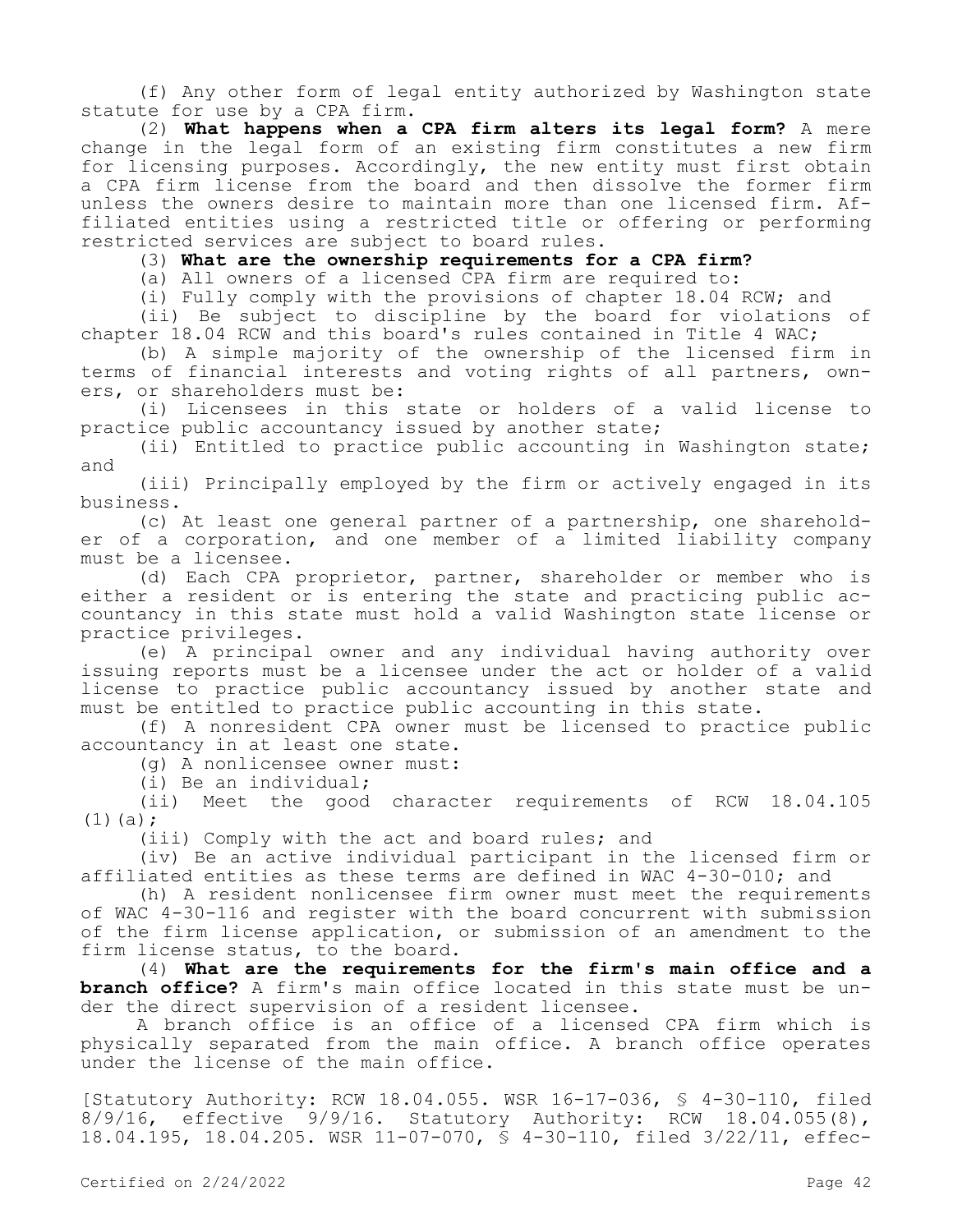tive 4/22/11; WSR 10-24-009, amended and recodified § 4-30-110, filed 11/18/10, effective 12/19/10; WSR 08-18-016, § 4-25-750, filed 8/25/08, effective 9/25/08; WSR 05-01-137, § 4-25-750, filed 12/16/04, effective 1/31/05; WSR 03-24-033, § 4-25-750, filed 11/25/03, effective 12/31/03; WSR 02-04-064, § 4-25-750, filed 1/31/02, effective 3/15/02; WSR 00-11-074, § 4-25-750, filed 5/15/00, effective 6/30/00. Statutory Authority: RCW 18.04.055(8) and 18.04.205(3). WSR 99-18-117, § 4-25-750, filed 9/1/99, effective 1/1/00. Statutory Authority: RCW 18.04.055(3), 18.04.205(3) and 18.04.195. WSR 96-12-061, § 4-25-750, filed 5/31/96, effective 7/1/96. Statutory Authority: RCW 18.04.055. WSR 93-22-089, § 4-25-750, filed 11/2/93, effective 12/3/93.]

#### **FIRM LICENSING REQUIREMENTS**

**WAC 4-30-112 In state and out-of-state firm licensing requirements.** (1) A firm license must be obtained from the board if the firm has an office in this state and performs attest or compilation services for clients in this state.

(2) A firm license is not required for a firm that does not have an office in this state but offers or renders attest services described in RCW 18.04.025(1), and meets the requirements listed in RCW 18.04.195 (1)(a)(iii)(A) through (D).

(3) A firm license is not required to perform other professional services in this state, including compilation, review and other services for which reporting requirements are provided in professional standards, if the firm complies with the following:

(a) The firm performs such services through individuals with practice privileges under RCW 18.04.350(2) and WAC 4-30-090 or reciprocal license under RCW 18.04.180 and 18.04.183 and board rules;

(b) The firm is licensed to perform such services in the state in which the individuals with practice privileges have their principal place of business; and

(c) The firm meets the board's quality assurance program requirements, when applicable.

(4) As a condition of this privilege, any nonresident firm meeting the requirement of subsection (2) or (3) of this section is deemed to have consented to:

(a) The personal and subject matter jurisdiction and disciplinary authority of this state's board;

(b) Comply with the Public Accountancy Act of this state, chapter 18.04 RCW, and this board's rules contained in Title 4 WAC;

(c) Cease offering or rendering professional services in this state through a specific individual or individuals if the license(s) of the individual(s) through whom the services are offered or rendered becomes invalid;

(d) Cease offering or rendering specific professional services in this state through an individual or individuals if the license(s) from the state(s) of the principal place of business of such individual(s) is restricted from offering or performing such specific professional services;

(e) The appointment of the state board which issued the firm license as their agent upon whom process may be served in any action or proceeding by this state's board against firm licensee;

(f) Not render those services described in subsection (1) of this section for a client with a home office in this state unless the firm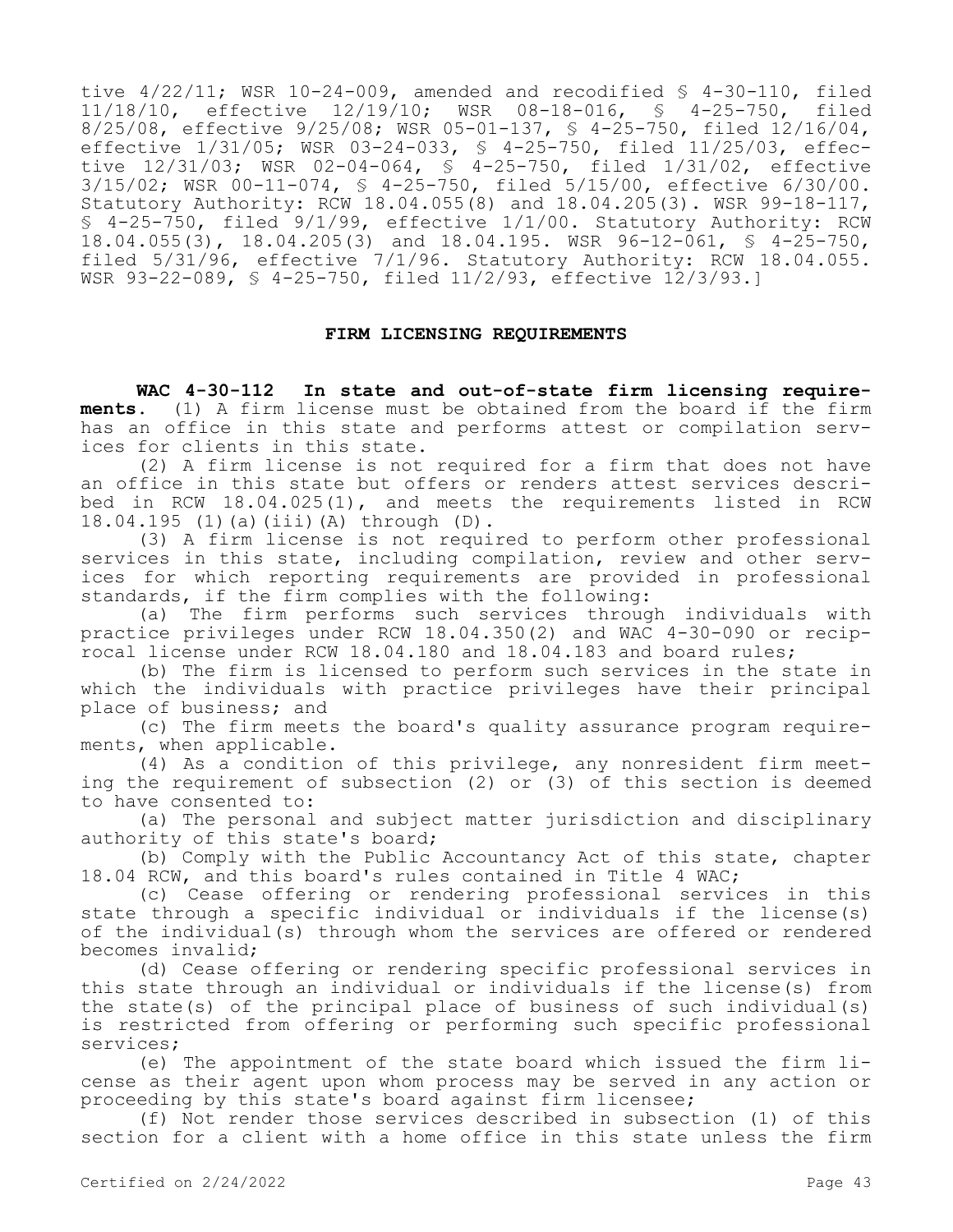that has obtained a license from this state (RCW 18.04.195 and 18.04.295) and this section; and

(g) Not render any professional services in this state through out-of-state individual(s) who are not licensed to render such services by the state(s) in which the principal place of business of such individual(s) is (are) located.

[Statutory Authority: RCW 18.04.055. WSR 20-04-090, § 4-30-112, filed 2/5/20, effective 3/7/20; WSR 16-17-036, § 4-30-112, filed 8/9/16, effective 9/9/16. Statutory Authority: RCW 18.04.055(8), 18.04.195. WSR 11-07-070, § 4-30-112, filed 3/22/11, effective 4/22/11; WSR 10-24-009, amended and recodified as § 4-30-112, filed 11/18/10, effective 12/19/10; WSR 08-18-016, § 4-25-753, filed 8/25/08, effective 9/25/08.]

**WAC 4-30-114 How do I apply for and maintain a firm license?**  (1) **How does a firm apply for an initial firm license?** To apply for an initial firm license an owner, or designee, or, in the case of an outof-state firm, that does not meet the requirements to operate under firm mobility per RCW  $18.04.195$  (1)(a)(iii)(A) through (D), and is required to be licensed in this state, an individual qualified for practice privileges in this state under RCW 18.04.350(2) who has been authorized by the applicant firm to make the application must submit the following information to the board:

(a) The firm name;

(b) Address and telephone number of the main office and any branch offices of the firm;

(c) Name of the managing licensee of the main office located and maintained in this state;

(d) Resident licensee owners' names;

(e) Name(s) of all resident nonlicensee owners; and

(f) Type of legal organization under which the firm operates.

The required information must be submitted to the board either by making application through the board's online application system or on a form provided by the board upon request. All requested information, documents and fees must be submitted to the board before the application will be evaluated.

Upon approval of the firm's application the firm's licensed status will be posted in the board's licensee database and, therefore, made publicly available for confirmation. A hard copy of the firm license can be provided upon request.

The initial CPA firm license will expire on June 30th of the third calendar year following initial licensure.

(2) **How do I renew a CPA firm license?** To renew a CPA firm license an owner or designee or, in the case of an out-of-state firm that does not meet the requirements to operate under firm mobility per RCW 18.04.195 (1)(a)(iii)(A) through (D), an individual qualified for practice privileges in this state under RCW 18.04.350(2) who has been authorized by the applicant firm to make the application, must submit the information described in subsection (1) of this section that is current at the date the renewal application is submitted to the board. A renewal application is not complete and cannot be processed until all required information, requested documents, and all fees are submitted to the board.

An individual authorized by the firm must provide the required information to the board either by making application through the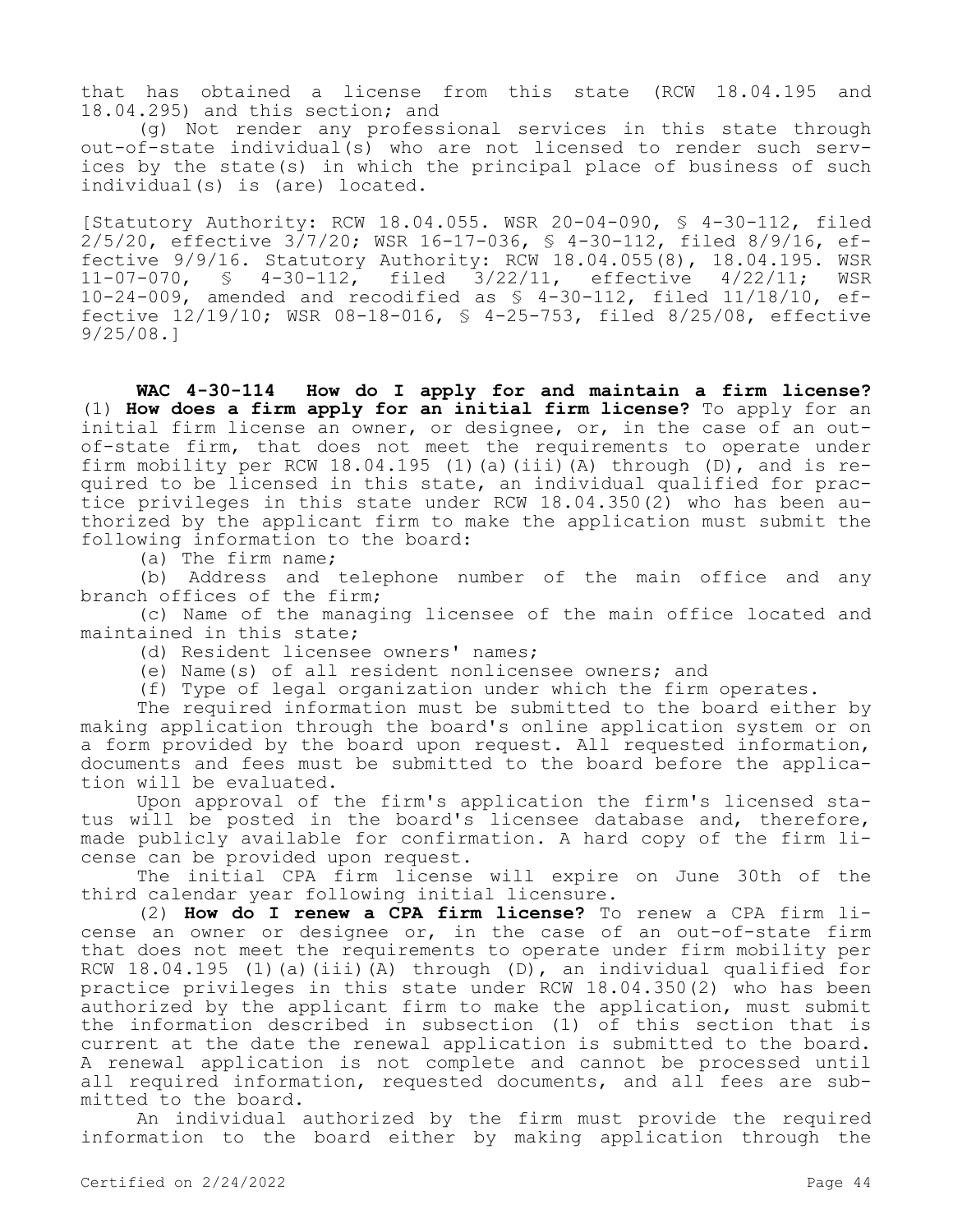board's online application system or on a form provided by the board upon request. All requested information, documents and fees must be submitted to the board before the application will be evaluated.

On the date the renewal application is approved, the firm's license will be included in the board's licensee database and, therefore, made publicly available for confirmation. Confirmation of the renewed status can be provided upon request.

The CPA firm license will expire on June 30th of the third calendar year following the calendar year of renewal.

(3) **When and how must the firm notify the board of changes in the licensed firm?** An individual authorized by the firm must provide the board written notification and other documentation deemed necessary by the board within ninety days of any or all of the following occurrences:

(a) Dissolution of the firm;

(b) The occurrence of any event that would cause the firm to be in violation of RCW 18.04.195 or this section, including the retirement, lapse, revocation or suspension of the license of a sole proprietor or sole owner of another legal form of organization, for example, a limited liability company (LLC) or professional service corporation (PS) owned by a single person, licensed by the board for the practice of public accounting, and holding out to the public for the practice of public accounting and/or offering or performing professional services restricted to licensees; or

(c) An event that requires an amendment to a firm license.

(4) **What events require a firm amendment?** An individual authorized by the firm must provide written notification to the board, by submitting the following information and the appropriate amendment fee, within ninety days of the following:

(a) Admission or withdrawal of a resident licensee owner;

(b) Any change in the name of the firm; or

(c) Change in the resident managing licensee of the firm's main office in this state; or

(d) Change in the resident managing licensee of any branch office of the firm.

(5) **How long do I have to correct noncompliance with licensure requirements due to a change in ownership or an owner's credentials?**  The board must be notified in writing within ninety days of the first date the firm is not in compliance with the firm's licensure requirements due to changes in firm ownership and propose a time period in which the firm will achieve compliance. The board may grant a reasonable period of time for a firm to become compliant. The board may revoke, suspend, or impose conditions on the firm's license for failure to bring the firm into compliance within the approved time period.

[Statutory Authority: RCW 18.04.055. WSR 16-17-036, § 4-30-114, filed 8/9/16, effective 9/9/16. Statutory Authority: RCW 18.04.055(8), 18.04.195, 18.04.205. WSR 10-24-009, § 4-30-114, filed 11/18/10, effective 12/19/10.]

**WAC 4-30-116 How do I initially register to be a resident nonlicensee owner of a licensed firm and with which rules must a nonlicen-**<br>**see firm owner comply?** To qualify as a nonlicensee owner of a li-To qualify as a nonlicensee owner of a licensed firm, you must:

(1) Be an individual;

(2) Meet the good character requirements of RCW  $18.04.105$  (1)(a);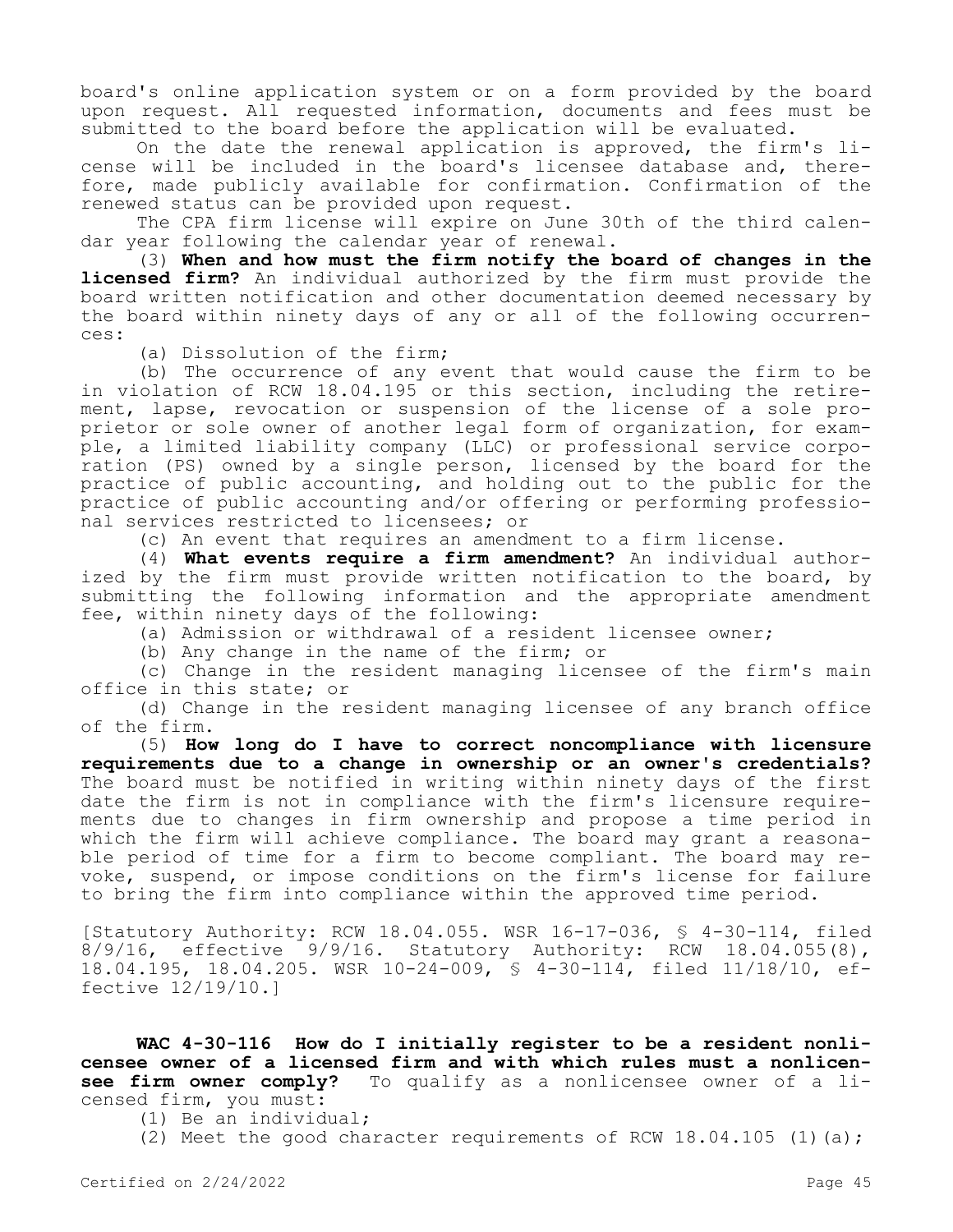(3) Be an active individual participant in the licensed firm or affiliated entities as these terms are defined in WAC 4-30-010; and

(4) If you are a resident of Washington state, you must:

(a) Provide all required information, documents, and fees to the board either by registering through the board's online application system or on a form provided upon request; and

(b) Achieve and document a passing grade of ninety percent or better on a course covering the complete content of the AICPA Code of Professional Conduct.

(c) Submit your registration concurrent with or prior to submission of the firm license application or firm license amendment by the firm with which you are associated.

An initial registration is not complete and cannot be processed until all required information, documents, and fees are submitted to the board.

If you are a Washington state resident, you may not hold ownership interest in a CPA firm licensed in Washington state until you receive written notice from the board of your Washington state registration number. On the date the registration is approved, your registration number will be included in the board's licensee database and, therefore, made publicly available for confirmation. A hard copy of your registration can be provided upon request.

Your initial registration will expire on June 30 of the third calendar year following initial issuance of the registration.

If you withdraw as a nonlicensee owner of a CPA firm, the firm must notify the board. Your registration as a nonlicensee firm owner will lapse and be subject to reinstatement.

All nonlicensee firm owners are subject to discipline for violation of the act or board rules.

[Statutory Authority: RCW 18.04.055(13), 18.04.195 (11) and (12). WSR 10-24-009, amended and recodified as § 4-30-116, filed 11/18/10, effective 12/19/10; WSR 08-18-016, § 4-25-752, filed 8/25/08, effective 9/25/08. Statutory Authority: RCW 18.04.055(13) and 18.04.195(8). WSR 02-04-064, § 4-25-752, filed 1/31/02, effective 3/15/02.]

## **CONVERSIONS, RETIREMENTS AND REINSTATEMENTS**

**WAC 4-30-120 I am a CPA-Inactive certificate holder—Prior to July 1, 2001, I held a license—How do I apply to return to my previous status as a licensee?** CPA-Inactive certificate holders who held a license at any time prior to July 1, 2001, may apply to return to their previous status as a licensee. If you are a CPA-Inactive certificate holder, you may not use the title "CPA" or "Certified Public Accountant" until you return to your previous status as a licensee.

If you hold a valid CPA-Inactive certificate, you must provide certain information to the board either by making application through the board's online application system or on a form provided by the board upon request. An application is not complete and cannot be processed until all required information, required documentation, fees, and other documentation deemed necessary by the board are submitted to the board.

To apply to return to your previous status as a licensee you must submit to the board: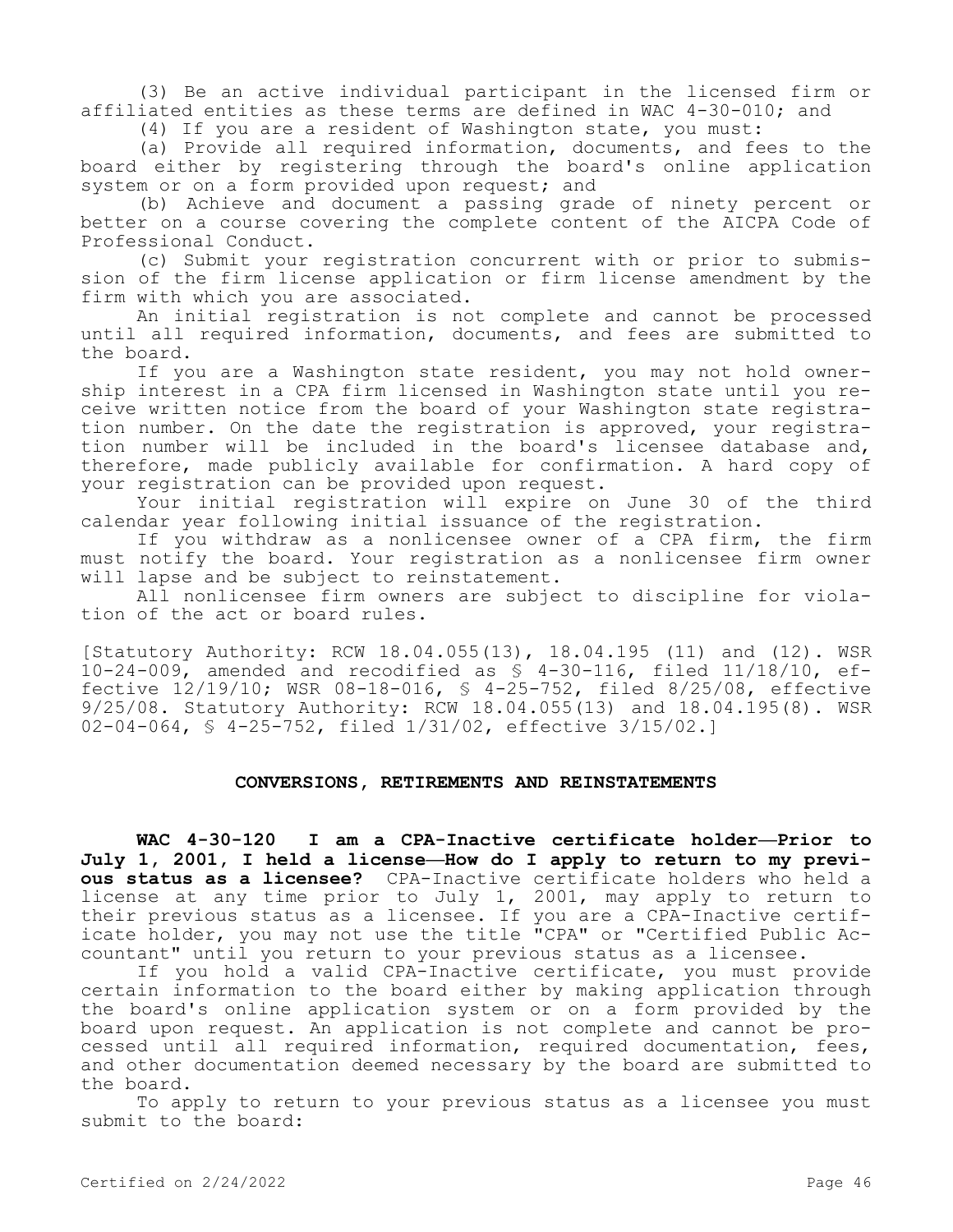(1) Complete application information including your certification that you have:

(a) Not held out in public practice during the time in which you were a CPA-Inactive certificate holder; and

(b) Met the CPE requirements of WAC  $4-30-134(5)$ ;

(2) All other required information, documents, and all fees.

Upon assessment of your continued qualifications and approval of your application, your status will be posted in the board's licensee database and, therefore, made publicly available for confirmation. A hard copy of your license can be provided upon request.

You may not use the title CPA until your status as a licensee is posted in the board's licensee database.

[Statutory Authority: RCW 18.04.215 (2) and (4). WSR 10-24-009, amended and recodified as § 4-30-120, filed 11/18/10, effective 12/19/10. Statutory Authority: RCW 18.04.215(2). WSR 09-01-166, § 4-25-791, filed 12/23/08, effective 1/23/09. Statutory Authority: RCW 18.04.215 (2), (4). WSR 05-01-137, § 4-25-791, filed 12/16/04, effective 1/31/05; WSR 02-04-064, § 4-25-791, filed 1/31/02, effective 3/15/02. Statutory Authority: RCW 18.04.055(11) and 18.04.215 (2), (4). WSR 99-18-121, § 4-25-791, filed 9/1/99, effective 1/1/00.]

**WAC 4-30-122 If I retire my license or CPA-Inactive certificate, how do I apply to renew my license or a CPA-Inactive certificate out of retirement?** If you notify the board that you wish to retire your license or CPA-Inactive certificate prior to the end of your renewal cycle, pursuant to RCW 18.04.215, you may renew your license or CPA-Inactive certificate out of retirement at a later date and are not subject to the requirements of reinstatement; however, you may not use the title CPA or CPA-Inactive or exercise the privileges related to those titles until you renew out of retirement.

If you previously held a license and requested that the license be retired, you are not eligible to apply for CPA-Inactive certificate holder status.

To apply to renew a license or a CPA-Inactive certificate out of retirement, you must provide certain information to the board either by making application through the board's online application system or on a form provided by the board upon request. An application is not complete and cannot be processed until all required information, documents, and fees are submitted to the board.

To apply to renew out of retirement, you must submit to the board:

(1) Complete application information including your certification that you have:

(a) Not used the title CPA or CPA-Inactive during the time in which your license or CPA-Inactive certificate was retired; and

(b) Met the CPE requirements to renew out of retirement in WAC 4-30-134(5); and

(2) All applicable fees.

Upon assessment of your continued qualifications and approval of your application, your status will be posted in the board's licensee database and, therefore, made publicly available for confirmation. A hard copy of your credential can be provided upon request.

Your license or CPA-Inactive certificate will expire on June 30th of the third calendar year following the calendar year of the renewal out of retirement. The CPE reporting period for your next renewal be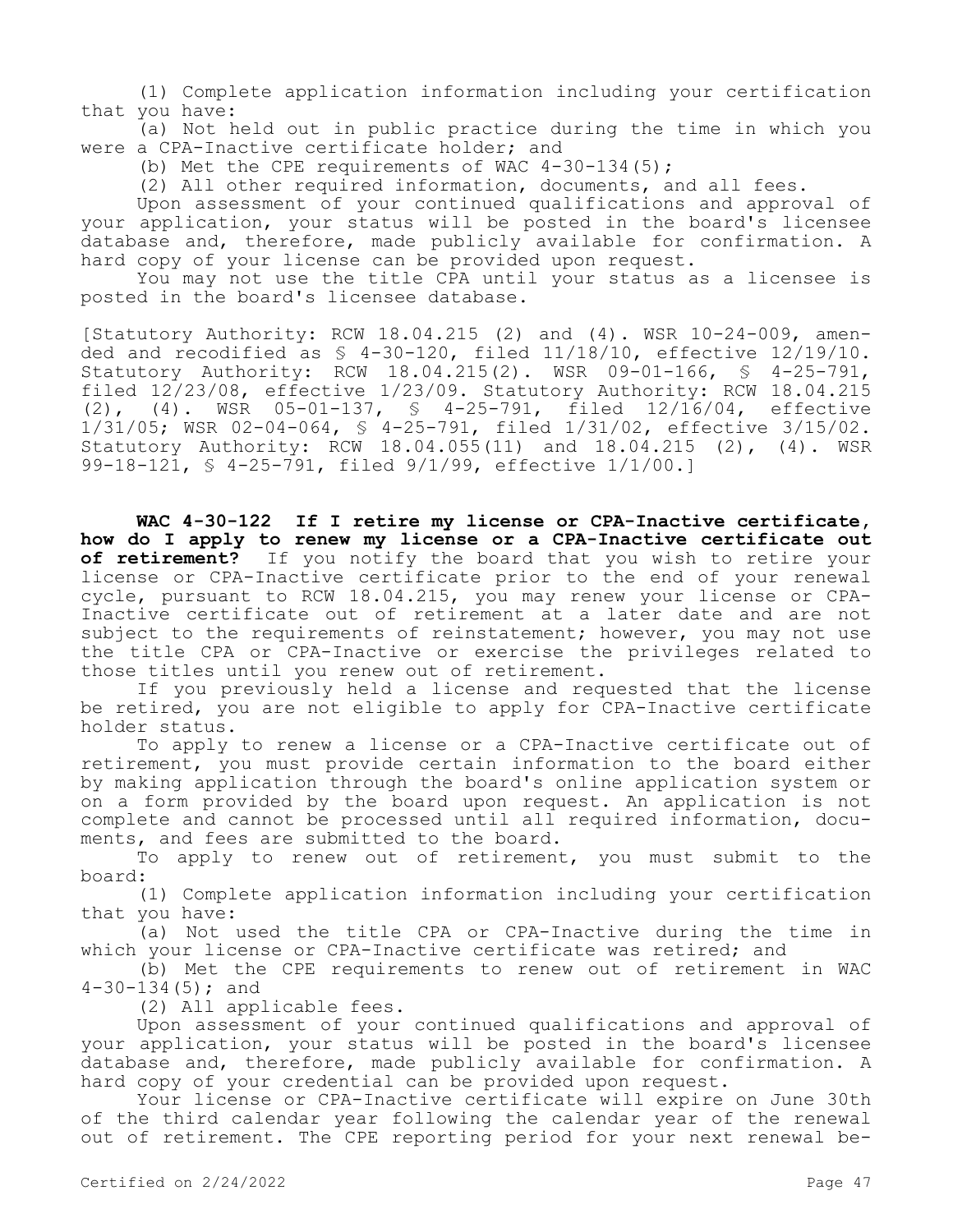gins on January 1st of the calendar year in which the renewal of your retired license or CPA-Inactive certificate was approved by the board and ends on December 31st of the second calendar year following approval of the renewal out of retirement. CPE credit hours utilized to qualify for renewal of a retired license or CPA-Inactive certificate cannot be utilized for subsequent renewal of your credential renewed out of retirement.

You may not use the title CPA or CPA-Inactive until your renewal out of retirement application has been approved.

[Statutory Authority: RCW 18.04.055. WSR 20-02-059, § 4-30-122, filed 12/24/19, effective 1/24/20. Statutory Authority: RCW 18.04.215(7). WSR  $10-24-009$ , amended and recodified as  $$4-30-122$ , filed  $11/18/10$ , effective 12/19/10; WSR 09-01-166, § 4-25-793, filed 12/23/08, effective 1/23/09; WSR 05-01-137, § 4-25-793, filed 12/16/04, effective 1/31/05; WSR 02-04-064, § 4-25-793, filed 1/31/02, effective 3/15/02.]

**WAC 4-30-124 How do I reinstate a lapsed individual license, CPA-Inactive certificate, or registration as a resident nonlicensee firm owner?** If your individual license, CPA-Inactive certificate, or registration as a resident nonlicensee firm owner has lapsed, you may not use the restricted title(s) until your individual credential has been reinstated by the board.

Individuals who held a valid license on June 30, 2001, and individuals obtaining a license after June 30, 2001, are not eligible to reinstate as CPA-Inactive certificate holders.

To reinstate a lapsed individual license, CPA-Inactive certificate, or registration as a nonlicensee firm owner you must provide certain information to the board either by making application through the board's online application system or on a form provided by the board upon request. An application is not complete and cannot be processed until all required information and documents, and fees have been submitted to the board.

To reinstate, you must submit to the board:

(1) Complete reinstatement information including your certification that you have:

(a) *For those who wish to reinstate a license or CPA-Inactive certificate*: Not used the title CPA or CPA-Inactive during the time in which your individual license or CPA-Inactive certificate was lapsed; or

(b) *For those who wish to reinstate a registration as a resident nonlicensee firm owner*: Not participated as an owner in a CPA firm during the time in which your registration as a resident nonlicensee firm owner was suspended or revoked; and

(c) Met the CPE requirements for reinstatement in WAC  $4-30-134(5)$ ; and

(d) Met the CPE supporting documentation requirements in WAC 4-30-138;

(2) Source documents as evidence of eligibility for CPE credit for all courses claimed in order to meet CPE requirements as defined by WAC 4-30-138;

(3) A listing of all states and foreign jurisdictions in which you hold or have applied for a license, certificate, or practice privileges;

(4) Other required documents; and

(5) All applicable fees.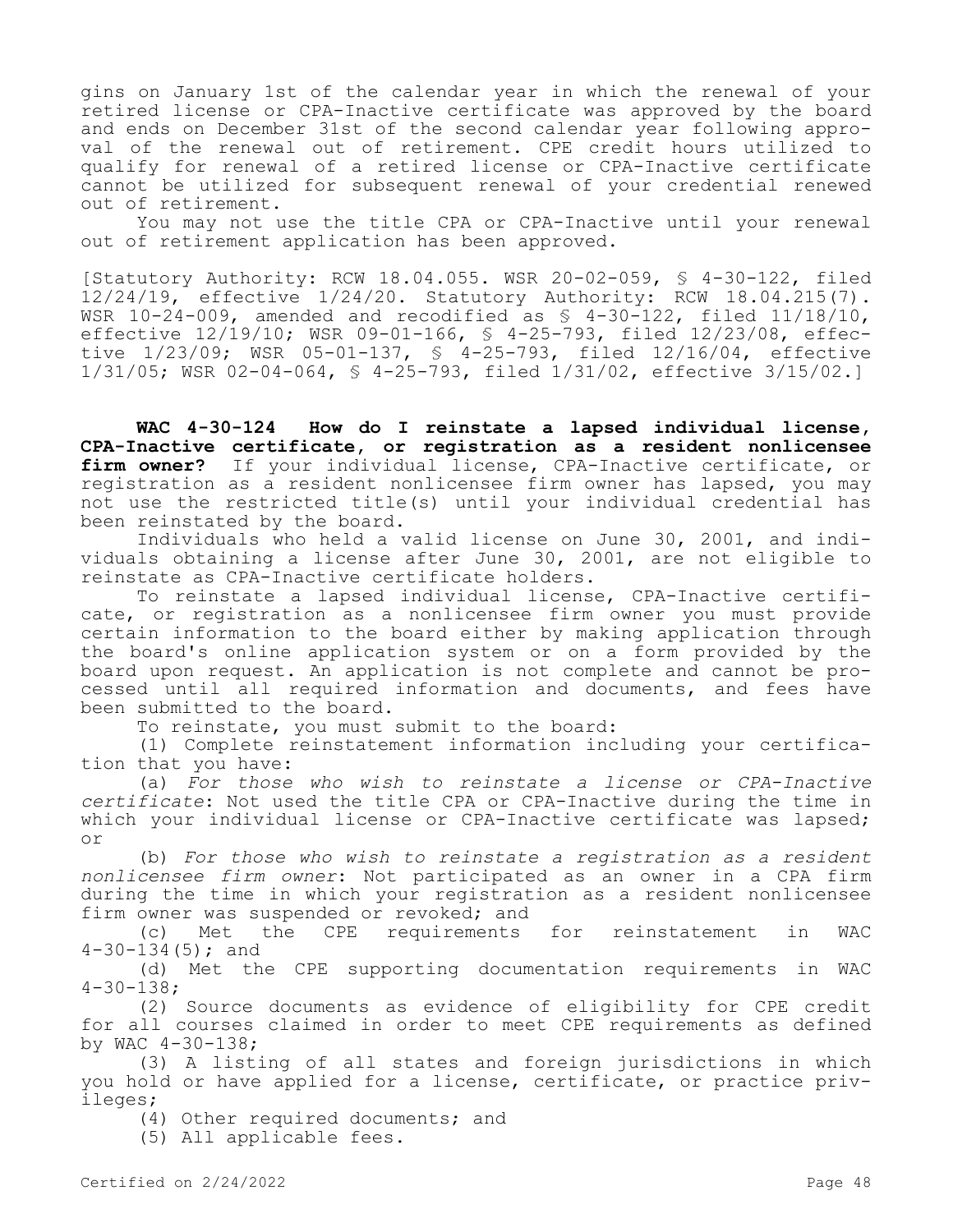Upon approval of your reinstatement application, your status will be posted in the board's licensee database and, therefore, made publicly available for confirmation. A hard copy of your credential can be provided upon request.

Your license, CPA-Inactive certificate, or registration as a nonlicensee firm owner will expire on June 30th of the third calendar year following approval of the reinstatement. The CPE reporting period for your next renewal begins on January 1st of the calendar year in which the reinstatement of your license, CPA-Inactive certificate, or registration as a nonlicensee firm owner was approved by the board and ends on December 31st of the second calendar year following approval of the reinstatement. CPE credit hours utilized to qualify for reinstatement cannot be utilized for subsequent renewal of your reinstated credential.

You may not use the restricted title(s) until your reinstatement application has been approved and posted to the board's database.

[Statutory Authority: RCW 18.04.055. WSR 20-02-059, § 4-30-124, filed 12/24/19, effective 1/24/20. Statutory Authority: RCW 18.04.215 (2) and (4). WSR 10-24-009, amended and recodified as § 4-30-124, filed 11/18/10, effective 12/19/10. Statutory Authority: RCW 18.04.215(2). WSR 09-01-166, § 4-25-792, filed 12/23/08, effective 1/23/09. Statutory Authority: RCW 18.04.215 (2), (4). WSR 05-01-137, § 4-25-792, filed 12/16/04, effective 1/31/05; WSR 02-04-064, § 4-25-792, filed 1/31/02, effective 3/15/02. Statutory Authority: RCW 18.04.055(11) and 18.04.215 (2), (4). WSR 99-18-122, § 4-25-792, filed 9/1/99, effective 1/1/00.]

**WAC 4-30-126 How do I reinstate a revoked or suspended license, CPA-Inactive certificate, or registration as a resident nonlicensee firm owner?** If your license or CPA-Inactive certificate was revoked or suspended by the board pursuant to the act, you may not use the title CPA or CPA-Inactive until your license or CPA-Inactive certificate is reinstated by the board.

If your registration as a resident nonlicensee firm owner was revoked or suspended by the board pursuant to the act, you may not be a firm owner until your registration is reinstated by the board.

You may request that the board modify the suspension or revocation after three years have elapsed from the effective date of the board's order revoking or suspending your license, CPA-Inactive certificate, or registration as a resident nonlicensee firm owner unless the board sets some other period by order. However, if you made a previous request with respect to the same order, no additional request will be considered before the lapse of an additional three years following the board's decision on the last such previous application for reinstatement.

To request reinstatement of a revoked or suspended license, CPA-Inactive certificate, or registration as a resident nonlicensee firm owner you must provide the board with certain information either by making application through the board's online application system or on a form provided by the board upon request. An application is not complete and cannot be processed until all required information, documents, and fees are submitted to the board.

To request reinstatement, you must submit to the board:

(1) Complete information including your certification that you have: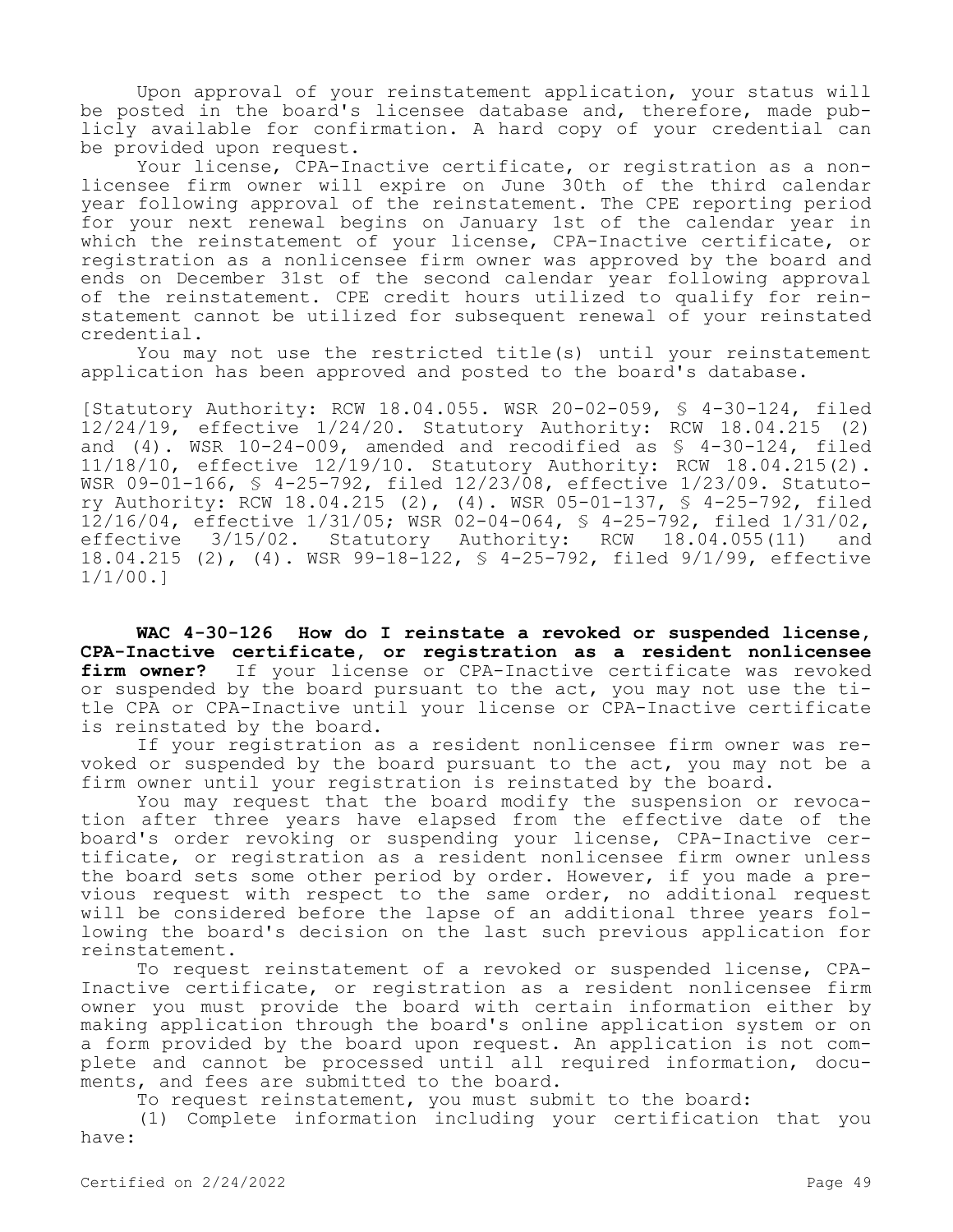(a) *For those who wish to reinstate a license or CPA-Inactive certificate*: Not used the title CPA during the time in which your license or CPA-Inactive certificate was suspended or revoked; or

(b) *For those who wish to reinstate a registration as a resident nonlicensee firm owner*: Not participated as an owner in a CPA firm during the time in which your registration as a resident nonlicensee firm owner was suspended or revoked; and

(c) Met the CPE requirements for reinstatement in WAC 4-30-134(6), by submitting the documentation to support the CPE claimed;

(2) A listing of all states and foreign jurisdictions in which you hold or have applied for a license, CPA-Inactive certificate, permit, or practice privilege under substantial equivalence;

(3) All applicable fees;

(4) Written substantiation of the reasons constituting good cause for the reinstatement; and

(5) Two supporting recommendations from licensees who have personal knowledge of your activities since the suspension or revocation was imposed.

In considering the reinstatement application, the board may consider all relevant factors, including but not limited to:

(a) The offense for which you were disciplined;

(b) Your activities since the disciplinary penalty was imposed;

(c) Your activities during the time the license, CPA-Inactive certificate, or registration as a resident nonlicensee firm owner was in good standing;

(d) Your rehabilitative efforts;

(e) Restitution to damaged parties in the matter for which the penalty was imposed; and

(f) Your general reputation for integrity, objectivity, and ethical commitment.

If the board decides to consider the merits of your application for reinstatement, in the board's discretion, a hearing may be held following such procedures as the board deems suitable for the particular case. If the board decides that it will not consider the merits of your application for reinstatement, then this constitutes final agency action and there is no further administrative review available to you. As a condition of reinstatement, the board may impose such terms and conditions as it deems suitable.

The board will not consider a request for reinstatement while you are under sentence for any criminal offense, including any period during which you are on court-imposed probation or parole.

If the board approves your application, your status will be posted in the board's licensee database and, therefore, made publicly available for confirmation. A hard copy of your reinstated credential can be provided upon request.

Your reinstated license, CPA-Inactive certificate, or registration will expire on June 30th of the third calendar year following approval of the reinstatement. The CPE reporting period for your next renewal begins on January 1 of the calendar year in which the reinstatement of your license, CPA-Inactive certificate, or registration was approved by the board and ends on December 31 of the second calendar year following approval of the reinstatement. CPE credit hours utilized to qualify for reinstatement of a license, CPA-Inactive certificate, or registration cannot be utilized for subsequent renewal of your credential.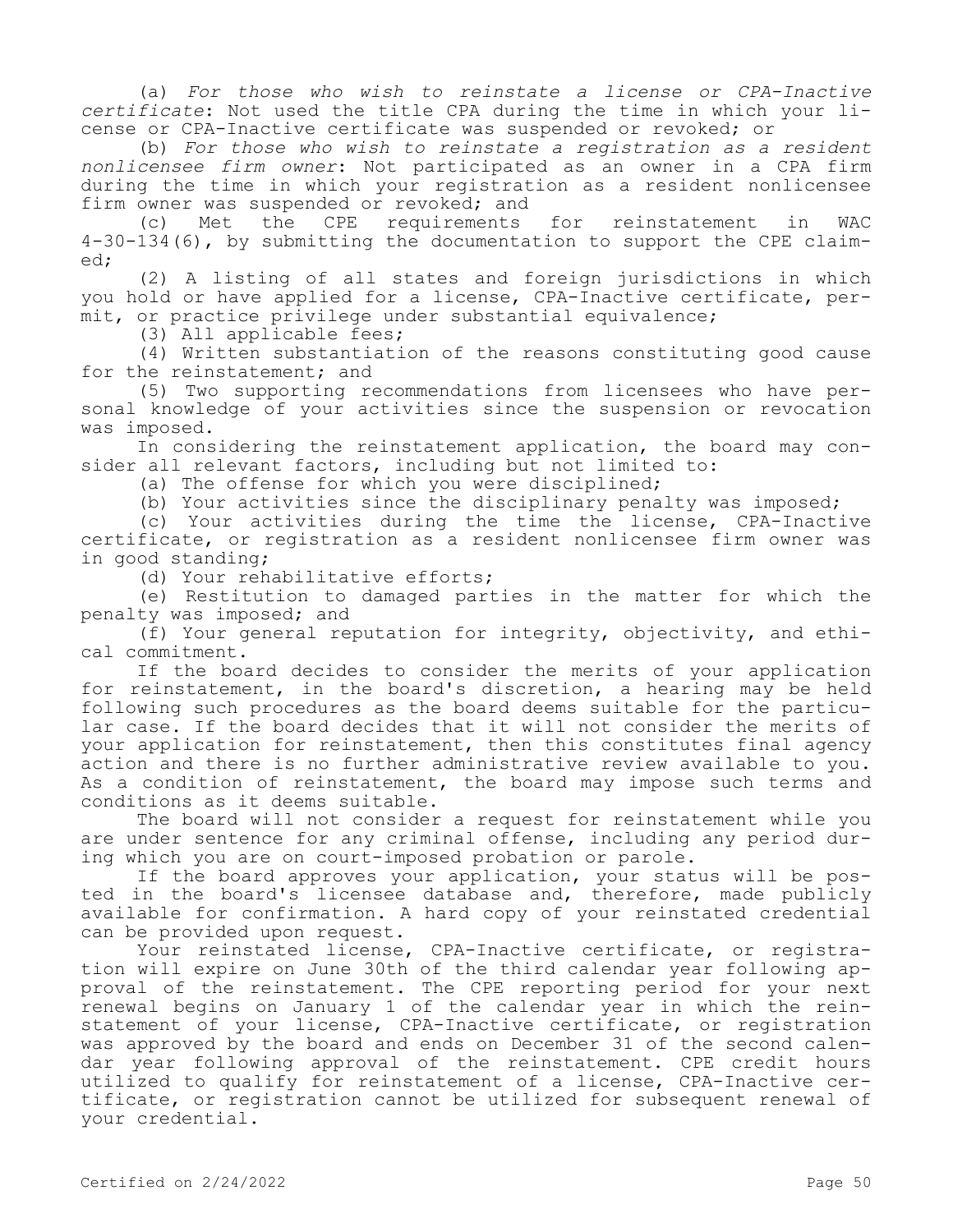You may not use the title CPA or CPA-Inactive or hold an interest in a licensed CPA firm as a resident nonlicensee firm owner until your reinstatement application has been approved.

[Statutory Authority: RCW 18.04.215(2), 18.04.335, 34.05.220. WSR 10-24-009, amended and recodified as § 4-30-126, filed 11/18/10, effective 12/19/10. Statutory Authority: RCW 18.04.215(2), 18.04.335. WSR 09-01-166, § 4-25-795, filed 12/23/08, effective 1/23/09. Statutory Authority: RCW 18.04.215(2), 18.04.335, and 34.05.220. WSR 05-01-137, § 4-25-795, filed 12/16/04, effective 1/31/05; WSR 02-04-064, § 4-25-795, filed 1/31/02, effective 3/15/02. Statutory Authority: RCW 18.04.055(11), 18.04.335 and 34.05.220. WSR 99-18-123, § 4-25-795, filed 9/1/99, effective 1/1/00.]

# **CONTINUING COMPETENCY**

**WAC 4-30-130 Quality assurance review (QAR) requirements for licensed CPA firms.** (1) **Purpose.** The Washington state board of accountancy is charged with protection of the public interest and ensuring the dependability of information used for guidance in financial transactions or for accounting for or assessing the status or performance of commercial and noncommercial enterprises, whether public, private or governmental. The purpose of the QAR program, such as peer review, is to monitor licensees' compliance with audit, compilation, review, and other attestation standards. If the board becomes aware that a firm's performance and/or reporting practices for audit, review, compilation, and other engagements covered by relevant recognized professional standards as delineated in WAC 4-30-048, may not be in accordance with said professional standards, the board will take appropriate action to protect the public interest.

(2) **Peer review.** Generally, all firms licensed in Washington state offering and/or performing attest services or compilation services, as defined by WAC 4-30-010, or other professional services for which a report expressing assurance is prescribed by professional standards, are required to participate in a board-approved peer review program as a condition of renewing each CPA firm license under RCW 18.04.215 and WAC 4-30-114. However, certain exemptions are listed in subsection (10) of this section. Board-approved peer review programs include:

(a) The inspection processes of the Public Company Accounting Oversight Board (PCAOB);

(b) Peer review programs administered by the American Institute of CPAs (AICPA) and/or their assigned administering entities (AE); and

(c) Other programs recognized and approved by the board.

(3) **Enrollment in peer review:** A licensed firm must enroll in a board-approved peer review program **before** issuing a report for each of the following types of service:

(a) Compilation on historical financial statements;

(b) Review on historical financial statements;

(c) Audit report on financial statements, performance audit reports, or examination reports on internal controls for nonpublic enterprises;

(d) Other professional services subject to Statements on Standards for Attestation Engagements.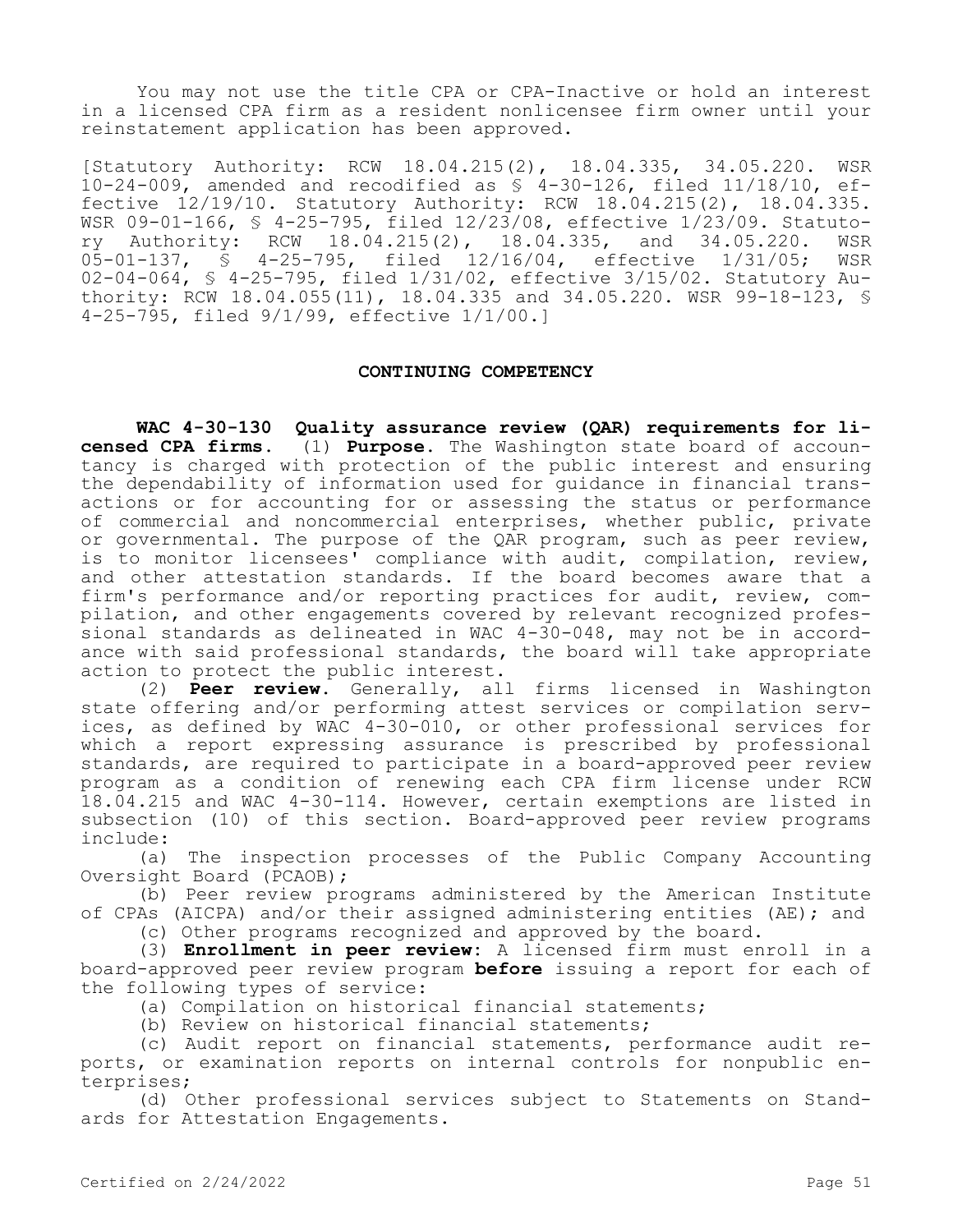The schedule for the firm's peer review shall be established according to the peer review program's standards. The board does not require any licensee to become a member of any organization administering a peer review program.

(4) **Participation in peer review.** Every firm that is required to participate in a peer review program shall have a peer review in accordance with the peer review program standards.

(a) It is the responsibility of the firm to anticipate its needs for review services in sufficient time to enable the reviewer to complete the review by the assigned review date.

(b) Any firm that is dropped or terminated by a peer review program for any reason shall have twenty-one days to provide written notice to the board of such termination or drop and to request authorization from the board to enroll in another board-approved peer review program.

(c) In the event a firm is merged, otherwise combined, dissolved or separated, the peer review program shall determine which firm is considered the succeeding firm. The succeeding firm shall retain its peer review status and the review due date.

(d) A firm choosing to change to another peer review program may do so only if there is not an open active peer review and if the peer review is performed in accordance with the minimum standards for performing and reporting on peer reviews.

(5) **Reporting requirements.** Every firm must provide the following information, along with the appropriate fees, with every application for renewal of a firm license by April 30th of the renewal year:

(a) Certify whether the firm does or does not perform attest services or compilation services as defined by WAC 4-30-010, or other professional services for which a report expressing assurance is prescribed by professional standards in Washington state;

(b) If the firm is subject to the peer review requirements, provide the name of the approved peer review program in which the firm is enrolled, and the period covered by the firm's most recent peer review;

(c) Certify the result of the firm's most recent peer review.

Failure to timely submit complete information and the related fee by the April 30th due date can result in the assessment of late fees. The board may waive late fees based on individual hardship including, but not limited to, financial hardship, critical illness, or active military deployment.

(6) **Documents required.** Any firm required to undergo peer review per subsection (2) of this section is required to participate in the AICPA Facilitated State Board Access (FSBA). Other information the board deems important, may be requested for understanding the information submitted.

(7) **Document retention.** RCW 18.04.390(4) and WAC 4-30-051(11) require a firm to retain audit and review records and documentation for a period of seven years after the firm concludes an audit or review of a client's financial statements.

(8) **Extensions.** The board may grant an extension of time for submission of the peer review report to the board. Extensions will be determined by the board on a case-by-case basis.

(9) **Verification.** The board may verify the certifications of peer review reports that firms provide.

(10) **Exemption from peer review.**

(a) Out-of-state firms that do not have a physical location in this state, but perform attest or compilation services in this state,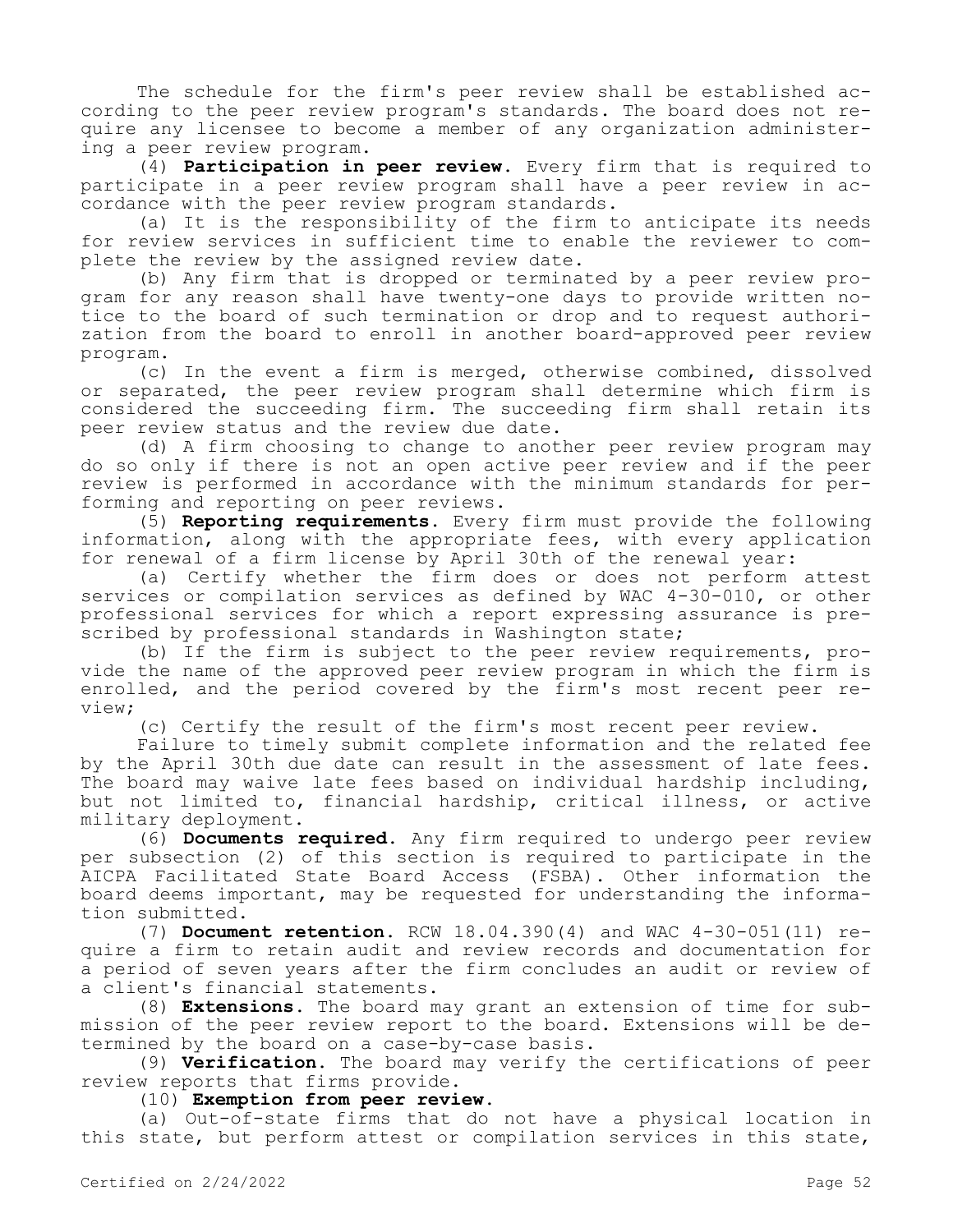and are otherwise qualified for practice privileges under RCW 18.04.195 (1)(a)(iii)(A) through (D) or (b) are not required to participate in the board's program if the out-of-state firm participates in a board-approved peer review program or similar program approved or sponsored by another state's board of accountancy.

(b) Firms that do not perform attest services or compilation services, as defined by WAC 4-30-010, or other professional services for which a report expressing assurance is prescribed by professional standards are not required to participate in a peer review program, and shall request exemption on each firm license renewal application.

(c) Firms that prepare financial statements **which do not require reports** under Statements on Standards for Accounting and Review Services (management use only compilation reports) and that perform no other attest or compilation services, are not required to participate in a peer review program; however, any such engagements performed by a firm that is otherwise required to participate in a peer review program shall be included in the selection of engagements subject to peer review.

# (11) **Quality assurance oversight.**

(a) The board will:

(i) Annually appoint a peer review oversight committee, and such other committees as the board, in its discretion deems necessary, to provide oversight of the administration of approved peer review programs in order to provide reasonable assurance that peer reviews are being conducted and reported on in accordance with the minimum standards for performing and reporting on peer reviews;

(ii) Consider reports from the peer review oversight committee;

(iii) Direct the evaluation of peer review reports and related documents submitted by firms;

(iv) Determine the appropriate action for firms that have unresolved matters relating to the peer review process or that have not complied with, or acted in disregard of the peer review requirements;

(v) Determine appropriate action for firms when issues with a peer review report may warrant further action; and

(vi) Take appropriate actions the board, in its discretion, deems appropriate to carry out the functions of the quality assurance review program and achieve the purpose of the peer review requirement.

(b) The **peer review oversight committee** shall conduct oversight of approved peer review programs at least semiannually to provide reasonable assurance that such programs are in compliance with the minimum standards for performing and reporting on peer reviews.

(i) The peer review oversight committee's oversight procedures may consist of, but are not limited to:

(A) Attending the peer review program's report acceptance body (RAB) meetings during consideration of peer review documents;

(B) Observing the peer review program administrator's internal review of program and quality control compliance;

(C) Observing the peer review program's review of the administrator's process.

(ii) The peer review oversight committee shall report to the board any modifications to approved peer review programs and shall make recommendations regarding the continued approval of peer review programs.

(12) **Remedies.** The board will take appropriate action to protect the public's interest if the board determines through the peer review process or otherwise that a firm's performance and/or reporting practices are not or may not be in accordance with applicable professional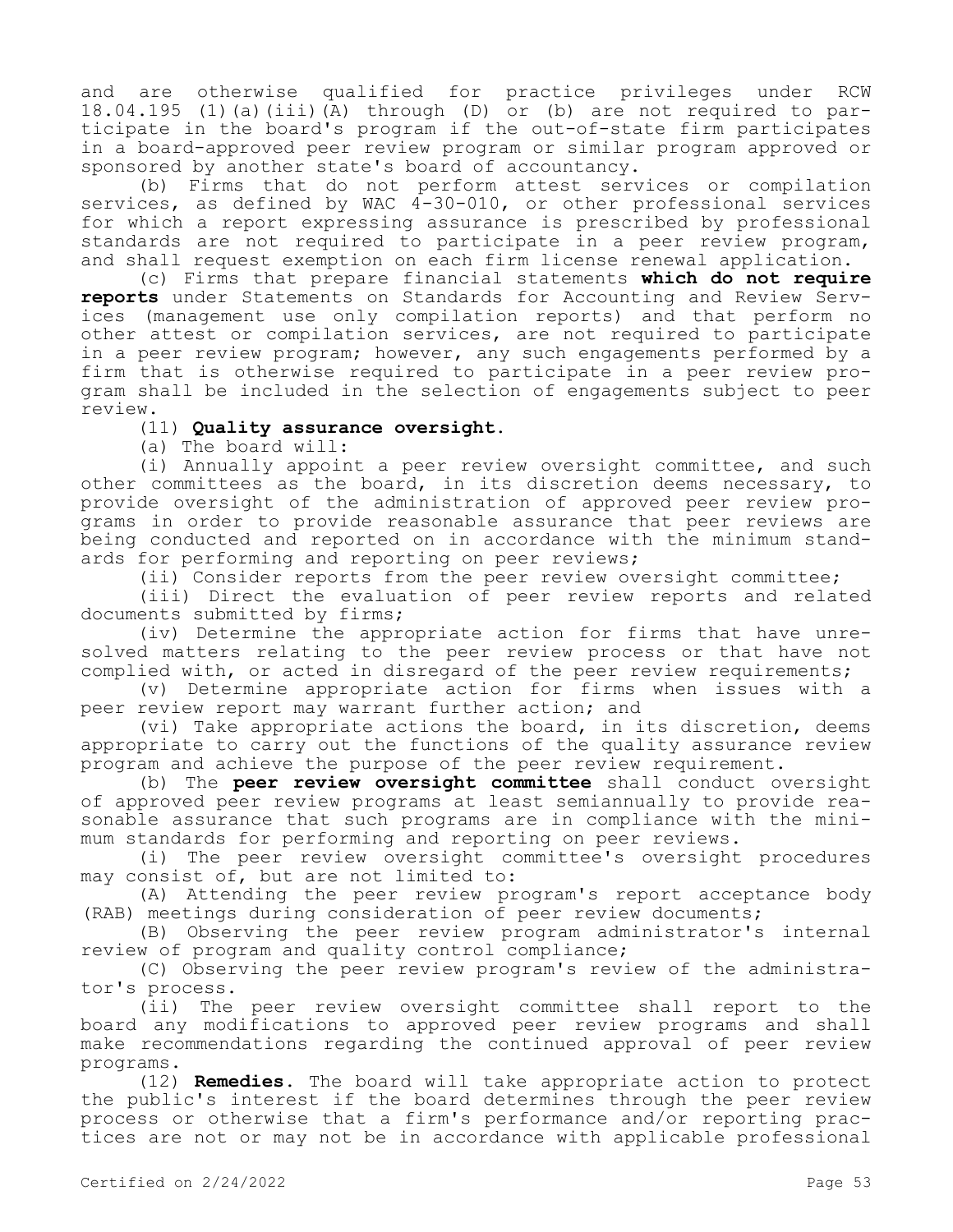standards, the firm does not comply with peer review program requirements, or the firm does not comply with all or some of the reporting, remedial action, and/or fee payment requirements of subsection (5) of this section. The board's actions may include, but are not limited to:

(a) Require the firm to develop quality control procedures to provide reasonable assurance that similar occurrences will not occur in the future;

(b) Require any individual licensee who had responsibility for, or who substantially participated in the engagement(s), to successfully complete specific courses or types of continuing education as specified by the board;

(c) Require that the reviewed firm responsible for engagement(s) submit all or specified categories of its compilation or attest working papers and reports to a preissuance evaluation performed by a board-approved licensee in a manner and for a duration prescribed by the board. Prior to the firm issuing the reports on the engagements reviewed, the board-approved licensee shall submit to the board for board acceptance a report of the findings, including the nature and frequency of recommended actions to the firm. The cost of the boardapproved preissuance evaluation will be at the firm's expense;

(d) Require the reviewed firm to engage a board-approved licensee to conduct a board-prescribed on-site field review of the firm's work product and practices or perform other investigative procedures to assess the degree or pervasiveness of nonconforming work product. The board-approved licensee engaged by the firm shall submit a report of the findings to the board within thirty days of the completion of the services. The cost of the board-prescribed on-site review or other

board-prescribed procedures will be at the firm's expense; or<br>(e) Initiate an investigation pursuant to RCW 18.04.295, (e) Initiate an investigation pursuant 18.04.305, and/or 18.04.320.

(f) Absent an investigation the specific rating of a single peer review report is not a sufficient basis to warrant disciplinary action.

(13) The board may solicit and review licensee reports and/or other information covered by the reports from clients, public agencies, banks, and other users of such information.

[Statutory Authority: RCW 18.04.055. WSR 19-22-005, § 4-30-130, filed 10/24/19, effective 1/1/20; WSR 16-17-036, § 4-30-130, filed 8/9/16, Statutory Authority: 14-16-102, § 4-30-130, filed 8/5/14, effective 9/5/14; WSR 12-17-054, § 4-30-130, filed 8/10/12, effective 9/10/12. WSR 10-24-009, amended and recodified as  $$ 4-30-130$ , filed  $11/18/10$ , effective  $12/19/10$ ; WSR  $08-18-016$ ,  $$ 4-25-820$ , filed  $8/25/08$ , effective  $9/25/08$ ; WSR § 4-25-820, filed 8/25/08, effective 9/25/08; WSR<br>§ 4-25-820, filed 6/26/07, effective 7/27/07; WSR 07-14-036, § 4-25-820, filed 6/26/07, effective 7/27/07; WSR<br>05-01-135, § 4-25-820, filed 12/16/04, effective 1/31/05; WSR effective 1/31/05; WSR 02-04-064, § 4-25-820, filed 1/31/02, effective 3/15/02. Statutory Authority: RCW 18.04.055. WSR 94-02-071, § 4-25-820, filed 1/4/94, effective 2/4/94.]

**WAC 4-30-132 Qualifying continuing professional education (CPE) activities.** (1) CPE activities are learning opportunities that contribute directly to an individual's knowledge, ability, and/or competence to perform his or her professional responsibilities. CPE activities should: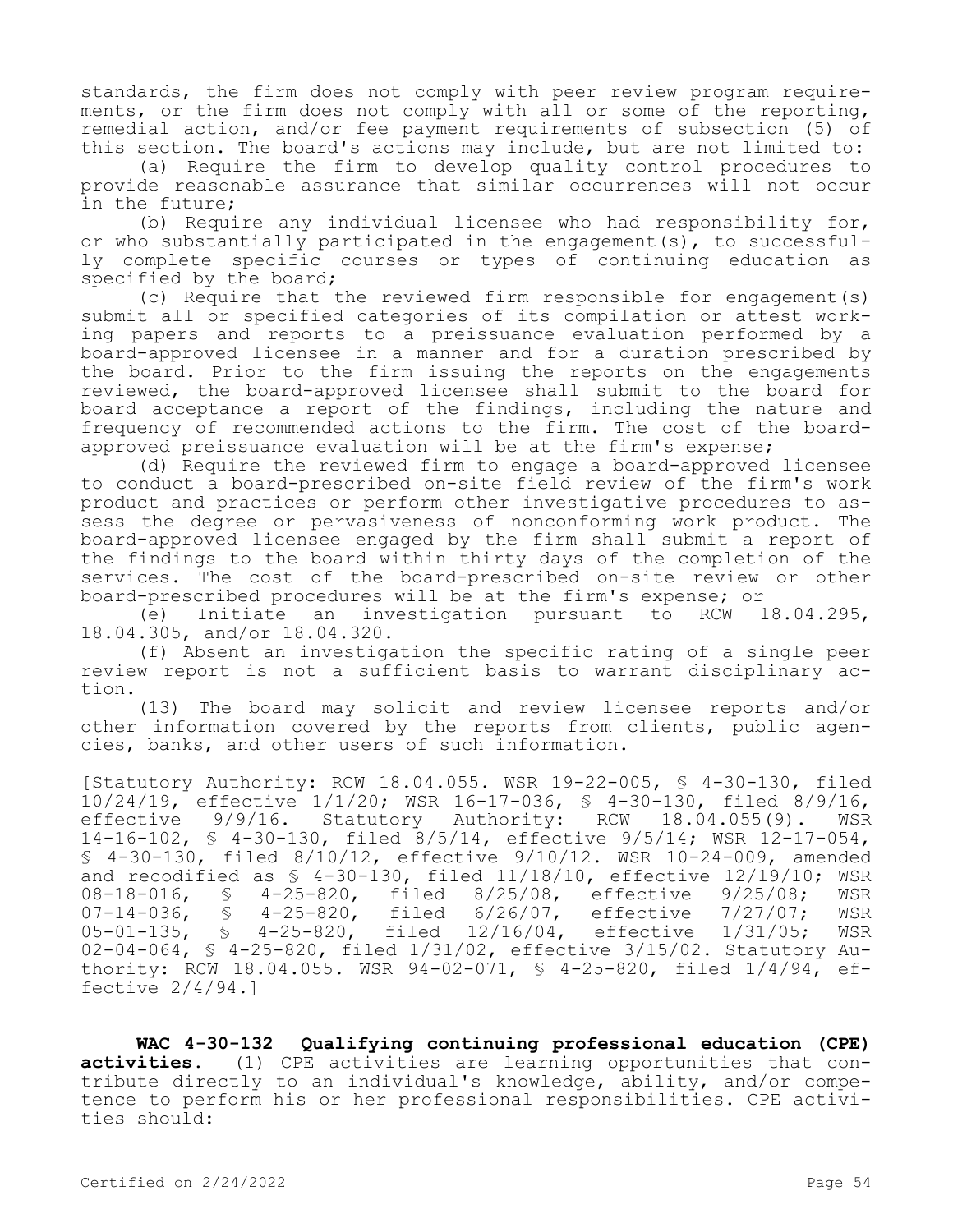(a) Address the individual's current and future work environment, current knowledge and skills, and desired or needed knowledge and skills to meet future opportunities and/or professional responsibilities; and

(b) Maintain knowledge of current ethical and other regulatory requirements.

(2) An activity qualifies as acceptable CPE, under RCW 18.04.215, if it follows one of the following formats:

(a) **Nano learning format** – As defined in WAC 4-30-010. A nano learning course shall be considered a qualifying activity once a minimum of ten minutes (0.2 credit hours) but less than fifty minutes (1.0 credit hour) has been completed; or

(b) **Formal learning format** – Defined herein, as a formal activity of learning that is:

• A minimum of fifty minutes of continuous instruction in length with participants signing in to record attendance;

• If the program exceeds four credit hours, participants must also sign out; and

• Attendees are provided a certificate of completion.

(3) **Formal learning formats can include:**

(a) Professional, technical, or education sessions of national, state, and local organizations and their chapters;

(b) Programs of other organizations (accounting, industrial, professional, etc.);

(c) Formal employer education programs;

(d) Dinner, luncheon, and breakfast meetings which are structured as formal education programs;

(e) Undergraduate and graduate courses. For both undergraduate and graduate courses one quarter credit equals ten CPE credit hours and one semester credit equals fifteen CPE credit hours;

(f) Interactive and noninteractive self-study programs;

(g) Instructor/developer of a college or university course;

(h) Instructor/developer of a CPE course;

(i) Authorship of published articles, books, and other publications relevant to maintaining or improving professional competence;

(j) Group study;

(k) Service on the Washington state board of accountancy, the board's committees, or volunteer service on one of the board approved peer review committees;

(l) CPE credit may not be claimed for CPA examination review courses; and

(m) You may not claim CPE credit for preparing for or taking a credential examination unless you complete a formal review course and receive a certificate of completion meeting the requirements of WAC  $4 - 30 - 138$ .

(4) Formats other than those listed may be approved by the executive director provided you can demonstrate they contribute to your professional competence.

(5) **Subject areas:** Activities relating to the following subjects are acceptable for all formats provided they follow the standards of this section:

# (a) **Technical subjects include:**

(i) Auditing standards or procedures;

(ii) Compilation and review of financial statements;

(iii) Financial statement preparation and disclosures;

(iv) Attestation standards and procedures;

(v) Projection and forecast standards or procedures;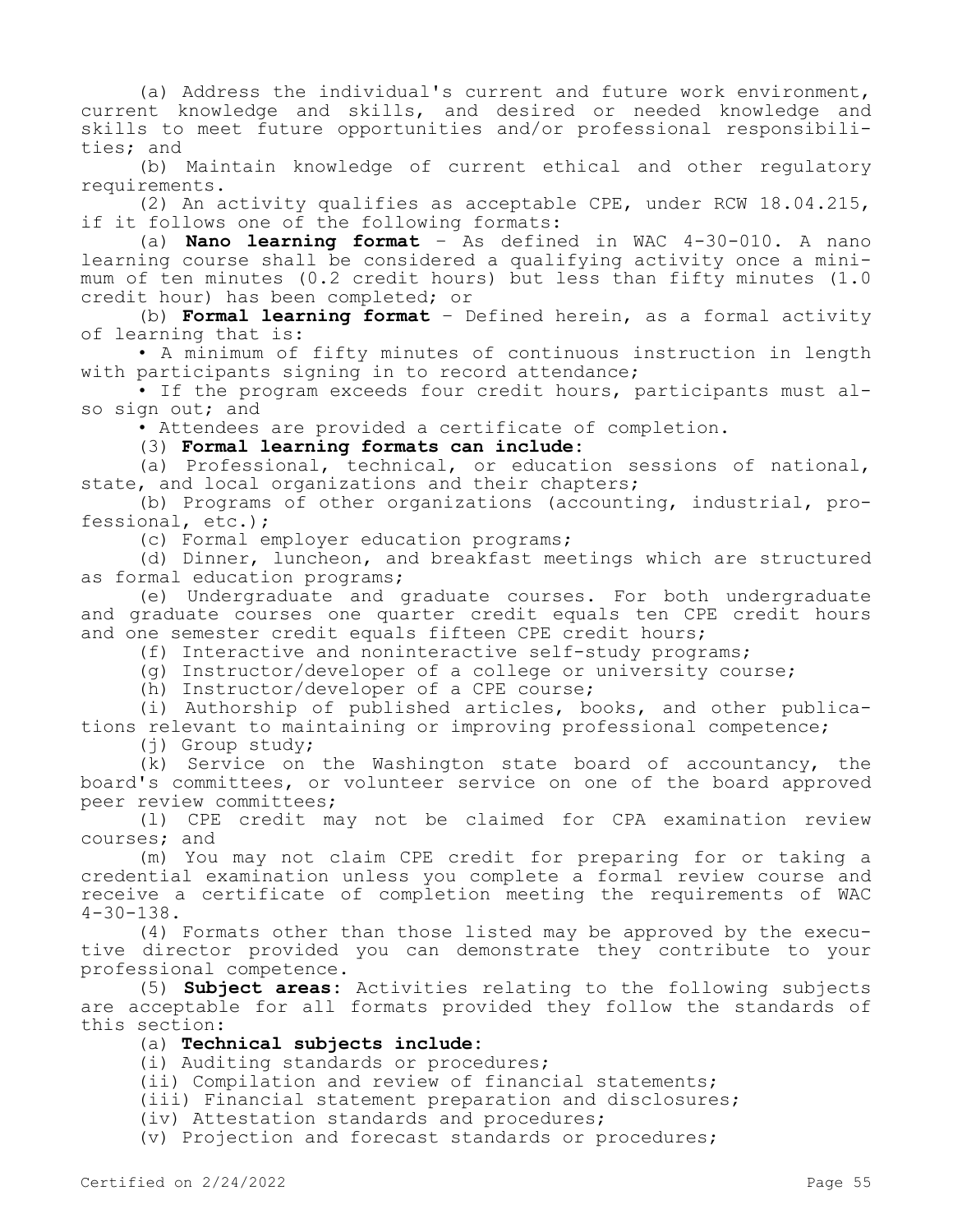(vi) Accounting and auditing;

(vii) Management advisory services;

(viii) Personal financial planning;

(ix) Taxation;

(x) Management information services;

(xi) Budgeting and cost analysis;

(xii) Asset management;

(xiii) Professional ethics;

(xiv) Specialized areas of industry;

(xv) Human resource management;

(xvi) Economics;

(xvii) Business law;

(xviii) Mathematics, statistics, and quantitative applications in business;

(xix) Business management and organization;

(xx) General computer skills, computer software training, information technology planning and management; and

(xxi) Negotiation or dispute resolution courses;

# (b) **Nontechnical subjects include:**

(i) Communication skills;

(ii) Interpersonal management skills;

(iii) Leadership and personal development skills;

(iv) Client and public relations;

(v) Practice development;

(vi) Motivational and behavioral courses; and

(vii) Speed reading and memory building.

(6) Subjects other than those listed above may be acceptable provided you can demonstrate they contribute to your professional competence.

(7) **Washington state board approved ethics.** Courses must meet the following requirements:

(a) The content of the course, which shall be approved by the board, must be specific to the laws and rules applicable to the regulatory framework in Washington state including the administrative requirements for an individual's initial and continued use of restricted titles in this state;

(b) All CPE authors must submit course materials for this course to the executive director of the board for approval prior to delivery of the content for credit;

(c) The ethics and regulations course material must cover all of the following topics, and instructors of approved courses must substantially address these topics in their presentations:

(i) General level information on the AICPA code of conduct.

(ii) General level information on the Public Accountancy Act, the board's rules, policies, including recent or pending changes therein, and the rule-making process.

(iii) Emphasis must be placed on key differences between Washington state law (chapter 18.04 RCW), this board's rules (Title 4 WAC), and the AICPA code of conduct.

(iv) Detailed information on the following:

(A) WAC 4-30-026 How can I contact the board?

(B) WAC 4-30-032 Do I need to notify the board if I change my address?

(C) WAC 4-30-034 Must I respond to inquiries from the board?

(D) WAC 4-30-040 through 4-30-058 ethics and prohibited practices, including related board policies, if any.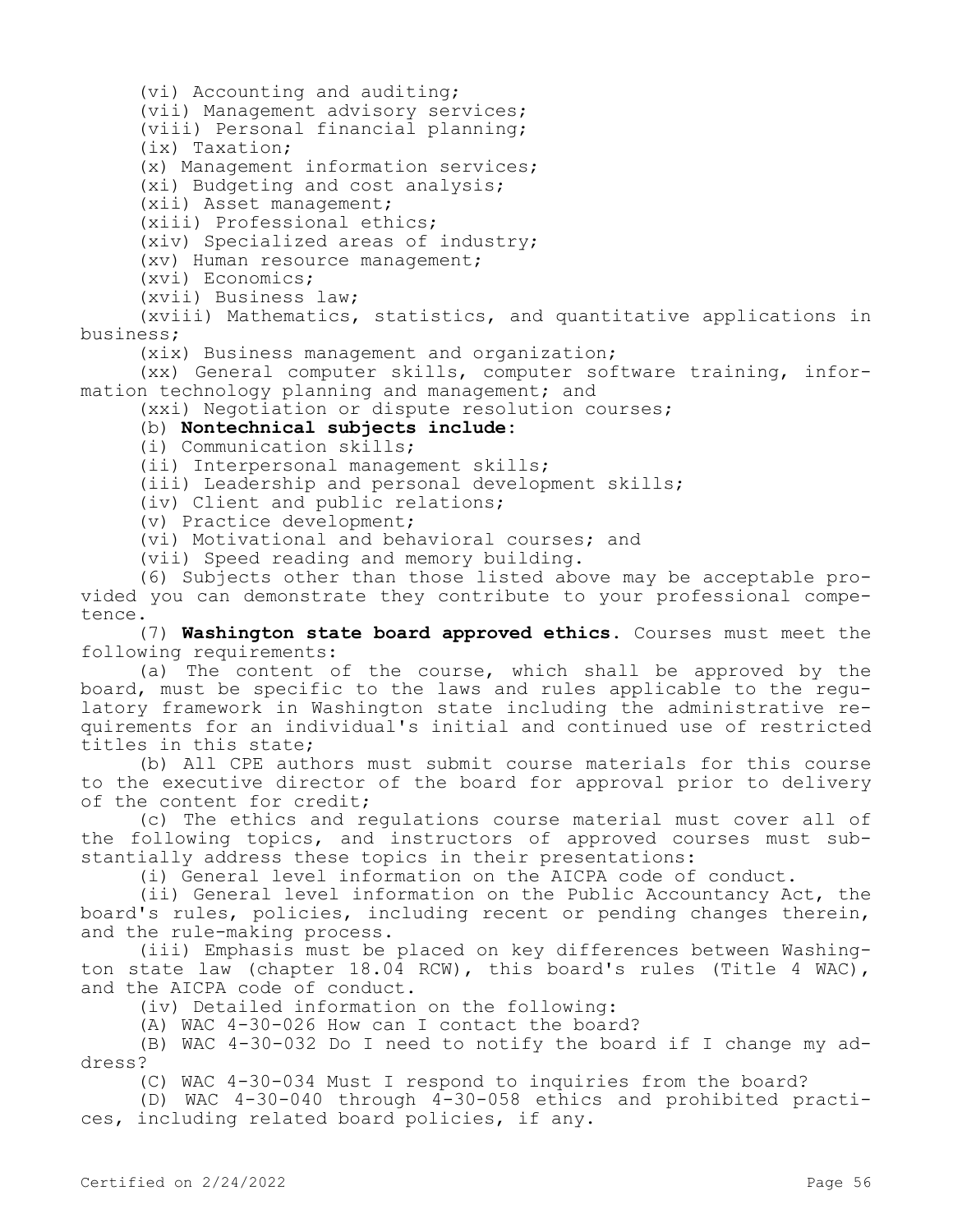(E) WAC 4-30-130 series - Continuing competency, including related board policies, if any.

(F) WAC 4-30-142 What are the bases for the board to impose discipline?

(G) Other topics or information as defined by board policy;

(d) The course must also include case study scenarios demonstrating how to comply with the relevant provisions of the AICPA code of conduct and the board's statutory or regulatory framework when faced with ethical situations that might occur when offering or performing a specific type of professional service in the practice of public accounting or as a professionally regulated person not in the practice of public accounting; and

(e) At least sixty percent of the course material content, presentation time, and commentary must include general level information on the Public Accountancy Act, the board's rules and policies, including recent or pending changes thereto, variances of key differences between Washington state law (chapter 18.04 RCW), the board's rules (Title 4 WAC), and the AICPA code of conduct, and scenarios demonstrating the different compliance outcomes that might result because the board's rules prevail when the board's rules vary from the AICPA code of professional conduct and/or related official AICPA interpretations.

## **Limits on total hours that can be earned during any single renewal cycle for specified formats are detailed in WAC 4-30-133.**

[Statutory Authority: RCW 18.04.055. WSR 19-16-074, § 4-30-132, filed 7/31/19, effective 1/1/20. Statutory Authority: RCW 18.04.055(7) and 18.04.215(5). WSR 12-17-053, § 4-30-132, filed 8/10/12, effective 9/10/12. WSR 10-24-009, amended and recodified as § 4-30-132, filed 11/18/10, effective 12/19/10. Statutory Authority: RCW 18.04.055(7) and 18.04.215. WSR 09-17-044, § 4-25-831, filed 8/11/09, effective 9/11/09. Statutory Authority: RCW 18.04.055(7), 18.04.215(5). WSR 05-01-137, § 4-25-831, filed 12/16/04, effective 1/31/05; WSR 01-22-036, § 4-25-831, filed 10/30/01, effective 12/1/01. Statutory Authority: RCW 18.04.055 and 18.04.105(8). WSR 99-23-046, § 4-25-831, filed 11/15/99, effective 1/1/00.]

**WAC 4-30-133 Reporting periods, carry-forward/back, and limitations on continuing professional education (CPE) credit.** (1) **CPE reporting period** is a calendar year time period beginning in the calendar year a credential is first issued by this board and ending on December 31st of the subsequent third calendar year.

(2) **CPE credit** is given in half-hour increments only after the first full CPE credit hour has been earned except for nano learning.

A minimum of fifty minutes of continuous instruction constitutes one CPE credit hour and after the first fifty-minute segment has been earned, twenty-five minutes constitutes one-half CPE credit hour.

(3) **Carry-forward:** CPE credit hours you complete during one CPE reporting period cannot be carried forward to the next period.

(4) **Carry-back:** As specified in WAC 4-30-134, CPE credit hours you complete during one CPE reporting period cannot be carried back to the previous reporting period unless the board has approved a request for extension or has required the carry-back as part of the sanctions for failure to complete required CPE.

(5) **Preparation time for CPE attendance:** Attendees obtain CPE credit only for time spent in instruction; no credit is allowed for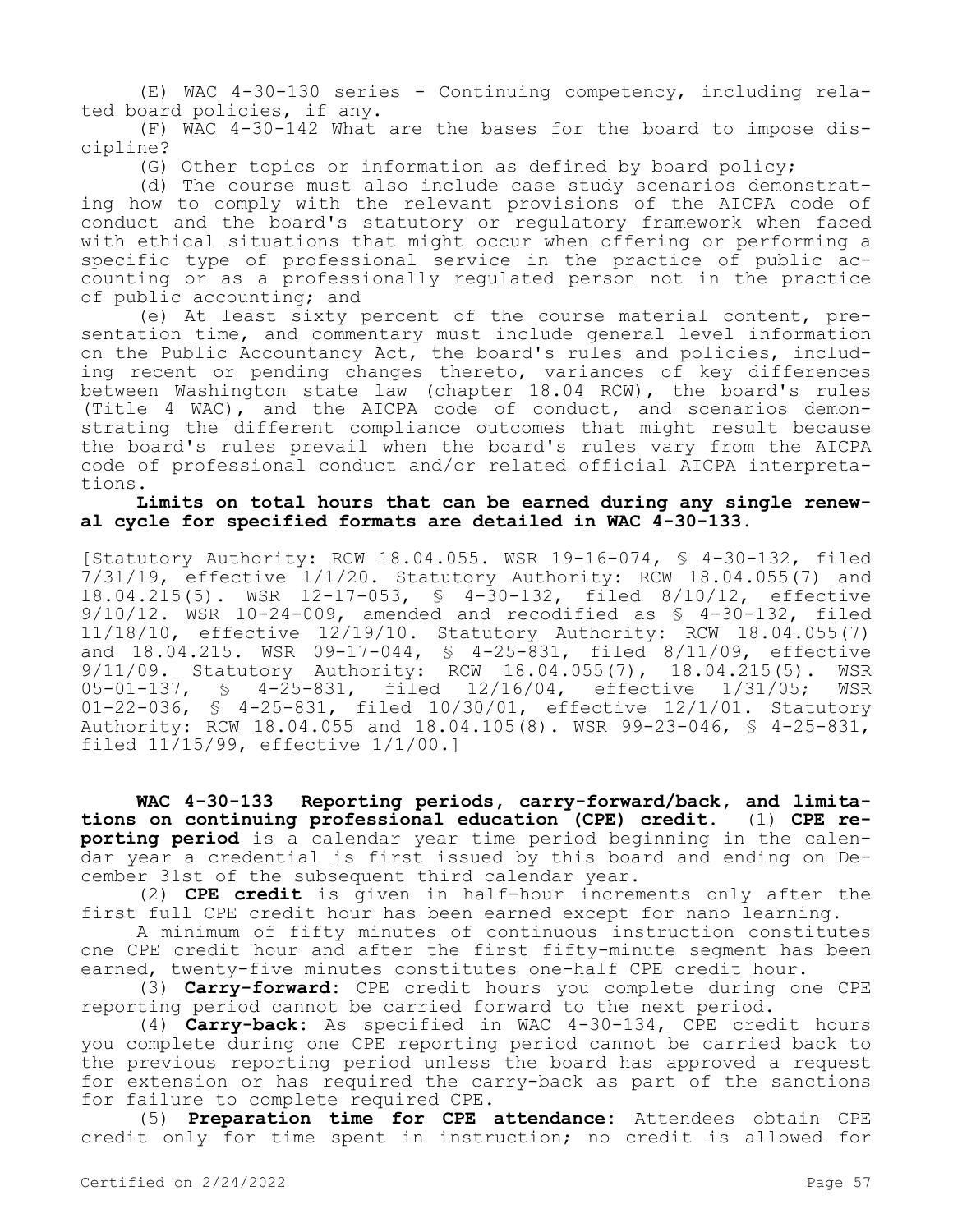preparation time unless the attendee is the discussion leader for the particular CPE segment or program.

(6) **Limitations on CPE credit:** In any given three-year renewal cycle, licensees are limited to the following upper limits of CPE credit for the following formats:

(a) Nano learning, as defined in WAC 4-30-010, is limited to no more than twelve CPE credit hours out of the one hundred twenty CPE credit total as specified in WAC 4-30-134.

(b) No more than sixty hours of CPE can be awarded to any licensee during the three-year reporting period for the sum of:

(i) Service on the Washington state board of accountancy or the board's committees or volunteer service on one of the board approved peer review committees;

(ii) First time instructor/developer of a college or university course;

(iii) First time instructor/developer of a CPE course; and

(iv) Authorship of published articles, books, and other publications relevant to maintaining or improving professional competence.

(c) Service on the Washington state board of accountancy (board) including participation on an approved peer review committee, first time instructor/developer, or authorship of published materials will not count towards the minimum twenty credit hours of CPE required per WAC 4-30-134 during each of the three years of the CPE reporting period.

(7) **Further requirements and clarifications**:

(a) **Self-study programs:** Credit for self-study programs is allowed for reporting purposes on the date you completed the program as established by the course completion certificate provided by the program sponsor.

(i) **Interactive self-study programs:** Interactive means electronic or other delivery formats of CPE in which feedback is provided during the study of the material in a manner to validate the individual's understanding of the material. The amount of credit allowed for interactive self-study is that which is recommended and documented by the program sponsor on the basis of the average completion time under appropriate "field tests."

(ii) **Noninteractive self-study programs:** The amount of credit allowed for noninteractive self-study is one-half the average completion time as determined and documented by the program sponsor on the basis of appropriate "field tests."

(b) **Instructor, discussion leader, or speaker:** If you serve as an instructor, discussion leader, or speaker at a program which meets the standards of WAC 4-30-132, the first time you present the program you may claim CPE credit hours for both preparation and presentation time. One hour of credit is allowed for each fifty minutes of instruction. Additionally, you may claim credit for actual preparation time up to two times the presentation hours. No credit is allowed for subsequent presentations of a course constituted of substantially the same material.

(c) **Undergraduate and graduate courses:** For both undergraduate and graduate courses one semester credit equals fifteen CPE credit hours and one quarter credit equals ten CPE credit hours.

[Statutory Authority: RCW 18.04.055. WSR 19-16-074, § 4-30-133, filed 7/31/19, effective 1/1/20.]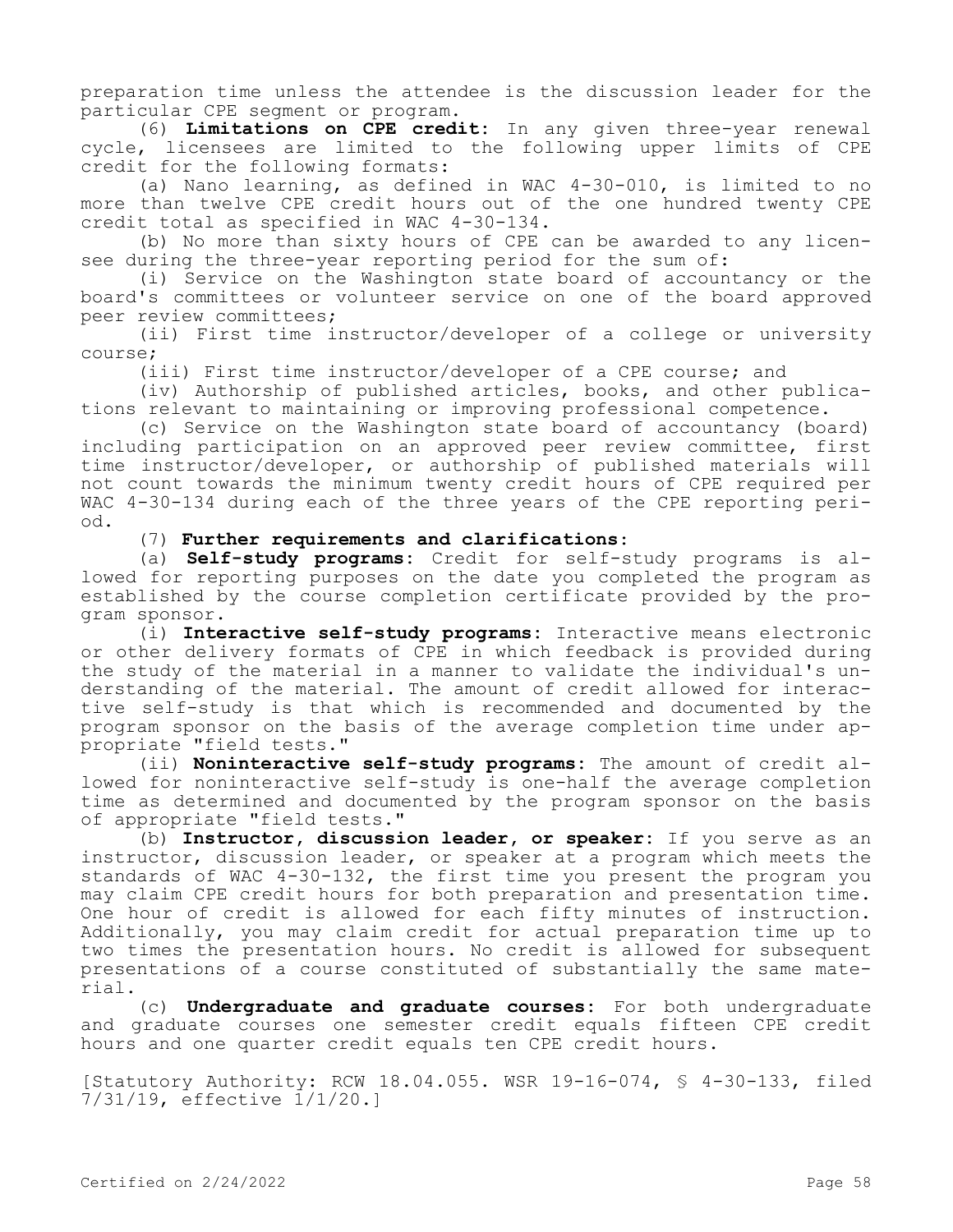# **WAC 4-30-134 Continuing professional education (CPE) requirements.** (1) **Renewal.**

requirements for renewal are pursuant to RCW 18.04.215(5).

(b) An individual seeking renewal shall assert in a manner acceptable to the board that they met all of the CPE requirements for renewal during their CPE reporting period ending December 31st of the year prior to their license expiration date.

(c) **CPA licensee.**

(i) Completion of a minimum of one hundred twenty CPE credit hours within the three-year CPE reporting period;

(ii) Completion of a four credit hour Washington state board approved ethics course meeting the requirements of WAC 4-30-132;

(iii) Completion of a minimum of twenty CPE credit hours during each calendar year included in the three-year CPE reporting period. Restrictions on the type of CPE credit hours qualifying to meet the twenty credit hour minimum are specified in WAC 4-30-133; and

(iv) Completion of no more than sixty CPE credit hours in nontechnical subject areas as specified in WAC 4-30-132.

Exception: If the licensee qualifies for CPE reciprocity, see the CPE requirements under the provisions of subsection (7) of this section.

(d) **CPA-Inactive certificate holder or nonlicensee firm owner.**  Completion of a four credit hour Washington state board approved ethics course meeting the requirements of WAC 4-30-132.

# (2) **First renewal cycle.**

(a) After license issuance:

(i) CPE credit is allowable only for those programs taken in time periods after the first CPA license is issued pursuant to the authority of the board under chapter 18.04 RCW.

(ii) Credit is not allowed for programs taken to prepare an applicant for the CPA examination or the AICPA ethics examination as a requirement for initial licensure.

(b) After conversion of a CPA-Inactive to a CPA license.

(i) If your license was issued during the **first calendar year** of your CPE reporting period, you must have completed eighty CPE credit hours which is limited to forty CPE credit hours in nontechnical subject areas and must include a four credit hour Washington state board approved ethics course meeting the requirements of WAC 4-30-132.

(ii) If your license was issued during the **second calendar year**  of your CPE reporting period, you must have completed forty CPE credit hours which is limited to twenty CPE credit hours in nontechnical subject areas and must include a four credit hour Washington state board approved ethics course meeting the requirements of WAC 4-30-132.

(iii) If your license was issued during the **third calendar year**  of your CPE reporting period, you must have completed a four credit hour Washington state board approved ethics course meeting the requirements of WAC 4-30-132.

# (3) **Extension requests for renewal.**

(a) If an individual has failed to complete the required CPE as defined in WAC 4-30-134 by December 31st of the last year of their three-year CPE reporting period, the individual must notify the board prior to their expiration date to request an extension of time to complete their CPE requirement by their expiration date.

(b) Credits earned during the interim period between January 1st and June 30th of the individual's renewal year that are used to meet the prior reporting period's CPE requirement will be carried back to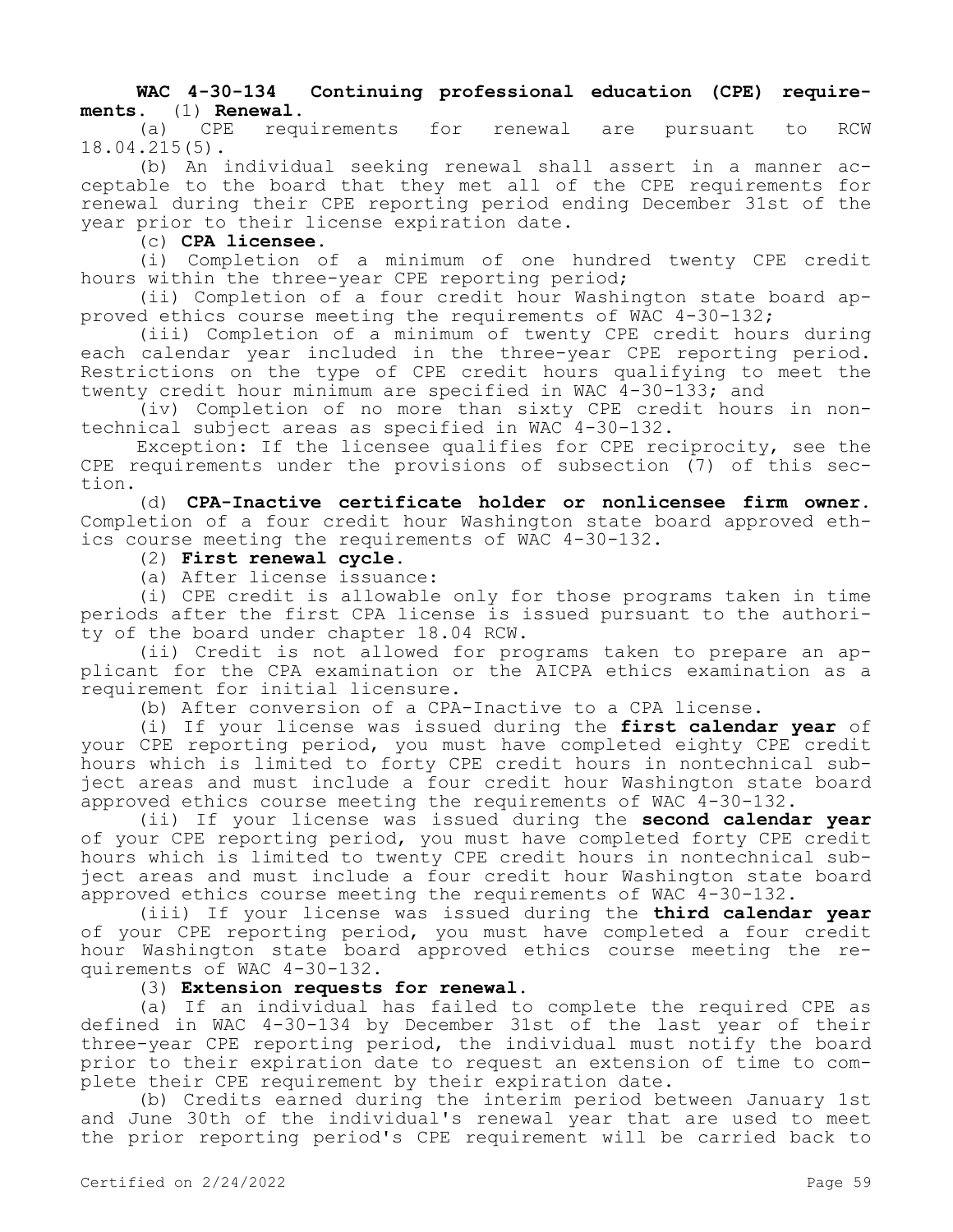the CPE reporting period ended December 31st. These credits cannot be counted towards the requirement for the individual's current CPE reporting period.

(c) An individual is allowed only one CPE extension in any two consecutive CPE reporting periods (six year period).

(4) **Failure to obtain required CPE for renewal.** Under the following circumstances the board will serve notice that a license, CPA-Inactive certificate, or nonlicensee firm owner registration will lapse and the individual will have an opportunity to request a brief adjudicative proceeding:

(a) An individual who applied for renewal and failed to obtain the required CPE credit hours by December 31st of the last year of their CPE reporting period and failed to request an extension by their expiration date;

(b) An individual who applied for renewal and failed to obtain the required CPE credit hours by December 31st for the second time in any two consecutive CPE reporting periods; or

(c) An individual who applied for renewal and failed to obtain the necessary CPE credit hours by June 30th of their renewal year after submitting an extension request.

(5) **Applications other than renewal.**

(a) For the following applications, you must have completed the requirements of this section within the thirty-six-month period immediately preceding the date an application is submitted to the board; however, the completion of a four credit hour Washington state board approved ethics course must be within the six-month period immediately preceding the date your application and the CPE documentation are submitted to the board:

(i) You are applying to renew a license out of retirement;

(ii) You are a CPA-Inactive certificate holder applying for a license; or

(iii) You are applying for reinstatement of a lapsed, suspended, or revoked license.

(b) For the following applications, you must have completed a four credit hour Washington state board approved ethics course within the six-month period immediately preceding the date your application and the CPE documentation are submitted to the board:

(i) You are applying to renew a CPA-Inactive certificate out of retirement;

(ii) You are applying to reinstate a lapsed, suspended, or revoked CPA-Inactive certificate; or

(iii) You are applying to reinstate a lapsed, suspended, or revoked registration as a resident nonlicensee firm owner.

(6) **Individuals operating under mobility.** Licensees from other substantially equivalent U.S. states or jurisdictions, eligible to exercise practice privileges under RCW 18.04.195, are exempt from the CPE requirements of this section provided that they have met the CPE requirements of the state in which they are licensed.

## (7) **CPE reciprocity.**

(a) A nonresident licensee seeking renewal of a license in this state shall be determined to have met the CPE requirements of this rule by meeting the CPE requirements for renewal of a license in the state in which the licensee's principal place of business is located.

(b) Nonresident applicants for renewal shall demonstrate compliance with the CPE renewal requirements of the state in which the licensee's principal place of business is located by signing a statement on the renewal application of this state.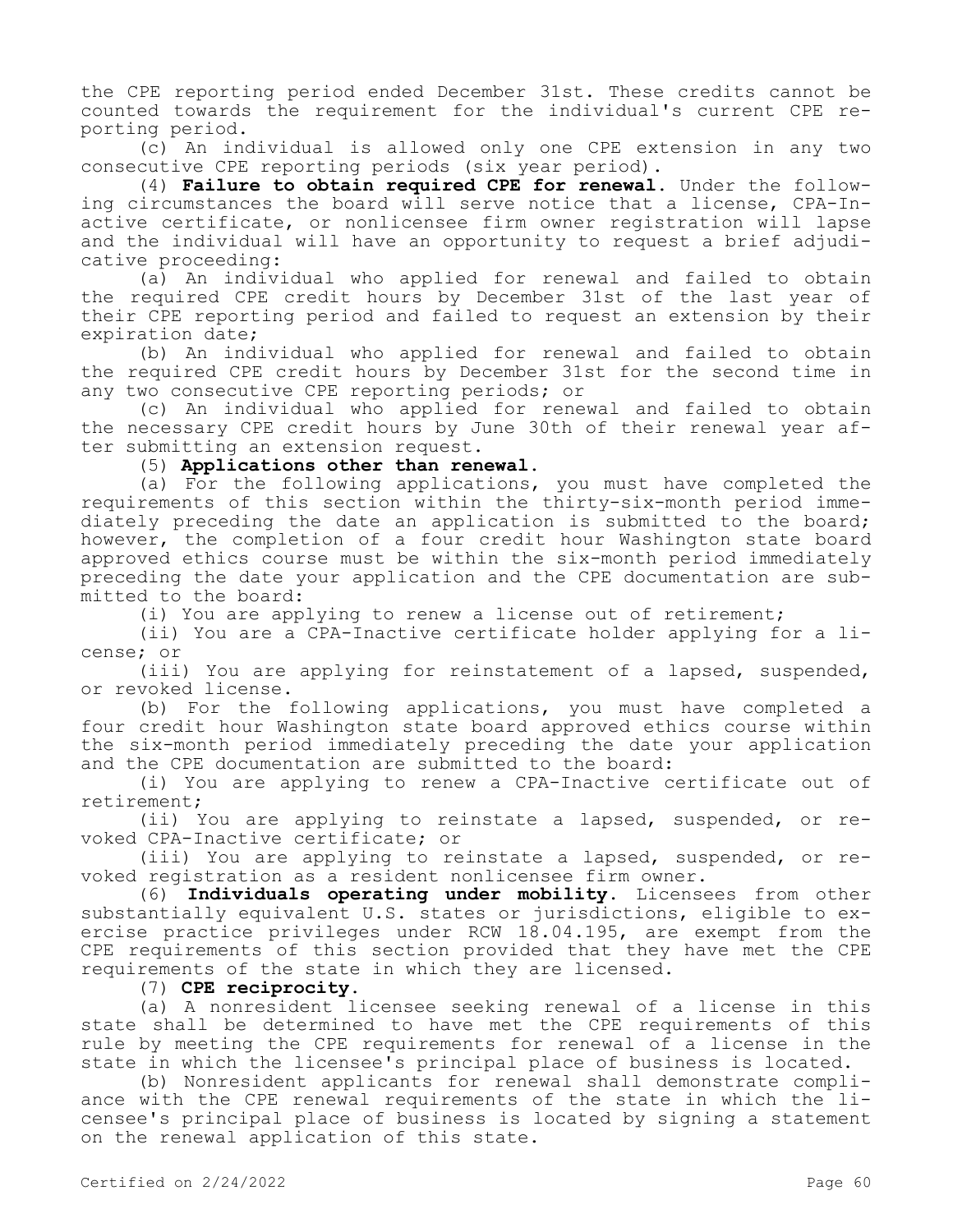(c) If the state of residence has no CPE requirements for renewal, the nonresident licensee must comply with all CPE requirements for this state.

[Statutory Authority: RCW 18.04.055. WSR 19-16-074, § 4-30-134, filed 7/31/19, effective 1/1/20. Statutory Authority: RCW 18.04.065 and 18.04.215(5). WSR 14-04-086, § 4-30-134, filed 2/3/14, effective 3/6/14. Statutory Authority: RCW 18.04.055 (7), (14), 18.04.215(5). WSR  $13-17-094$ ,  $\frac{1}{5}$  4-30-134, filed 8/20/13, effective  $1/1/14$ . Statutory Authority: RCW 18.04.055(7), 18.04.215(5). WSR 11-07-070, § 4-30-134, filed  $3/22/11$ , effective  $4/22/11$ ; WSR 10-24-009, amended and recodified as  $\frac{1}{2}$  4-30-134, filed 11/18/10, effective 12/19/10. Statutory Authority: RCW 18.04.055(7) and 18.04.215. WSR 09-17-044, § 4-25-830,<br>filed 8/11/09, effective 9/11/09. Statutory Authority: RCW 8/11/09, effective 9/11/09. Statutory Authority: RCW 18.04.055(7), 18.04.215(5). WSR 08-18-016, § 4-25-830, filed 8/25/08, effective 9/25/08; WSR 05-01-137, § 4-25-830, filed 12/16/04, effective 1/31/05; WSR 02-04-064, § 4-25-830, filed 1/31/02, effective 3/15/02. Statutory Authority: RCW 18.04.055(7), 18.04.104(8), 18.04.215(4). WSR 00-11-077, § 4-25-830, filed 5/15/00, effective 6/30/00. Statutory Authority: RCW 18.04.055(7), 18.04.215(4) and 18.04.105(8). WSR 99-23-045, § 4-25-830, filed 11/15/99, effective 1/1/00.]

**WAC 4-30-136 Reporting continuing professional education (CPE) to the board.** In order to apply for renewal of your license, certificate, or registration as a resident nonlicensee firm owner, you must satisfy the board's CPE and supporting documentation requirements.

The reporting of compliance with CPE requirements is concurrent with filing your renewal application. When you complete your application for renewal, you are required to certify that you complied with the board's CPE requirements as defined in WAC 4-30-134 and supporting documentation requirements as defined in WAC 4-30-138.

The board may verify through audit compliance with CPE and supporting documentation requirements as certified during the renewal application process. As part of this audit the board may require additional information to demonstrate your compliance with the board's rules.

[Statutory Authority: RCW 18.04.055. WSR 19-16-074, § 4-30-136, filed 7/31/19, effective 1/1/20. Statutory Authority: RCW 18.04.055(7), 18.04.215(5). WSR 10-24-009, amended and recodified as § 4-30-136, filed 11/18/10, effective 12/19/10; WSR 01-22-036, § 4-25-832, filed 10/30/01, effective 12/1/01. Statutory Authority: RCW 18.04.055 and 18.04.105(8). WSR 99-23-047, § 4-25-832, filed 11/15/99, effective 1/1/00.]

**WAC 4-30-138 Continuing professional education (CPE) documentation requirements.** (1) For each program for which you claim CPE credit you must retain documentation to support all of the following required information:

- (a) Program sponsor;
- (b) Title of program or description of content;
- (c) Date(s) attended;
- (d) Number of CPE credit hour(s);
- (e) Attendee name; and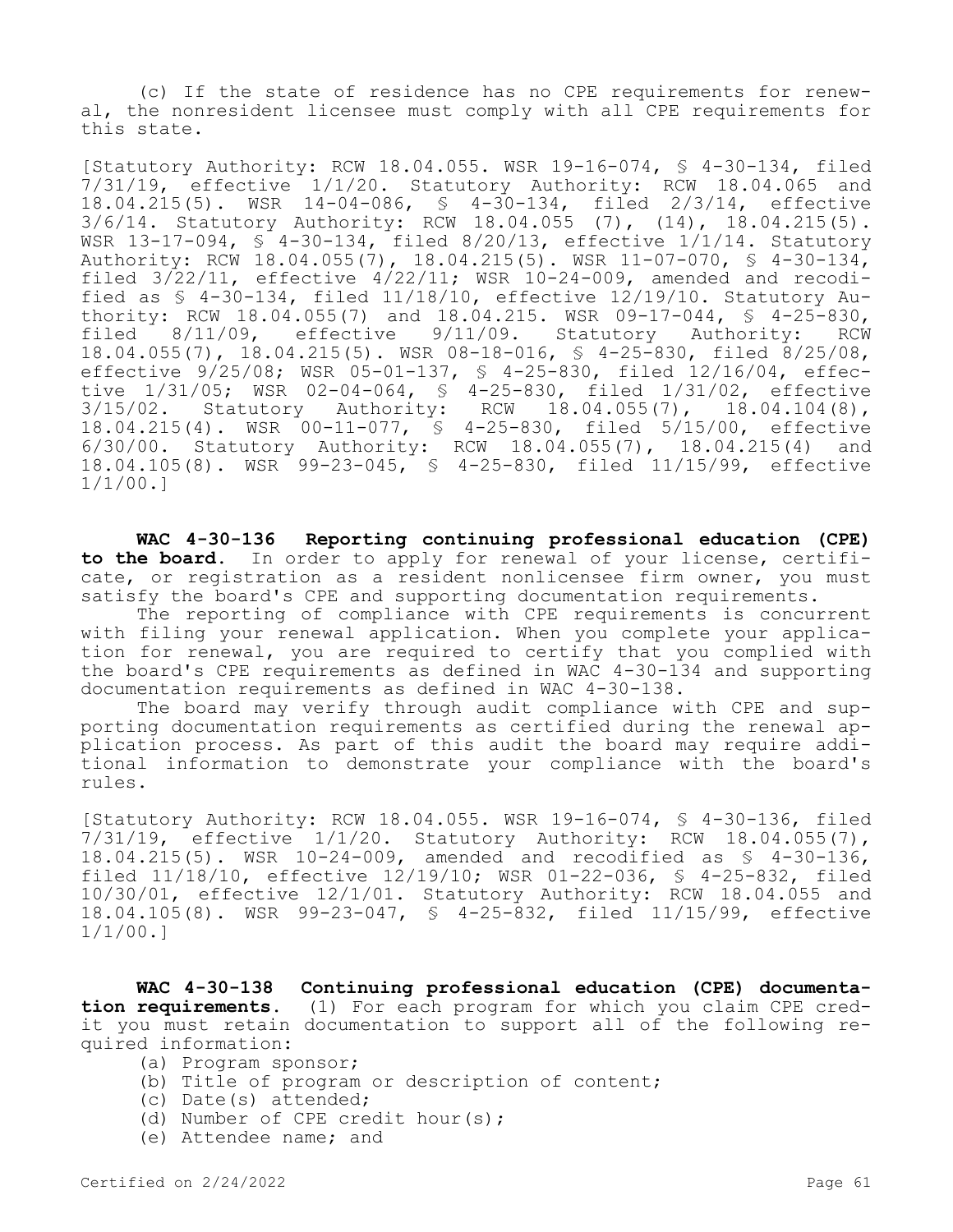(f) Acceptable evidence of completion.

(2) Acceptable evidence supporting the requirements of subsection (1) of this section includes:

(a) For group programs, a certificate of course completion, that is supplied by the program sponsor;

(b) For self-study programs, a certificate of course completion supplied by the program sponsor after satisfactory completion of a workbook or examination;

(c) For a university or college course, a transcript indicating the completion of the course;

(d) For instruction credit, evidence obtained from the program sponsor of your having been the instructor or discussion leader at the program; or

(e) For published articles or books, evidence of publication.

(3) You are responsible for documenting your entitlement to the CPE credit you claim on your renewal form.

(4) You must retain the supporting documentation for CPE credit claimed for three years after the end of the CPE reporting period in which the credit was claimed.

[Statutory Authority: RCW 18.04.055. WSR 19-16-074, § 4-30-138, filed 7/31/19, effective 1/1/20. Statutory Authority: RCW 18.04.055(7), 18.04.215(5). WSR 10-24-009, recodified as § 4-30-138, filed 11/18/10, effective 12/19/10; WSR 01-22-036, § 4-25-833, filed 10/30/01, effective 12/1/01. Statutory Authority: RCW 18.04.055 and 18.04.105(8). WSR 99-23-048, § 4-25-833, filed 11/15/99, effective 1/1/00.]

# **INVESTIGATIONS, DISCIPLINE AND ENFORCEMENT**

**WAC 4-30-140 Disciplinary authority and process.** (1) Investigations are responsive to formal complaints received or indications of a potential violation of the Public Accountancy Act, chapter 18.04 RCW and in all proceedings under RCW 18.04.295 or Administrative Procedure Act, chapter 34.05 RCW.

(2) The board has delegated authority and responsibility for processing complaints, initiating and directing investigations, resolving certain cases and issuing charging documents to the executive director of the board RCW 18.04.045(7).

(3) The board has established policies and administrative rules to define the responsibilities, process, and procedures for performing the disciplinary process.

(4) The board's investigative team reviews all complaints received to determine if the allegations are within the board's authority. If the complaint is not within the board's jurisdiction, then the executive director may close the complaint without action.

(5) If an investigation produces sufficient evidence for the executive director to conclude that a respondent has violated chapter 18.04 RCW, the executive director will work with a consulting board member (CBM) to review the case and recommend a resolution strategy.

(6) If at any time, the executive director and CBM determines there is not sufficient evidence of a violation, then the executive director may close the complaint without action.

(7) In most cases, the first step in the resolution strategy is to enter into a settlement negotiation. Settlement may be reached at any time.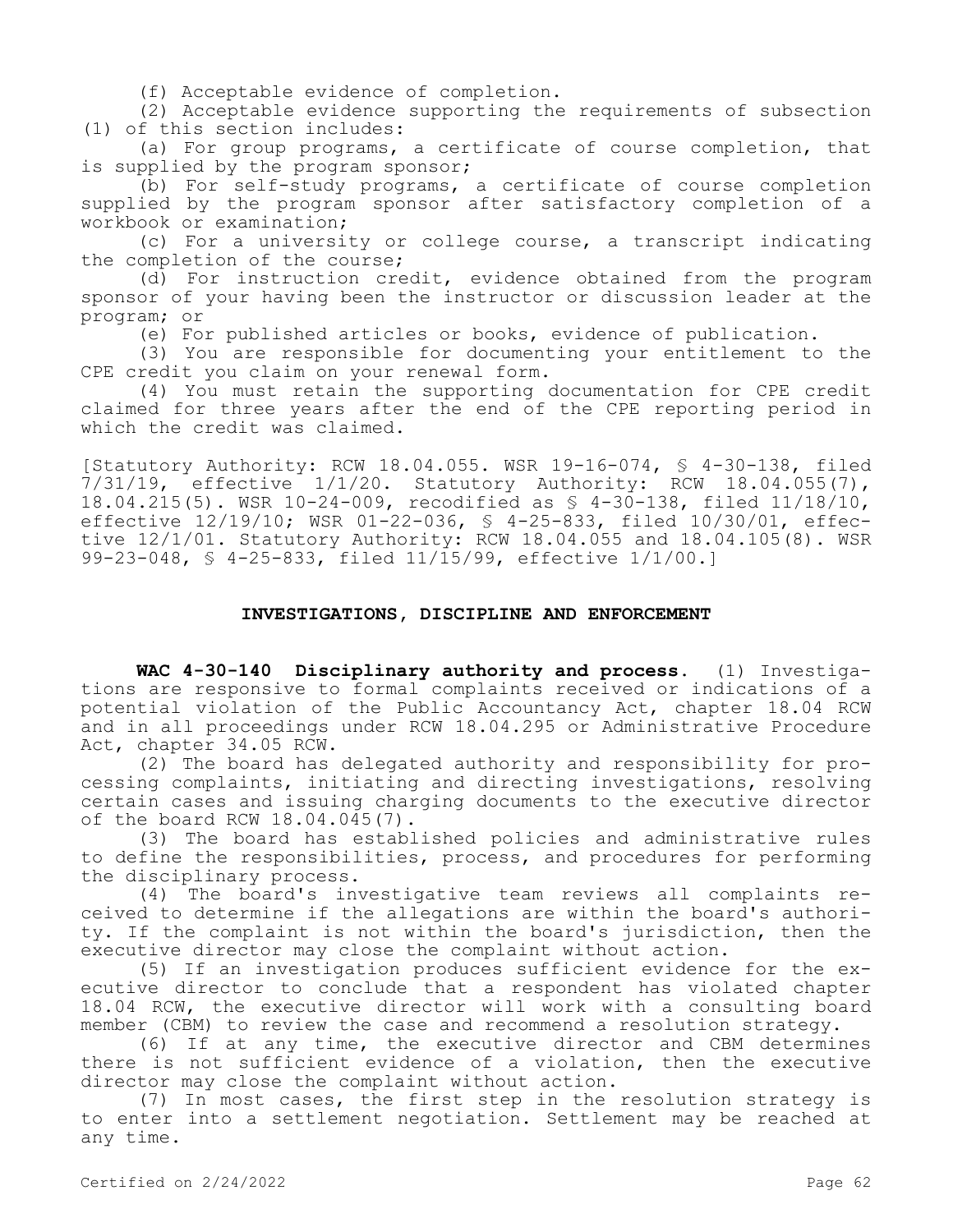(8) At any time, the executive director may issue a statement of charges which begins the formal disciplinary process. The executive director may also issue a temporary cease and desist order when deemed necessary to protect public safety and welfare.

(9) The respondent has the opportunity to answer the statement of charges and request administrative review. The board may hold a formal administrative hearing, in accordance with chapter 34.05 RCW. The board may impose a final order as a result of an administrative review.

(10) Any final order issued by the board may be appealed as described in chapter 34.05 RCW.

(11) The disciplinary process shall proceed in a timely manner in keeping with the circumstances of the individual case. There is no specific or absolute timeline for the disciplinary process of a case.

(12) The board has the power and authority to recover investigative and legal costs whether through consent order or final administrative order.

[Statutory Authority: RCW 18.04.055 and 2017 c 304. WSR 18-04-071, §  $4-30-140$ , filed  $2/2/18$ , effective  $3/5/18$ . Statutory Authority: RCW 18.04.045 (7) and (8), 14.04.055 [18.04.055], 18.04.295, and 18.04.350(6). WSR 14-22-034, § 4-30-140, filed 10/28/14, effective 11/28/14; WSR 10-24-009, § 4-30-140, filed 11/18/10, effective 12/19/10.]

**WAC 4-30-142 What are the bases for the board to impose discipline?** RCW 18.04.055, 18.04.295, 18.04.305, and 18.04.350 authorize the board to revoke, suspend, refuse to issue, renew, or reinstate an individual or firm license, CPA-Inactive certificate, the right to exercise practice privileges in this state, or registration as a resident nonlicensee firm owner; impose a fine not to exceed thirty thousand dollars; recover investigative and legal costs; impose full restitution to injured parties; impose remedial sanctions; impose conditions precedent to renew; or prohibit a resident nonlicensee from holding an ownership interest in a firm licensed in this state for the specific acts listed below.

The following are specific examples of prohibited acts that constitute grounds for discipline under RCW 18.04.295, 18.04.305, and 18.04.350. The board does not intend this listing to be all inclusive.

(1) Fraud or deceit in applying for the CPA examination, obtaining a license, registering as a resident nonlicensee firm owner, or in any filings with the board.

(2) Fraud or deceit in renewing or requesting reinstatement of a license, CPA-Inactive certificate, registration as a resident nonlicensee firm owner.

(3) Cheating on the CPA exam.

(4) Making a false or misleading statement in support of another person's application or request to:

(a) Take the national uniform CPA examination;

(b) Obtain a license or registration required by the act or board;

(c) Reinstate or modify the terms of a revoked or suspended license, certificate, or registration as a resident nonlicensee firm owner in this state;

(d) Reinstate revoked or suspended practice privileges of an individual or firm licensed in another state.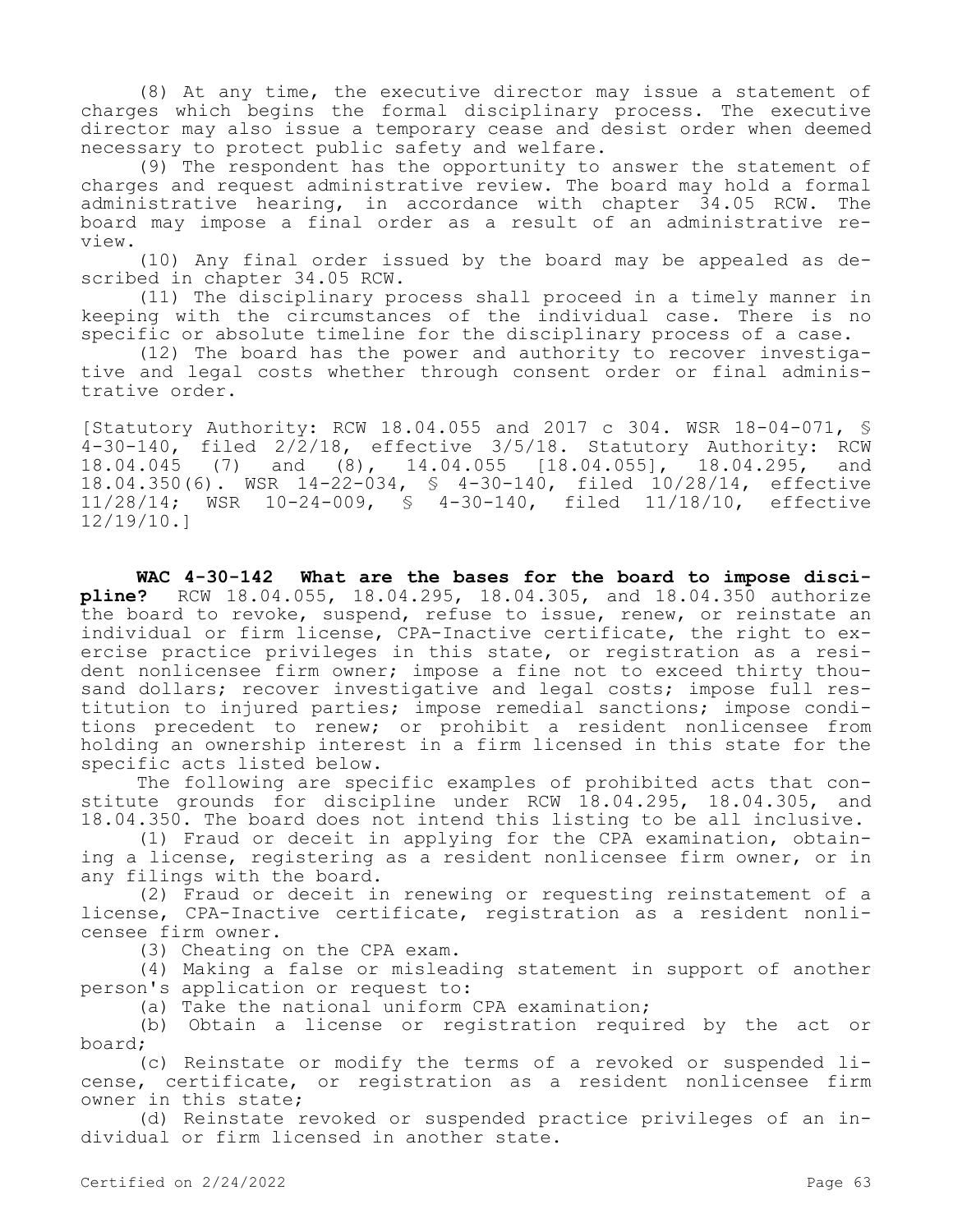(5) Dishonesty, fraud, or negligence while representing oneself as a licensee, CPA-Inactive certificate holder, or a resident nonlicensee firm owner including, but not limited to:

(a) Practicing public accounting in Washington state prior to obtaining a license required per RCW 18.04.215, obtaining a firm license as required by RCW 18.04.195, or without qualifying to operate under firm mobility;

(b) Offering or rendering public accounting services in this state by an out-of-state individual not qualified for practice privileges under RCW 18.04.350(2);

(c) Offering or rendering public accounting services in this state by an out-of-state firm not qualified for practice privileges under firm mobility per RCW 18.04.195.

(d) Making misleading, deceptive, or untrue representations;

(e) Engaging in acts of fiscal dishonesty;

(f) Purposefully, knowingly, or negligently failing to file a report or record, or filing a false report or record, required by local, state, or federal law;

(g) Unlawfully selling unregistered securities;

(h) Unlawfully acting as an unregistered securities salesperson or broker-dealer;

(i) Discharging a trustee's duties in a negligent manner or breaching one's fiduciary duties, acting in a manner not in compliance with chapter 11.96A RCW; or

(j) Withdrawing or liquidating, as fees earned, funds received by a licensee, CPA-Inactive certificate holder, or a resident nonlicensee firm owner from a client as a deposit or retainer when the client contests the amount of fees earned, until such time as the dispute is resolved.

(6) The following shall be prima facie evidence that a licensee, as defined in WAC 4-30-010, CPA-Inactive certificate holder, a nonlicensee firm owner, or the employees of such persons has engaged in dishonesty, fraud, or negligence while representing oneself as a licensee, as defined in WAC 4-30-010, CPA-Inactive certificate holder, a nonlicensee firm owner, or an employee of such persons:

(a) An order of a court of competent jurisdiction finding that the person or persons committed an act of negligence, fraud, or dishonesty or other act reflecting adversely on the person's fitness to represent himself, herself, or itself as a licensee, as defined in WAC 4-30-010, CPA-Inactive certificate holder, or a nonlicensee firm owner;

(b) An order of a federal, state, local or foreign jurisdiction regulatory body, or a PCAOB, finding that the licensee, as defined in WAC 4-30-010, CPA-Inactive certificate holder, or nonlicensee firm owner, or employee of such persons committed an act of negligence, fraud, or dishonesty or other act reflecting adversely on the person's fitness to represent himself, herself, or itself as a licensee, as defined in WAC 4-30-010, a CPA-Inactive certificate holder, or a nonlicensee firm owner;

(c) Cancellation, revocation, suspension, or refusal to renew the right to practice as a licensee, certificate holder, or a nonlicensee firm owner by any other state for any cause other than failure to pay a fee or to meet the requirements of continuing education in the other state; or

(d) Suspension or revocation of the right to practice before any state agency, federal agency, or the PCAOB.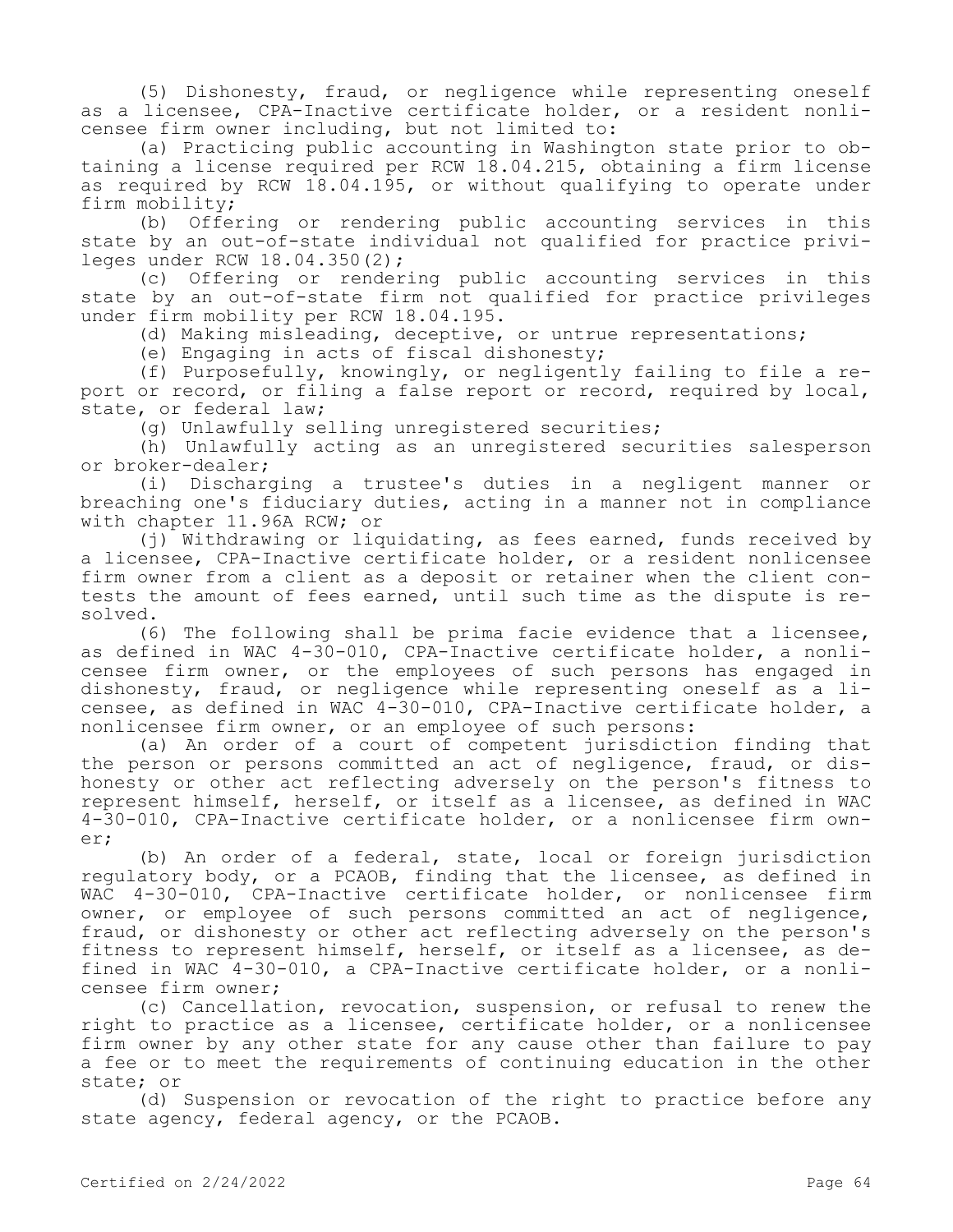(7) Sanctions and orders entered by a nongovernmental professionally related standard-setting body for violation of ethical or technical standards in the practice of public accounting by a licensee, CPA-Inactive certificate holder, or nonlicensee firm owner;

(8) Any state or federal criminal conviction or commission of any act constituting a crime under the laws of this state, or of another state, or of the United States.

(9) A conflict of interest such as:

(a) Self dealing as a trustee, including, but not limited to:

(i) Investing trust funds in entities controlled by or related to the trustee;

(ii) Borrowing from trust funds, with or without disclosure; and

(iii) Employing persons related to the trustee or entities in which the trust has a beneficial interest to provide services to the trust (unless specifically authorized by the trust creation document).

(b) Borrowing funds from a client unless the client is in the business of making loans of the type obtained by the licensee, as defined in WAC 4-30-010, CPA-Inactive certificate holder, or nonlicensee firm owner and the loan terms are not more favorable than loans extended to other persons of similar credit worthiness.

(10) A violation of the Public Accountancy Act or failure to comply with a board rule contained in Title 4 WAC, by a licensee, defined in WAC 4-30-010, CPA-Inactive certificate holder, or employees of such persons of this state or a licensee of another substantially equivalent state qualified for practice privileges, including but not limited to:

(a) An out-of-state individual exercising the practice privileges authorized by RCW 18.04.350(2) when not qualified;

(b) Submission of an application for firm license on behalf of a firm licensed in another state that does not meet the firm mobility requirements under RCW  $18.04.195$  (1)(a)(iii)(A) through (D) by an outof-state individual not qualified under RCW 18.04.350(2) or authorized by the firm to make such application;

(c) Failure of an out-of-state individual exercising the practice privileges authorized under RCW 18.04.350(2) to cease offering or performing professional services in this state, individually or on behalf of a firm, when the license from the state of the out-of-state individual's principal place of business is no longer valid;

(d) Failure of an out-of-state individual exercising the practice privileges authorized under RCW 18.04.350(2) to cease offering or performing specific professional services in this state, individually or on behalf of a firm, when the license from the state of the out-ofstate individual's principal place of business has been restricted from performing those specific services;

(e) Failure of an out-of-state firm operating under firm mobility per RCW 18.04.195 (1)(a)(iii), in this state to cease offering or performing professional services in this state through one or more outof-state individuals whose license from the state of those individuals' principal place(s) of business is (are) no longer valid or is (are) otherwise restricted from performing the specific engagement services;

(f) Failure of a firm licensed in this state, or a firm operating under firm mobility to comply with the ownership requirements of RCW 18.04.195 within a reasonable time period, as determined by the board;

(g) Failure of a firm licensed in this state or another state to comply with the board's quality assurance program requirements, when applicable.